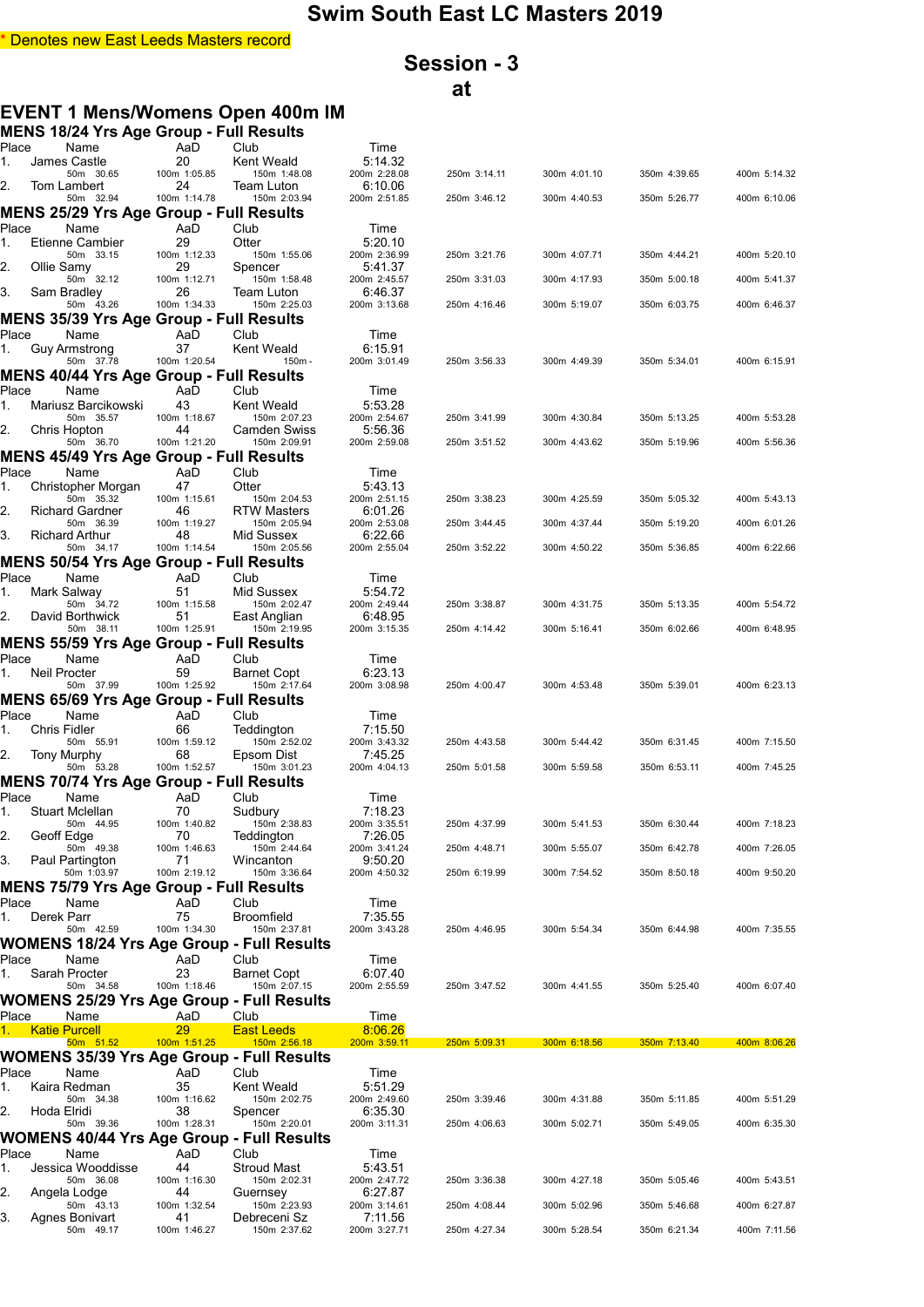|             | WOMENS 45/49 Yrs Age Group - Full Results        |                    |                                  |                            |              |              |                |              |
|-------------|--------------------------------------------------|--------------------|----------------------------------|----------------------------|--------------|--------------|----------------|--------------|
| Place       | Name                                             | AaD                | Club                             | Time                       |              |              |                |              |
| 1.          | Karen Mackenzie<br>50m 37.17                     | 46<br>100m 1:28.09 | Team Luton<br>150m 2:17.54       | 6:34.96<br>200m 3:06.26    | 250m 4:02.79 | 300m 5:02.61 | 350m -         | 400m 6:34.96 |
| 2.          | Clare Chilton                                    | 49                 | Mid Sussex                       | 6:57.32                    |              |              |                |              |
| 3.          | 50m 43.78<br>Angela Weighton                     | 100m 1:38.39       | 150m 2:32.19                     | 200m 3:26.52<br>7:22.22    | 250m 4:22.47 | 300m 5:19.61 | 350m 6:09.41   | 400m 6:57.32 |
|             | 50m 46.04                                        | 48<br>100m 1:42.71 | Brighton Dol<br>150m 2:40.42     | 200m 3:39.03               | 250m 4:38.77 | 300m 5:40.01 | 350m 6:32.71   | 400m 7:22.22 |
| 4.          | Alison Cowie                                     | 46                 | Chelmsford                       | 7:35.69                    |              |              |                |              |
|             | 50m 52.45<br>Sarah Dennis                        | 100m 1:52.83<br>45 | 150m 2:52.83<br>Mid Sussex       | 200m 3:50.30<br><b>DNF</b> | 250m 4:52.56 | 300m 5:54.21 | 350m 6:46.80   | 400m 7:35.69 |
|             | WOMENS 50/54 Yrs Age Group - Full Results        |                    |                                  |                            |              |              |                |              |
| Place       | Name                                             | AaD                | Club                             | Time                       |              |              |                |              |
| 1.          | Silvia Ferdin                                    | 54                 | Co Cambridge                     | 6:14.10                    |              |              |                |              |
|             | 50m 36.48                                        | 100m 1:18.32       | 150m 2:09.73                     | 200m 2:58.40               | 250m 3:54.46 | 300m 4:49.24 | 350m 5:33.14   | 400m 6:14.10 |
| 2.          | Karen Bassett<br>50m 40.15                       | 51<br>100m 1:29.71 | <b>Bracknell</b><br>150m 2:26.20 | 6:57.65<br>200m 3:22.05    | 250m 4:19.67 | 300m 5:24.77 | 350m 6:11.97   | 400m 6:57.65 |
|             | WOMENS 55/59 Yrs Age Group - Full Results        |                    |                                  |                            |              |              |                |              |
| Place       | Name                                             | AaD                | Club                             | Time                       |              |              |                |              |
| 1.          | Elizabeth Knowles                                | 59                 | Camden Swiss                     | 7:40.72                    |              |              |                |              |
|             | 50m 54.15                                        | 100m 1:56.99       | 150m 2:57.01                     | 200m 3:55.10               | 250m 4:56.04 | 300m 5:57.33 | 350m 6:50.62   | 400m 7:40.72 |
| 2.          | Jacqueline Patel<br>50m 1:03.60                  | 59<br>100m 2:18.18 | Kings Corm<br>150m 3:33.14       | 9:03.88<br>200m 4:47.54    | 250m 5:59.85 | 300m 7:11.90 | 350m 8:07.79   | 400m 9:03.88 |
|             | <b>WOMENS 60/64 Yrs Age Group - Full Results</b> |                    |                                  |                            |              |              |                |              |
| Place       | Name                                             | AaD                | Club                             | Time                       |              |              |                |              |
| 1.          | Esther Iseppi                                    | 61                 | Spencer                          | 6:34.88                    |              |              |                |              |
|             | 50m 42.62                                        | 100m 1:31.61       | 150m 2:21.80                     | 200m 3:12.02               | 250m 4:06.40 | 300m 5:03.31 | 350m 5:48.48   | 400m 6:34.88 |
| 2.          | Kathy Bidnall<br>50m 45.91                       | 64<br>100m 1:43.21 | Mid Sussex<br>150m 2:38.46       | 7:31.87<br>200m 3:34.48    | 250m 4:37.77 | 300m 5:43.00 | 350m 6:37.17   | 400m 7:31.87 |
|             | <b>WOMENS 65/69 Yrs Age Group - Full Results</b> |                    |                                  |                            |              |              |                |              |
| Place       | Name                                             | AaD                | Club                             | Time                       |              |              |                |              |
| 1.          | Jayne Ball                                       | 65                 | Gloucester M                     | 7:02.13                    |              |              |                |              |
|             | 50m 43.95                                        | 100m 1:38.60       | 150m 2:35.25                     | 200m 3:30.58               | 250m 4:27.15 | 300m 5:27.06 | 350m 6:15.41   | 400m 7:02.13 |
|             | EVENT 2 Womens Open 100m Freestyle               |                    |                                  |                            |              |              |                |              |
|             | 18/24 Yrs Age Group - Full Results               |                    |                                  |                            |              |              |                |              |
| Place       | Name                                             | AaD                | Club                             | Time                       |              |              | 50             |              |
| 1.          | Sophy Croydon-Kempster 20                        |                    | Crawley                          | 1:01.93                    |              |              | 29.47          |              |
| 2.          | Jodie Mitchell                                   | 21                 | Kent Weald                       | 1:04.90                    |              |              | 30.41          |              |
| 3.          | Jasmine Lambert                                  | 19                 | <b>RTW Monson</b>                | 1:06.63                    |              |              | 32.20          |              |
| 4.          | Katie Maloney                                    | 22                 | East Anglian                     | 1:08.27                    |              |              | 32.77          |              |
| 5.<br>6.    | Laura Fenwick<br>Katie Lee                       | 24<br>22           | Fareham N'ds<br>Alton & Dist     | 1:08.72<br>1:15.93         |              |              | 32.08<br>35.81 |              |
|             | 25/29 Yrs Age Group - Full Results               |                    |                                  |                            |              |              |                |              |
| Place       | Name                                             | AaD                | Club                             | Time                       |              |              | 50             |              |
| 1.          | Becky Wilkinson                                  | 26                 | Spencer                          | 1:04.44                    |              |              | 29.74          |              |
| 2.          | April Richards                                   | 27                 | Potters Bar                      | 1:06.73                    |              |              | 31.76          |              |
| 3.          | Alexandra Davies                                 | 25                 | Camden Swiss                     | 1:06.94                    |              |              | 31.24          |              |
| 4.          | Megan Hill                                       | 25                 | Gravesend                        | 1:07.92                    |              |              | 33.34          |              |
| 5.          | Emily Budzynski-Seymou 25                        |                    | Basingstoke                      | 1:09.94                    |              |              | 33.14          |              |
| 6.          | Kayleigh Knocker                                 | 27                 | Orpington OJ                     | 1:20.37                    |              |              | 36.43          |              |
| 7.          | <b>Katie Purcell</b>                             | 29                 | <b>East Leeds</b>                | 1:27.29                    |              |              | 40.49          |              |
|             | 30/34 Yrs Age Group - Full Results               |                    |                                  |                            |              |              |                |              |
| Place<br>1. | Name<br>Sophie Castle                            | AaD<br>31          | Club<br>Chelmsford               | Time<br>1:09.37            |              |              | 50<br>33.00    |              |
| 2.          | Kerrie Shooman - Taylo                           | 32                 | <b>RTW Masters</b>               | 1:10.69                    |              |              | 32.56          |              |
| 3.          | Elizabeth Grierson                               | 31                 | Guernsey                         | 1:10.73                    |              |              | 32.58          |              |
| 4.          | Jenny Owens                                      | 34                 | South Beds                       | 1:14.60                    |              |              | 34.79          |              |
| 5.          | Danielle Ryan                                    | 34                 | Kent Weald                       | 1:14.96                    |              |              | 35.73          |              |
| 6.          | Laura Kerrigan                                   | 34                 | Spencer                          | 1:15.98                    |              |              | 36.84          |              |
| 7.          | Kate Mccormack                                   | 30                 | East Anglian                     | 1:16.55                    |              |              | 36.86          |              |
|             | 35/39 Yrs Age Group - Full Results               |                    |                                  |                            |              |              |                |              |
| Place<br>1. | Name<br>Catherine Markwell                       | AaD<br>38          | Club<br>East Anglian             | Time<br>1:05.73            |              |              | 50<br>31.10    |              |
| 2.          | Georgina Hamilton                                | 35                 | Kent Weald                       | 1:11.42                    |              |              | 33.71          |              |
| 3.          | <b>Kat Stevens</b>                               | 37                 | Saxon Crown                      | 1:12.88                    |              |              | 35.10          |              |
| 4.          | Michelle Neal                                    | 39                 | Team Luton                       | 1:14.23                    |              |              | 33.18          |              |
| 5.          | Gina Charleton                                   | 37                 | Orpington OJ                     | 1:16.75                    |              |              | 35.96          |              |
| 6.          | Sasha Forster                                    | 35                 | <b>Bracknell</b>                 | 1:19.54                    |              |              | 37.97          |              |
| 7.          | Nadine Horn                                      | 36                 | Spencer                          | 1:23.53                    |              |              | 39.34          |              |
|             | 40/44 Yrs Age Group - Full Results               |                    |                                  |                            |              |              |                |              |
| Place       | Name                                             | AaD                | Club                             | Time                       |              |              | 50             |              |
| 1.<br>2.    | <b>Fleur Parker</b><br>Lisa Burdett              | 43<br>43           | Basingstoke<br>Erith & Dist      | 1:03.60<br>1:08.76         |              |              | 30.58<br>32.63 |              |
| 3.          | Barbara Halls                                    | 40                 | Spencer                          | 1:08.84                    |              |              | 31.85          |              |
| 4.          | Clarissa Tilley                                  | 43                 | Mid Sussex                       | 1:14.40                    |              |              | 35.77          |              |
|             | 45/49 Yrs Age Group - Full Results               |                    |                                  |                            |              |              |                |              |
| Place       | Name                                             | AaD                | Club                             | Time                       |              |              | 50             |              |
| 1.          | Lucy Young                                       | 45                 | Teddington                       | 1:09.00                    |              |              | 32.86          |              |
| 2.          | Suzanne Wilding                                  | 46                 | Erith & Dist                     | 1:10.25                    |              |              | 33.53          |              |
| 3.          | Abba Newbery                                     | 46                 | Spencer                          | 1:12.21                    |              |              | 35.62          |              |
| 4.          | Karen Mackenzie                                  | 46                 | Team Luton                       | 1:12.43                    |              |              | 33.86          |              |
| 5.<br>6.    | Suki Greaves                                     | 49<br>46           | <b>Bromley</b>                   | 1:12.49<br>1:12.63         |              |              | 33.54<br>34.87 |              |
| 7.          | Sarah Wylie<br>Suzanne Savage                    | 46                 | Havant & Wat<br>Potters Bar      | 1:13.02                    |              |              | 34.71          |              |
| 8.          | Sarah Davison                                    | 46                 | Mid Sussex                       | 1:16.53                    |              |              | 36.33          |              |
| 9.          | Zorika Adams                                     | 49                 | <b>Camden Swiss</b>              | 1:21.90                    |              |              | 38.58          |              |
| 9.          | Caroline Mcculloch                               | 45                 | Fareham N'ds                     | 1:21.90                    |              |              | 37.50          |              |
| 11.         | <b>Kerrin Cross</b>                              | 46                 | Kent Weald                       | 1:37.62                    |              |              | 44.79          |              |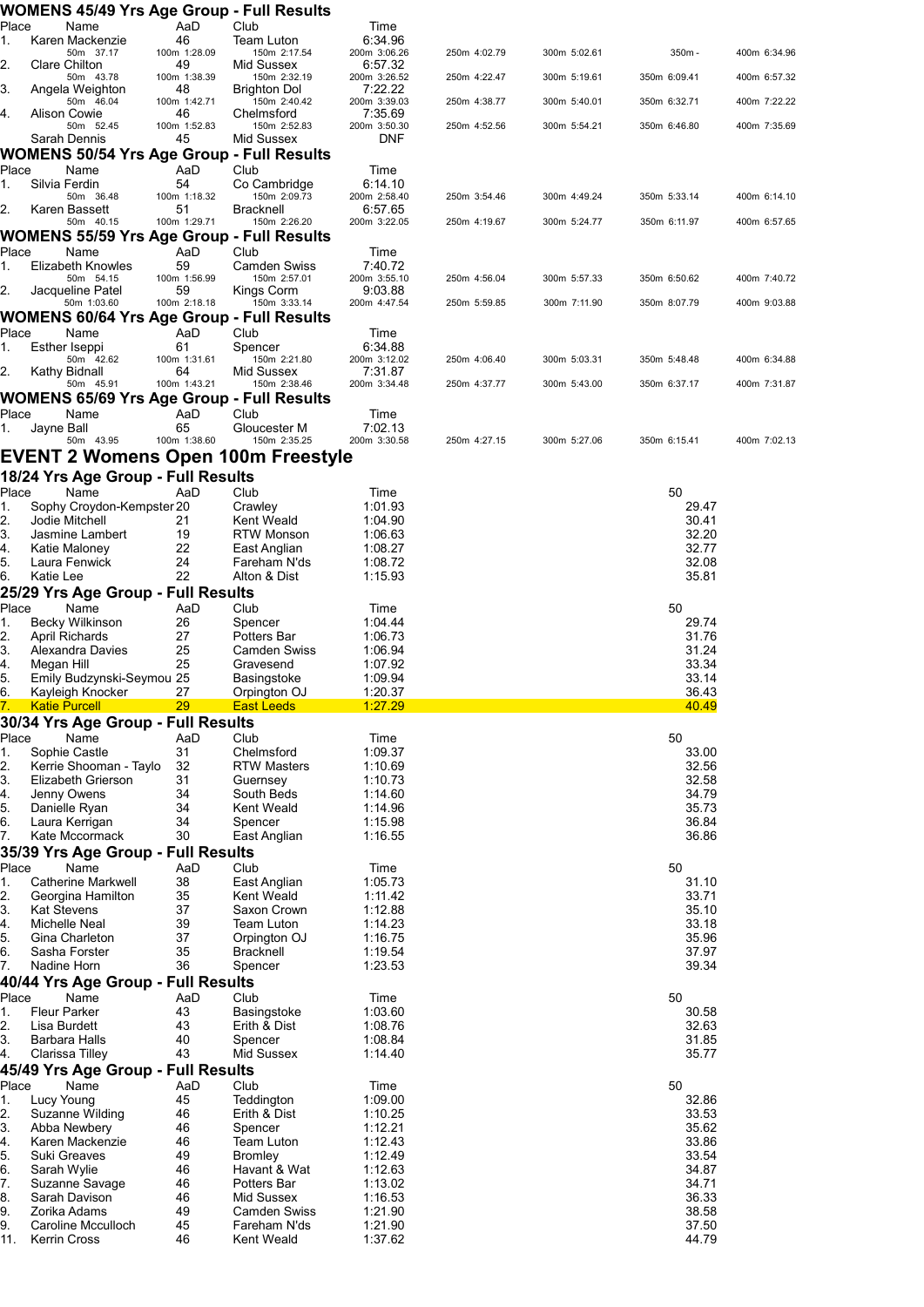|          | 50/54 Yrs Age Group - Full Results      |           |                                |                    |                |
|----------|-----------------------------------------|-----------|--------------------------------|--------------------|----------------|
| Place    | Name                                    | AaD       | Club                           | Time               | 50             |
| 1.       | <b>Karen Graham</b>                     | 54        | <b>East Leeds</b>              | <u>1:05.17</u>     | 31.39          |
| 2.       | Penny Stotesbury                        | 53        | Sevenoaks                      | 1:13.11            | 34.60          |
| 3.<br>4. | Jill Rocky<br>Lesley Cameron            | 54<br>53  | Mid Sussex<br>Sevenoaks        | 1:14.88<br>1:15.98 | 35.49<br>35.63 |
| 5.       | Suzanne Maidment                        | 53        | Spencer                        | 1:16.70            | 36.81          |
| 6.       | Kirsty Alfredson                        | 53        | Kent Weald                     | 1:24.34            | 40.13          |
| 7.       | Julia Dawe                              | 54        | Redhill & R                    | 1:33.14            | 44.25          |
| 8.       | Amber Hunt                              | 52        | Brighton Dol                   | 1:33.63            | 45.38          |
| 9.       | <b>Astrid Wharton</b>                   | 50        | Bo Newham                      | 1:39.43            | 49.57          |
|          | 55/59 Yrs Age Group - Full Results      |           |                                |                    |                |
| Place    | Name                                    | AaD       | Club                           | Time               | 50             |
| 1.       | Cate Jackson                            | 55        | <b>Barnet Copt</b>             | 1:06.77            | 31.29          |
| 2.       | Philippa Williams                       | 57        | Wycombe Dist                   | 1:11.93            | 34.27          |
| 3.       | Linda Hooker                            | 59        | Crawley                        | 1:20.75            | 36.82          |
| 4.       | Diane Braid                             | 57        | Mid Sussex                     | 1:26.07            | 41.45          |
| 5.       | Lesley Berry                            | 55        | Bletchley                      | 1:27.61            | 41.08          |
| 6.       | Jacqueline Patel                        | 59        | Kings Corm                     | 1:40.29            | 46.02          |
| 7.       | Beverlee Mckenna                        | 56        | Hemel Hemp                     | 1:46.84            | 46.34          |
|          | 60/64 Yrs Age Group - Full Results      |           |                                |                    |                |
| Place    | Name                                    | AaD       | Club                           | Time               | 50             |
| 1.       | Alyson Fordham                          | 63        | Romford Town                   | 1:10.92            | 33.47          |
| 2.       | Coral Wallis                            | 60        | Mid Sussex                     | 1:16.83            | 36.62          |
| 3.       | Catherine Beckett                       | 63        | Winchester                     | 1:17.70            | 37.41          |
| 4.       | Julia Buchanan                          | 62        | Caldicot                       | 1:21.34            | 39.02          |
| 5.       | Pauline Hogg                            | 62        | Guernsey                       | 1:23.53            | 39.20          |
| 6.       | Sharon Mclellan<br>Ann Gale             | 61<br>63  | Sudbury                        | 1:26.80<br>1:29.20 | 43.26          |
| 7.<br>8. | Sue Procter                             | 63        | Mid Sussex                     | 1:30.00            | 41.93<br>42.65 |
|          |                                         |           | <b>Barnet Copt</b>             |                    |                |
|          | 65/69 Yrs Age Group - Full Results      |           |                                |                    |                |
| Place    | Name                                    | AaD       | Club                           | Time               | 50             |
| 1.       | Marianne Davey                          | 66<br>67  | Crawley                        | 1:37.54<br>1:47.88 | 46.39          |
| 2.       | Mary Fitzpatrick                        |           | Aer Lingus M                   |                    | 50.77          |
|          | 70/74 Yrs Age Group - Full Results      |           |                                |                    |                |
| Place    | Name                                    | AaD<br>71 | Club<br>Mid Sussex             | Time<br>1:21.25    | 50             |
| 1.<br>2. | Alison Gwynn<br>Andrea Minor            | 71        | South Beds                     | 1:39.41            | 39.89<br>45.89 |
| 3.       | Susie Breslin                           | 72        | <b>Barnet Copt</b>             | 1:39.93            | 49.64          |
| 4.       | Valerie Mclaren                         | 72        | Crawley                        | 1:41.71            | 48.73          |
| 5.       | Mireille Richter                        | 70        | Svb Basel Ch                   | 1:45.70            | 51.56          |
|          | <b>EVENT 3 Mens Open 100m Freestyle</b> |           |                                |                    |                |
|          |                                         |           |                                |                    |                |
|          | 18/24 Yrs Age Group - Full Results      |           |                                |                    |                |
| Place    | Name                                    | AaD       | Club                           | Time               | 50             |
| 1.       | <b>Oliver Durrant</b>                   | 19        | Kent Weald                     | 58.02              | 27.46          |
| 2.       | <b>Michael Andrews</b>                  | 24        | Fareham N'ds                   | 58.56              | 28.13          |
| 3.       | James Castle                            | 20        | Kent Weald                     | 58.96              | 28.36          |
| 4.       | Alex Punnett                            | 23<br>20  | <b>Bromley</b><br>Erith & Dist | 1:02.07            | 28.84<br>29.56 |
| 5.       | William Wilding                         |           |                                | 1:02.26            |                |
|          | 25/29 Yrs Age Group - Full Results      |           |                                |                    |                |
| Place    | Name                                    | AaD       | Club                           | Time               | 50             |
| 1.<br>2. | Stewart Jepson<br><b>Fergus Andrew</b>  | 28<br>29  | Hackney                        | 1:00.30<br>1:00.33 | 27.98<br>28.09 |
| 3.       | Joe Malone                              | 27        | Hackney<br><b>RTW Masters</b>  | 1:04.58            | 30.37          |
| 4.       | Calum Winton                            | 27        | Kent Weald                     | 1:06.36            | 31.20          |
| 5.       | Jonny Brankin                           | 29        | Redhill & R                    | 1:08.43            | 33.18          |
| 6.       | Leo Johnson                             | 26        | Out To Swim                    | 1:21.62            | 39.38          |
|          | 30/34 Yrs Age Group - Full Results      |           |                                |                    |                |
| Place    | Name                                    | AaD       | Club                           | Time               | 50             |
| 1.       | David Ashton                            | 32        | Barnes SC                      | 1:01.06            | 28.25          |
| 2.       | Chris White                             | 30        | Kent Weald                     | 1:01.53            | 29.24          |
| 3.       | Ry Coleman                              | 33        | Hackney                        | 1:02.13            | 28.51          |
| 4.       | Gregory Du Tertre                       | 30        | Wycombe Dist                   | 1:03.76            | 30.96          |
| 5.       | Rob Dickson                             | 34        | <b>RTW Masters</b>             | 1:06.72            | 32.20          |
| 6.       | <b>James Frankland</b>                  | 31        | <b>East Leeds</b>              | 1:15.57            | 35.25          |
|          | 35/39 Yrs Age Group - Full Results      |           |                                |                    |                |
| Place    | Name                                    | AaD       | Club                           | Time               | 50             |
| 1.       | <b>Oliver Espinasse</b>                 | 35        | Basingstoke                    | 57.58              | 27.28          |
| 2.       | Matthew Lambert                         | 38        | <b>Brighton Dol</b>            | 57.83              | 27.73          |
| 3.       | <b>Will Appleby</b>                     | 37        | East Anglian                   | 58.58              | 27.95          |
| 4.       | <b>James Barwick</b>                    | 37        | <b>East Leeds</b>              | 1:01.05            | 28.78          |
| 5.       | Ryan Clay                               | 39        | Portsmouth N                   | 1:03.19            | 29.46          |
| 6.       | Samuel Batchelor                        | 36        | Hastings                       | 1:05.69            | 30.90          |
| 7.       | Roland Brenner                          | 36        | Mid Sussex                     | 1:08.86            | 32.97          |
|          | 40/44 Yrs Age Group - Full Results      |           |                                |                    |                |
| Place    | Name                                    | AaD       | Club                           | Time               | 50             |
| 1.       | Haydn Burke                             | 41        | Rushmoor Ryl                   | 1:02.11            | 29.77          |
| 2.       | Chris Hopton                            | 44        | Camden Swiss                   | 1:02.32            | 30.76          |
| 3.       | Colin Kloes                             | 40        | Crawley                        | 1:05.11            | 30.82          |
| 4.       | Neil Morgan                             | 42        | Epsom Dist                     | 1:07.30            | 31.93          |
| 5.       | Graham Allison                          | 40        | Redhill & R                    | 1:07.45            | 32.77          |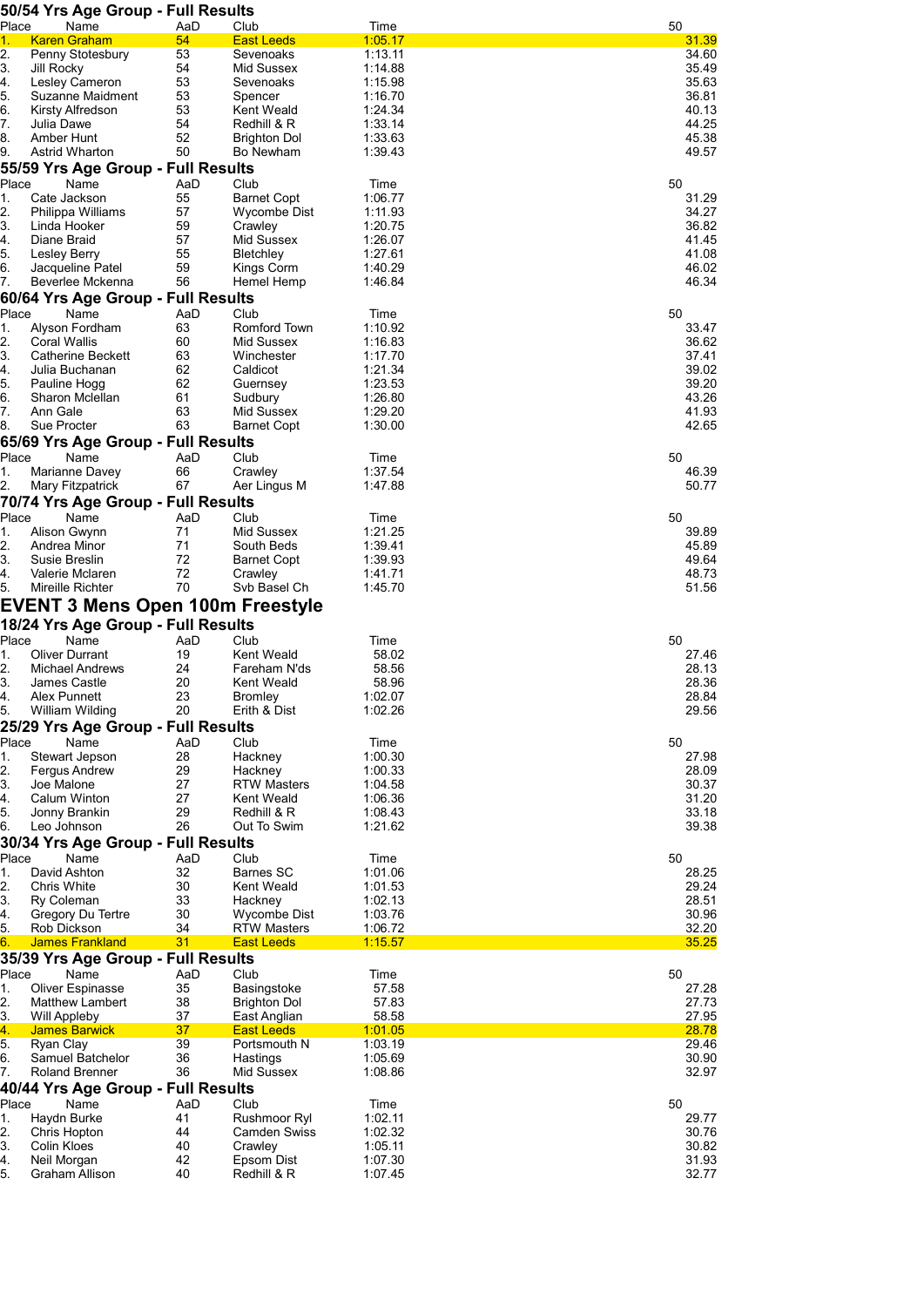| 45/49 Yrs Age Group - Full Results                              |           |                              |                       |                                      |
|-----------------------------------------------------------------|-----------|------------------------------|-----------------------|--------------------------------------|
| Place<br>Name                                                   | AaD       | Club                         | Time                  | 50                                   |
| 1.<br>John Cunningham                                           | 49        | Aer Lingus M                 | 59.75                 | 28.71                                |
| 2.<br>Alec Dyer<br>3.<br>Nick White                             | 45<br>48  | Teddington<br>Chelmsford     | 1:06.32<br>1:07.43    | 31.91<br>31.36                       |
| 4.<br>Luca Milana                                               | 47        | Spencer                      | 1:08.40               | 32.65                                |
| 5.<br>Graham Lock                                               | 48        | Mid Sussex                   | 1:09.22               | 32.79                                |
| 50/54 Yrs Age Group - Full Results                              |           |                              |                       |                                      |
| Place<br>Name                                                   | AaD       | Club                         | Time                  | 50                                   |
| 1.<br><b>Spencer Turner</b>                                     | 50        | Basingstoke                  | 58.22                 | 27.74                                |
| 2.<br>Stephen Atherley                                          | 53        | TigersJersey                 | 1:02.88               | 29.99                                |
| 3.<br>Simon Griffiths                                           | 53        | Teddington                   | 1:02.89               | 30.07                                |
| 4.<br><b>Philip Bradley</b>                                     | 51<br>51  | Kent Weald                   | 1:03.52<br>1:04.20    | 30.25<br>31.77                       |
| 5.<br>Paul Smoothy<br>Jason Meers                               | 50        | Teddington<br><b>Bromley</b> | 1:08.57               | 31.87                                |
| 6.<br>7.<br>Darren Hamshere                                     | 52        | Potters Bar                  | 1:09.82               | 33.41                                |
| 8.<br>William Long                                              | 52        | Beacon                       | 1:11.88               | 33.19                                |
| 9.<br>Eugene Gormley                                            | 52        | Potters Bar                  | 1:15.27               |                                      |
| David Norwood<br>10.                                            | 54        | <b>DLL Ebourne</b>           | 1:19.05               | 37.53                                |
| 55/59 Yrs Age Group - Full Results                              |           |                              |                       |                                      |
| Place<br>Name                                                   | AaD       | Club                         | Time                  | 50                                   |
| 1.<br>Clive Benson                                              | 56        | Spencer                      | 1:02.87               | 30.31                                |
| 2.<br>Andrew Jackson<br>3.                                      | 59        | <b>Brighton Dol</b>          | 1:07.46               | 32.24                                |
| Julian Swindale<br>4.<br><b>Anthony Ball</b>                    | 56<br>59  | Potters Bar<br>Erith & Dist  | 1:08.55<br>1:08.81    | 31.99<br>33.44                       |
| 5.<br>Adam Lelean                                               | 57        | East Anglian                 | 1:14.07               | 35.23                                |
| 6.<br>Tristram Kennedy Harpe                                    | 55        | Saxon Crown                  | 1:16.44               | 36.63                                |
| 7.<br>Keith Roshier                                             | 56        | Kent Weald                   | 1:17.23               | 36.09                                |
| 8.<br>Sean Malone                                               | 57        | <b>RTW Masters</b>           | 1:25.96               | 38.74                                |
| 60/64 Yrs Age Group - Full Results                              |           |                              |                       |                                      |
| Place<br>Name                                                   | AaD       | Club                         | Time                  | 50                                   |
| Andrew Huckle<br>1.                                             | 63        | Havant & Wat                 | 1:11.43               | 35.69                                |
| 2.<br>Nicholas Hunt                                             | 63        | Chelmsford                   | 1:19.98               | 38.47                                |
| 3.<br>John Paddington<br>4.<br>Tom Richardson                   | 62<br>60  | Beckenham<br>Hythe           | 1:28.08<br>1:31.17    | 41.41<br>41.67                       |
| 65/69 Yrs Age Group - Full Results                              |           |                              |                       |                                      |
| Place<br>Name                                                   | AaD       | Club                         | Time                  | 50                                   |
| 1.<br><b>Terry Thorne</b>                                       | 69        | East Anglian                 | 1:14.12               | 35.76                                |
| 2.<br><b>Chris Fidler</b>                                       | 66        | Teddington                   | 1:14.41               | 35.08                                |
| 3.<br><b>Antony Meek</b>                                        | 69        | Sevenoaks                    | 1:15.01               | 36.26                                |
| 4.<br>Peter lles                                                | 66        | South Beds                   | 1:15.48               | 36.64                                |
| 5.<br>Stephen Baker                                             | 65        | Spencer                      | 1:19.40               | 37.72                                |
| 70/74 Yrs Age Group - Full Results                              |           |                              |                       |                                      |
| Place<br>Name                                                   | AaD       | Club                         | Time                  | 50                                   |
| 1.<br>Chris Dunn<br>Geoff Edge                                  | 73<br>70  | Hatfield<br>Teddington       | 1:07.78<br>1:14.97    | 32.62<br>36.45                       |
| 2.<br>3.<br>James Pearson                                       | 71        | Kent Weald                   | 1:15.59               | 34.54                                |
| 75/79 Yrs Age Group - Full Results                              |           |                              |                       |                                      |
| Place<br>Name                                                   | AaD       | Club                         | Time                  | 50                                   |
| 1.<br>Paul Frieze                                               | 76        | Teddington                   | 1:28.89               | 41.57                                |
| <b>EVENT 4 Mens/Womens Open 200m Backstroke</b>                 |           |                              |                       |                                      |
|                                                                 |           |                              |                       |                                      |
| <b>MENS 25/29 Yrs Age Group - Full Results</b><br>Place<br>Name | AaD       | Club                         | Time                  | 100<br>150<br>50                     |
| 1.<br>Chris Unsworth                                            | 28        | Out To Swim                  | 2:31.31               | 34.42<br>1:13.13<br>1:52.88          |
| 2.<br>Sam Bradley                                               | 26        | Team Luton                   | 3:05.44               | 43.89<br>1:31.01<br>2:18.47          |
| <b>MENS 35/39 Yrs Age Group - Full Results</b>                  |           |                              |                       |                                      |
| Place<br>Name                                                   | AaD       | Club                         | Time                  | 150<br>50<br>100                     |
| Guy Armstrong<br>1.                                             | 37        | Kent Weald                   | 2:59.87               | 2:15.10<br>43.17<br>1:28.95          |
| <b>MENS 40/44 Yrs Age Group - Full Results</b>                  |           |                              |                       |                                      |
| Place<br>Name                                                   | AaD       | Club                         | Time                  | 100<br>50<br>150                     |
| Neil Morgan<br>1.                                               | 42        | Epsom Dist                   | 2:54.87               | 40.83<br>1:25.12<br>2:10.54          |
| <b>MENS 45/49 Yrs Age Group - Full Results</b>                  |           |                              |                       |                                      |
| Place<br>Name                                                   | AaD       | Club                         | Time                  | 100<br>150<br>50                     |
| 1.<br>Simon Berrey                                              |           |                              | 2:39.71               | 1:59.88<br>37.42<br>1:18.36          |
|                                                                 | 48        | Spencer                      |                       |                                      |
| 2.<br><b>Richard Gardner</b>                                    | 46        | <b>RTW Masters</b>           | 2:47.10               | 38.86<br>1:21.12<br>2:03.91          |
| <b>MENS 50/54 Yrs Age Group - Full Results</b>                  |           |                              |                       |                                      |
| Place<br>Name                                                   | AaD       | Club                         | Time                  | 50<br>100<br>150                     |
| 1.<br>Adolfo Ortiz Caballero                                    | 50        | C.N.L'Hospit                 | 2:36.07               | 1:57.90<br>38.34<br>1:18.76          |
| 2.<br><b>Mark Phillips</b>                                      | 53        | Sevenoaks                    | 2:44.72               | 38.13<br>1:20.27<br>2:02.94          |
| 3.<br>Mark Franklin                                             | 52        | Fareham N'ds                 | 2:45.38               | 1:18.70<br>2:01.86<br>37.40          |
| 4.<br>Martin Bradford                                           | 52        | Out To Swim                  | 2:54.05               | 40.41<br>1:24.92<br>2:09.18          |
| <b>MENS 55/59 Yrs Age Group - Full Results</b>                  |           |                              |                       |                                      |
| Place<br>Name<br>1.                                             | AaD<br>59 | Club<br>Erith & Dist         | Time<br>3:09.45       | 100<br>150<br>50<br>1:33.85<br>45.74 |
| Anthony Ball                                                    |           |                              |                       | 2:23.53                              |
| <b>MENS 60/64 Yrs Age Group - Full Results</b><br>Place<br>Name | AaD       | Club                         | Time                  | 50<br>100<br>150                     |
| <b>Anthony Price</b>                                            | 61        | <b>RTW Masters</b>           | <b>DNC</b>            |                                      |
|                                                                 |           |                              |                       |                                      |
| <b>MENS 65/69 Yrs Age Group - Full Results</b><br>Place<br>Name | AaD       | Club                         | Time                  | 100<br>50<br>150                     |
| 1.<br><b>Christopher Preston</b><br>Godfrey Admans              | 68        | Out To Swim                  | 3:41.74<br><b>DNC</b> | 1:47.98<br>2:46.10<br>50.43          |

| 50                                                                         |                                                 |                                                 |
|----------------------------------------------------------------------------|-------------------------------------------------|-------------------------------------------------|
| 28.71<br>31.91<br>31.36<br>32.65<br>32.79                                  |                                                 |                                                 |
| 50                                                                         |                                                 |                                                 |
| 27.74<br>29.99<br>30.07<br>30.25<br>31.77<br>31.87<br>33.41<br>33.19       |                                                 |                                                 |
| 37.53                                                                      |                                                 |                                                 |
|                                                                            |                                                 |                                                 |
| 50<br>30.31<br>32.24<br>31.99<br>33.44<br>35.23<br>36.63<br>36.09<br>38.74 |                                                 |                                                 |
| 50                                                                         |                                                 |                                                 |
| 35.69<br>38.47<br>41.41<br>41.67                                           |                                                 |                                                 |
| 50                                                                         |                                                 |                                                 |
| 35.76<br>35.08<br>36.26<br>36.64<br>37.72                                  |                                                 |                                                 |
| 50<br>32.62                                                                |                                                 |                                                 |
| 36.45<br>34.54                                                             |                                                 |                                                 |
| 50<br>41.57                                                                |                                                 |                                                 |
| 50<br>34.42<br>43.89                                                       | 100<br>$1:13.13$<br>$1:31.01$                   | 150<br>1:52.88<br>2:18.47                       |
| 50<br>43.17                                                                | 100<br>1:28.95                                  | 150<br>2:15.10                                  |
| 50<br>40.83                                                                | 100<br>1:25.12                                  | 150<br>2:10.54                                  |
| 50<br>37.42<br>38.86                                                       | 100<br>1:18.36<br>1:21.12                       | 150<br>1:59.88<br>2:03.91                       |
| 50<br>38.34<br>38.13<br>37.40<br>40.41                                     | 100<br>1:18.76<br>1:20.27<br>1:18.70<br>1:24.92 | 150<br>1:57.90<br>2:02.94<br>2:01.86<br>2:09.18 |
| 50<br>45.74                                                                | 100<br>1:33.85                                  | 150<br>2:23.53                                  |
| 50                                                                         | 100                                             | 150                                             |
| 50<br>50.43                                                                | 100<br>1:47.98                                  | 150<br>2:46.10                                  |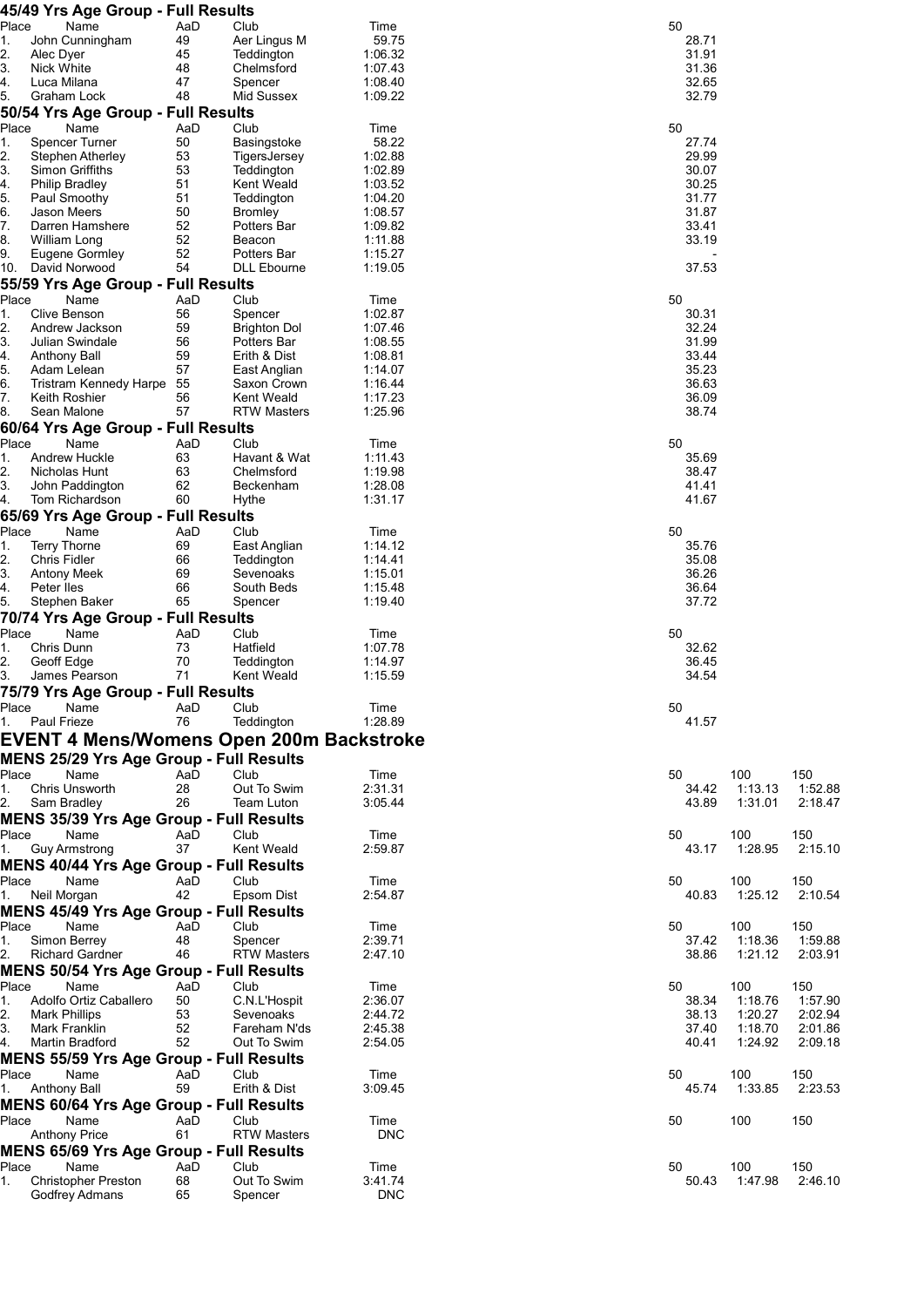|             | <b>MENS 70/74 Yrs Age Group - Full Results</b>                 |            |                            |                    |                |                    |                    |
|-------------|----------------------------------------------------------------|------------|----------------------------|--------------------|----------------|--------------------|--------------------|
| Place       | Name                                                           | AaD        | Club                       | Time               | 50             | 100                | 150                |
| 1.          | Chris Dunn                                                     | 73         | Hatfield                   | 3:04.36            | 43.20          | 1:31.55            | 2:19.45            |
| 2.          | <b>Brian Hunt</b>                                              | 70         | <b>RTW Masters</b>         | 3:12.40            | 44.21          | 1:32.82            | 2:24.40            |
| 3.          | Paul Partington                                                | 71<br>73   | Wincanton                  | 3:59.32<br>4:09.59 | 58.83<br>56.90 | 2:00.38<br>2:02.85 | 3:03.16<br>3:06.97 |
| 4.          | Chris Jessup<br><b>MENS 75/79 Yrs Age Group - Full Results</b> |            | Salisbury                  |                    |                |                    |                    |
|             | Name                                                           | AaD        |                            |                    |                | 100                | 150                |
| Place<br>1. | Paul Frieze                                                    | 76         | Club<br>Teddington         | Time<br>3:49.10    | 50<br>55.02    | 1:54.71            | 2:55.31            |
|             | <b>WOMENS 18/24 Yrs Age Group - Full Results</b>               |            |                            |                    |                |                    |                    |
| Place       | Name                                                           | AaD        | Club                       | Time               | 50             | 100                | 150                |
| 1.          | Laura Fenwick                                                  | 24         | Fareham N'ds               | 2:40.46            | 38.34          | 1:18.88            | 1:59.52            |
| 2.          | <b>Marion Bryant</b>                                           | 24         | East Anglian               | 2:47.53            | 38.07          | 1:20.53            | 2:03.64            |
| 3.          | Katie Maloney                                                  | 22         | East Anglian               | 2:52.34            | 41.51          | 1:25.22            | 2:09.96            |
| 4.          | Laura Phillips                                                 | 24         | Sevenoaks                  | 2:54.97            | 41.07          | 1:25.17            | 2:10.75            |
|             | <b>WOMENS 25/29 Yrs Age Group - Full Results</b>               |            |                            |                    |                |                    |                    |
| Place       | Name                                                           | AaD        | Club                       | Time               | 50             | 100                | 150                |
| 1.          | Sophie Clarke                                                  | 28         | Portsmouth N               | 2:35.33            | 36.07          | 1:15.31            | 1:55.29            |
| 2.          | Sophie Liddament                                               | 27         | East Anglian               | 2:55.11            | 41.13          | 1:25.24            | 2:10.41            |
| 3.          | Melanie Thomas                                                 | 25         | Spencer                    | 2:59.48            | 39.85          | 1:25.69            | 2:12.44            |
|             | <b>WOMENS 30/34 Yrs Age Group - Full Results</b>               |            |                            |                    |                |                    |                    |
| Place       | Name                                                           | AaD        | Club                       | Time               | 50             | 100                | 150                |
| 1.          | <b>Emma Miles</b>                                              | 31         | Royal Navy                 | 2:53.75            | 41.70          | 1:25.78            | 2:09.72            |
| 2.          | Sophie Castle                                                  | 31         | Chelmsford                 | 2:55.84            | 41.34          | 1:25.93            | 2:11.25            |
|             | <b>WOMENS 40/44 Yrs Age Group - Full Results</b>               |            |                            |                    |                |                    |                    |
| Place       | Name                                                           | AaD        | Club                       | Time               | 50             | 100                | 150                |
| 1.          | Gina Hobson                                                    | 42         | Mid Sussex                 | 2:52.06            | 40.60          | 1:24.39            | 2:07.71            |
| 2.          | <b>Agnes Bonivart</b>                                          | 41         | Debreceni Sz               | 3:14.68            | 47.38          | 1:38.02            | 2:28.01            |
|             | <b>WOMENS 45/49 Yrs Age Group - Full Results</b>               |            |                            |                    |                |                    |                    |
| Place       | Name                                                           | AaD        | Club                       | Time               | 50             | 100                | 150                |
| 1.          | Jo Corben                                                      | 49         | Fareham N'ds               | 2:30.54            | 35.76          | 1:14.06            | 1:53.10            |
| 2.          | Rhona Courtier                                                 | 48         | Larkfield                  | 2:57.66            | 40.74          | 1:25.59            | 2:11.35            |
| 3.          | Dani Harrison                                                  | 47         | Potters Bar                | 3:12.73            | 47.78          | 1:38.43            | 2:27.64            |
| 4.          | Zorika Adams                                                   | 49         | <b>Camden Swiss</b>        | 3:30.54            | 50.76          | 1:44.43            | 2:39.65            |
|             | Sarah Davison                                                  | 46         | Mid Sussex                 | <b>DNC</b>         |                |                    |                    |
|             | <b>WOMENS 50/54 Yrs Age Group - Full Results</b>               |            |                            |                    |                |                    |                    |
| Place       | Name                                                           | AaD        | Club                       | Time               | 50             | 100                | 150                |
| 1.          | Silvia Ferdin                                                  | 54         | Co Cambridge               | 3:03.78            | 43.23          | 1:30.35            | 2:17.62            |
| 2.          | Penny Stotesbury                                               | 53         | Sevenoaks                  | 3:03.95            | 41.78          | 1:29.05            | 2:16.73            |
| 3.<br>4.    | Kate King<br>Sam Petter                                        | 51<br>53   | Aylesbury<br>Kent Weald    | 3:30.06<br>3:45.57 | 49.26<br>53.01 | 1:42.85<br>1:49.53 | 2:37.77<br>2:47.97 |
|             |                                                                |            |                            |                    |                |                    |                    |
|             | <b>WOMENS 55/59 Yrs Age Group - Full Results</b>               |            |                            |                    |                |                    |                    |
| Place       | Name                                                           | AaD<br>55  | Club                       | Time<br>2:38.90    | 50             | 100                | 150<br>1:59.90     |
| 1.<br>2.    | Judy Brown<br><b>Heather Patrick</b>                           | 57         | Warrington M<br>South Beds | 3:50.33            | 38.00<br>55.55 | 1:18.67<br>1:54.07 | 2:53.65            |
|             |                                                                |            |                            |                    |                |                    |                    |
|             | <b>WOMENS 60/64 Yrs Age Group - Full Results</b>               |            |                            |                    |                |                    |                    |
| Place<br>1. | Name<br>Helen Kula-Przezwanski                                 | AaD<br>-60 | Club<br>Caradon            | Time<br>2:55.92    | 50<br>41.21    | 100<br>1:25.33     | 150<br>2:10.27     |
| 2.          | Esther Iseppi                                                  | 61         | Spencer                    | 3:08.70            | 46.16          | 1:34.54            | 2:21.66            |
| 3.          | Julia Buchanan                                                 | 62         | Caldicot                   | 3:31.34            | 49.93          | 1:44.86            |                    |
| 4.          | Ali Sheehan                                                    | 61         | South Beds                 | 3:40.50            | 51.35          | 1:48.31            | 2:43.94            |
| 5.          | Barbara Collier                                                | 61         | Asa Temp 2                 | 3:51.71            | 54.17          | 1:51.39            | 2:51.63            |
|             | <b>WOMENS 65/69 Yrs Age Group - Full Results</b>               |            |                            |                    |                |                    |                    |
| Place       | Name                                                           | AaD        | Club                       | Time               | 50             | 100                | 150                |
| 1.          | Mary Johnson                                                   | 69         | Mid Sussex                 | 3:29.46            | 48.92          | 1:43.29            | 2:38.32            |
| 2.          | Marianne Davey                                                 | 66         | Crawley                    | 4:07.93            | 54.73          | 1:57.53            | 3:02.43            |
| 3.          | Sally Lelean                                                   | 68         | East Anglian               | 4:09.39            | 1:00.73        | 2:04.28            | 3:06.94            |
| 4.          | Shelley Robinson                                               | 67         | Sevenoaks                  | 4:14.08            | 1:00.67        | 2:06.02            | 3:12.64            |
|             | <b>WOMENS 70/74 Yrs Age Group - Full Results</b>               |            |                            |                    |                |                    |                    |
| Place       | Name                                                           | AaD        | Club                       | Time               | 50             | 100                | 150                |
| 1.          | Elaine Blower                                                  | 74         | <b>Barnet Copt</b>         | 3:42.41            | 52.11          | 1:48.20            | 2:46.12            |
| 2.          | Rose Dudeney                                                   | 72         | Mid Sussex                 | 3:56.08            | 56.31          | 1:57.36            | 2:58.78            |
| 3.          | Susan Dewar                                                    | 73         | Havant & Wat               | 4:18.91            | 1:01.49        | 2:08.51            | 3:14.57            |
|             | <b>EVENT 5 Womens Open 50m Butterfly</b>                       |            |                            |                    |                |                    |                    |
|             | 18/24 Yrs Age Group - Full Results                             |            |                            |                    |                |                    |                    |
| Place       | Name                                                           | AaD        | Club                       | Time               |                |                    |                    |
| 1.          | Sarah Procter                                                  | 23         | <b>Barnet Copt</b>         | 31.33              |                |                    |                    |
| 2.          | <b>Molly Firth</b>                                             | 20         | Mid Sussex                 | 31.93              |                |                    |                    |
| 3.          | Jodie Mitchell                                                 | 21         | Kent Weald                 | 31.96              |                |                    |                    |
| 4.          | Jasmine Lambert                                                | 19         | RTW Monson                 | 33.70              |                |                    |                    |
| 5.          | Katie Maloney                                                  | 22         | East Anglian               | 33.78              |                |                    |                    |
| 6.          | <b>Brooke Wilkinson</b>                                        | 20         | Co South'ton               | 34.57              |                |                    |                    |
| 7.          | <b>Marion Bryant</b>                                           | 24         | East Anglian               | 34.95              |                |                    |                    |
| 8.          | Katie Lee                                                      | 22         | Alton & Dist               | 38.35              |                |                    |                    |
|             | 25/29 Yrs Age Group - Full Results                             |            |                            |                    |                |                    |                    |
| Place       | Name                                                           | AaD        | Club                       | Time               |                |                    |                    |
| 1.          | <b>April Richards</b>                                          | 27         | Potters Bar                | 33.22              |                |                    |                    |
| 2.          | Megan Hill                                                     | 25         | Gravesend                  | 33.44              |                |                    |                    |
| 3.          | Sophie Clarke                                                  | 28         | Portsmouth N               | 34.86              |                |                    |                    |
| 4.          | Sonia Arroyo Garcia                                            | 26         | C.N.L'Hospit               | 35.08              |                |                    |                    |

| 50                                              | 100                                                        | 150                                             |
|-------------------------------------------------|------------------------------------------------------------|-------------------------------------------------|
| 43.20                                           | 1:31.55                                                    | 2:19.45                                         |
| 44.21                                           | 1:32.82                                                    | 2:24.40                                         |
| 58.83                                           | 2:00.38                                                    | 3:03.16                                         |
| 56.90                                           | 2:02.85                                                    | 3:06.97                                         |
| 50                                              | 100                                                        | 150                                             |
| 55.02                                           | 1:54.71                                                    | 2:55.31                                         |
| 50                                              | 100                                                        | 150                                             |
| 38.34                                           | 1:18.88                                                    | 1:59.52                                         |
| 38.07                                           | 1:20.53                                                    | 2:03.64                                         |
| 41.51                                           | 1:25.22                                                    | 2:09.96                                         |
| 41.07                                           | 1:25.17                                                    | 2:10.75                                         |
| 50                                              | 100                                                        | 150                                             |
| 36.07                                           | 1:15.31                                                    | 1:55.29                                         |
| 41.13                                           | 1:25.24                                                    | 2:10.41                                         |
| 39.85                                           | 1:25.69                                                    | 2:12.44                                         |
| 50                                              | 100                                                        | 150                                             |
| 41.70                                           | 1:25.78                                                    | 2:09.72                                         |
| 41.34                                           | 1:25.93                                                    | 2:11.25                                         |
| 50                                              | 100                                                        | 150                                             |
| 40.60                                           | 1:24.39                                                    | 2:07.71                                         |
| 47.38                                           | 1:38.02                                                    | 2:28.01                                         |
| 50                                              | 100                                                        | 150                                             |
| 35.76                                           | 1:14.06                                                    | 1:53.10                                         |
| 40.74                                           | 1:25.59                                                    | 2:11.35                                         |
| 47.78                                           | 1:38.43                                                    | 2:27.64                                         |
| 50.76                                           | 1:44.43                                                    | 2:39.65                                         |
| 50                                              | 100                                                        | 150                                             |
| 43.23                                           | 1:30.35                                                    | 2:17.62                                         |
| 41.78                                           | 1:29.05                                                    | 2:16.73                                         |
| 49.26                                           | 1:42.85                                                    | 2:37.77                                         |
| 53.01                                           | 1:49.53                                                    | 2:47.97                                         |
| 50                                              | 100                                                        | 150                                             |
| 38.00                                           | 1:18.67                                                    | 1:59.90                                         |
| 55.55                                           | 1:54.07                                                    | 2:53.65                                         |
| 50<br>41.21<br>46.16<br>49.93<br>51.35<br>54.17 | 100<br>1:25.33<br>1:34.54<br>1:44.86<br>1:48.31<br>1:51.39 | 150<br>2:10.27<br>2:21.66<br>2:43.94<br>2:51.63 |
| 50                                              | 100                                                        | 150                                             |
| 48.92                                           | 1:43.29                                                    | 2:38.32                                         |
| 54.73                                           | 1:57.53                                                    | 3:02.43                                         |
| 1:00.73                                         | 2:04.28                                                    | 3:06.94                                         |
| 1:00.67                                         | 2:06.02                                                    | 3:12.64                                         |
| 50                                              | 100                                                        | 150                                             |
| 52.11                                           | 1:48.20                                                    | 2:46.12                                         |
| 56.31                                           | 1:57.36                                                    | 2:58.78                                         |
| 1:01.49                                         | 2:08.51                                                    | 3:14.57                                         |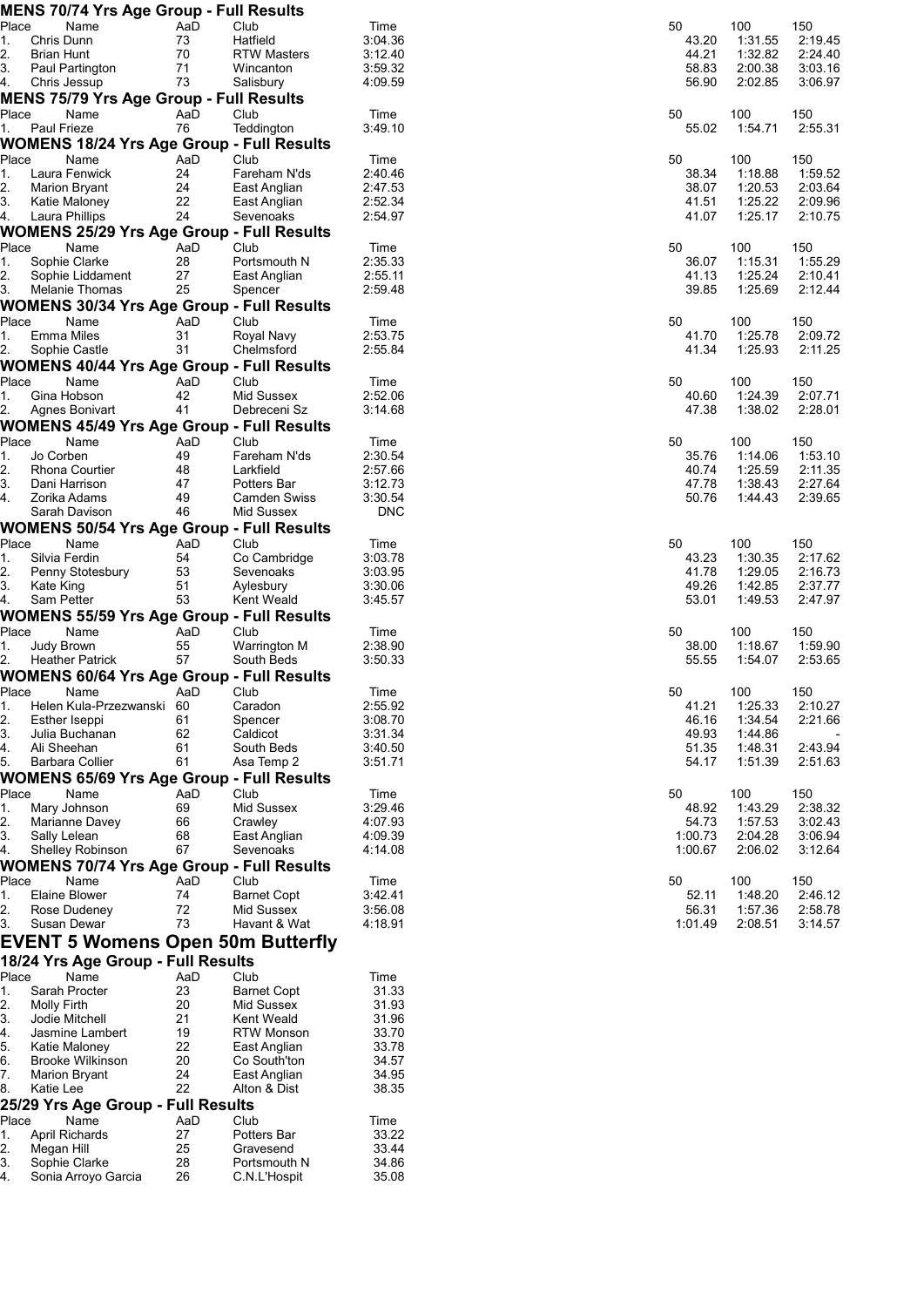|  |  | 30/34 Yrs Age Group - Full Results |  |  |
|--|--|------------------------------------|--|--|
|--|--|------------------------------------|--|--|

|                                                                | งข/ง4 TTS Age Group - Full Results<br>Name |           |                                  |                |
|----------------------------------------------------------------|--------------------------------------------|-----------|----------------------------------|----------------|
| Place<br>1.                                                    | Noemie Plumridge                           | AaD<br>33 | Club<br>Fareham N'ds             | Time<br>30.63  |
| 2.                                                             | Elizabeth Grierson                         | 31        | Guernsey                         | 35.72          |
| 3.                                                             | Sophie Castle                              | 31        | Chelmsford                       |                |
| 4.                                                             | Danielle Ryan                              | 34        | Kent Weald                       | 36.78<br>39.32 |
| 5.                                                             | Neza Kravanja                              | 32        | Camden Swiss                     | 43.64          |
|                                                                | 35/39 Yrs Age Group - Full Results         |           |                                  |                |
| Place                                                          | Name                                       | AaD       | Club                             |                |
| 1.                                                             |                                            | 35        |                                  | Time<br>29.47  |
| 2.                                                             | Gina Heyn                                  | 38        | Teddington<br><b>Bracknell</b>   |                |
| 3.                                                             | Kirsty Johnson                             |           |                                  | 31.11<br>32.52 |
| 4.                                                             | Catherine Markwell<br>Hayley Brown         | 38<br>36  | East Anglian<br>Witham Dolph     | 33.80          |
| 5.                                                             | Kaira Redman                               | 35        | Kent Weald                       | 34.46          |
| 6.                                                             | Alice Houghton-Rose                        | 39        | <b>RTW Masters</b>               | 35.44          |
| 7.                                                             | Georgina Hamilton                          | 35        | Kent Weald                       | 37.70          |
| 8.                                                             | Michelle Neal                              | 39        | Team Luton                       | 38.86          |
| 9.                                                             | Sarah Funderburk                           | 37        | Out To Swim                      | 41.89          |
| 10.                                                            | Sasha Forster                              | 35        | Bracknell                        | 43.08          |
|                                                                | 40/44 Yrs Age Group - Full Results         |           |                                  |                |
| Place                                                          | Name                                       | AaD       | Club                             | Time           |
| 1.                                                             | Gina Hobson                                | 42        | Mid Sussex                       | 33.38          |
| 2.                                                             | <b>Fleur Parker</b>                        | 43        | Basingstoke                      | 33.39          |
| 3.                                                             | Jessica Wooddisse                          | 44        | <b>Stroud Mast</b>               | 33.40          |
| 4.                                                             | Lisa Burdett                               | 43        | Erith & Dist                     | 33.76          |
| 5.                                                             | Victoria Oliver                            | 42        | Mid Sussex                       | 34.10          |
| 6.                                                             | Clarissa Tilley                            | 43        | Mid Sussex                       | 38.49          |
| 7.                                                             | Angela Lodge                               | 44        | Guernsey                         | 40.09          |
| 8.                                                             | Agnes Bonivart                             | 41        | Debreceni Sz                     | 46.59          |
|                                                                | 45/49 Yrs Age Group - Full Results         |           |                                  |                |
| Place                                                          | Name                                       | AaD       | Club                             | Time           |
| 1.                                                             | <b>Rhona Courtier</b>                      | 48        | Larkfield                        | 34.59          |
| 2.                                                             | Suzanne Savage                             | 46        | Potters Bar                      | 35.94          |
| 3.                                                             | Suzanne Wilding                            | 46        | Erith & Dist                     | 36.15          |
| 4.                                                             | Abba Newbery                               | 46        | Spencer                          | 36.24          |
| 5.                                                             | Dani Harrison                              | 47        | Potters Bar                      | 36.60          |
| 6.                                                             | Sarah Wylie                                | 46        | Havant & Wat                     | 36.98          |
| 7.                                                             | Karen Mackenzie                            | 46        | <b>Team Luton</b>                | 37.63          |
| 8.                                                             | Suki Greaves                               | 49        | <b>Bromley</b>                   | 39.62          |
| 9.                                                             | Caroline Mcculloch                         | 45        | Fareham N'ds                     | 41.87          |
| 10.                                                            | Suzanne Van Leeuwen                        | 47        | Co South'ton                     | 42.98          |
| 11.                                                            | Alison Cowie                               | 46        | Chelmsford                       | 49.28          |
| 12.                                                            | <b>Kerrin Cross</b>                        | 46        | Kent Weald                       | 50.15          |
|                                                                | Sarah Dennis                               | 45        | Mid Sussex                       | <b>DNC</b>     |
|                                                                |                                            |           |                                  |                |
|                                                                | 50/54 Yrs Age Group - Full Results         |           |                                  |                |
|                                                                | Place Name                                 | AaD       | Club                             | Time           |
| 1.                                                             | <b>Karen Graham</b>                        | 54        | <b>East Leeds</b>                | $33.68*$       |
|                                                                | <b>Tracy Stonehouse</b>                    | 52        | <b>RTW Masters</b>               | 34.98          |
|                                                                | Jill Rocky                                 | 54        | Mid Sussex                       | 38.99          |
|                                                                | Kirsty Alfredson                           | 53        | Kent Weald                       | 39.35          |
|                                                                | Lesley Cameron                             | 53        | Sevenoaks                        | 41.48          |
|                                                                | Kate King                                  | 51        | Aylesbury                        | 42.58          |
|                                                                | Steph Ryles                                | 52        | <b>RTW Masters</b>               | 46.65          |
| 2.<br>3.<br>4.<br>5.<br>6.<br>7.                               | 55/59 Yrs Age Group - Full Results         |           |                                  |                |
| Place                                                          | Name                                       | AaD       | Club                             | Time           |
| 1.                                                             | Philippa Williams                          | 57        | <b>Wycombe Dist</b>              | 34.26          |
| 2.                                                             | Diane Braid                                | 57        | Mid Sussex                       | 44.28          |
|                                                                | Beverlee Mckenna                           | 56        | Hemel Hemp                       | 51.32          |
| 3.<br>4.                                                       | Jacqueline Patel                           | 59        | Kings Corm                       | 58.91          |
|                                                                | 60/64 Yrs Age Group - Full Results         |           |                                  |                |
| Place                                                          | Name                                       | AaD       | Club                             | Time           |
| 1.                                                             | Coral Wallis                               | 60        | Mid Sussex                       | 38.01          |
| 2.                                                             | Kathy Bidnall                              | 64        | Mid Sussex                       | 42.85          |
|                                                                | 70/74 Yrs Age Group - Full Results         |           |                                  |                |
| Place                                                          | Name                                       | AaD       | Club                             | Time           |
| 1.                                                             | Alison Gwynn                               | 71        | Mid Sussex                       | 43.76          |
| 2.                                                             | Susie Breslin                              | 72        | <b>Barnet Copt</b>               | 58.88          |
|                                                                |                                            |           |                                  |                |
|                                                                | <b>EVENT 6 Mens Open 50m Butterfly</b>     |           |                                  |                |
|                                                                | 18/24 Yrs Age Group - Full Results         |           |                                  |                |
| Place                                                          | Name                                       | AaD       | Club                             | Time           |
| 1.                                                             | <b>Michael Andrews</b>                     | 24        | Fareham N'ds                     | 28.34          |
| 2.                                                             | James Castle                               | 20        | Kent Weald                       | 28.89          |
| 3.                                                             | Phil Davis                                 | 21        | East Anglian                     | 29.72          |
|                                                                | 4. William Wilding                         | 20        | Erith & Dist                     | 31.05          |
|                                                                | 25/29 Yrs Age Group - Full Results         |           |                                  |                |
|                                                                | Name                                       | AaD       | Club                             | Time           |
|                                                                | <b>Fergus Andrew</b>                       | 29        | Hackney                          | 30.88          |
|                                                                | Jonny Brankin                              | 29        | Redhill & R                      | 33.99          |
|                                                                | Leo Johnson                                | 26        | Out To Swim                      | 43.59          |
|                                                                | 30/34 Yrs Age Group - Full Results         |           |                                  |                |
|                                                                | Name                                       | AaD       | Club                             | Time           |
|                                                                | David Ashton                               | 32        | Barnes SC                        | 29.08          |
|                                                                | Olegas Petrikas                            | 31        | Spencer                          | 30.25          |
|                                                                | Ry Coleman                                 | 33        | Hackney                          | 30.56          |
| Place<br>1.<br>2.<br>3.<br>Place<br>1.<br>2.<br>3.<br>4.<br>5. | Rob Dickson<br>Chris White                 | 34<br>30  | <b>RTW Masters</b><br>Kent Weald | 31.06<br>31.93 |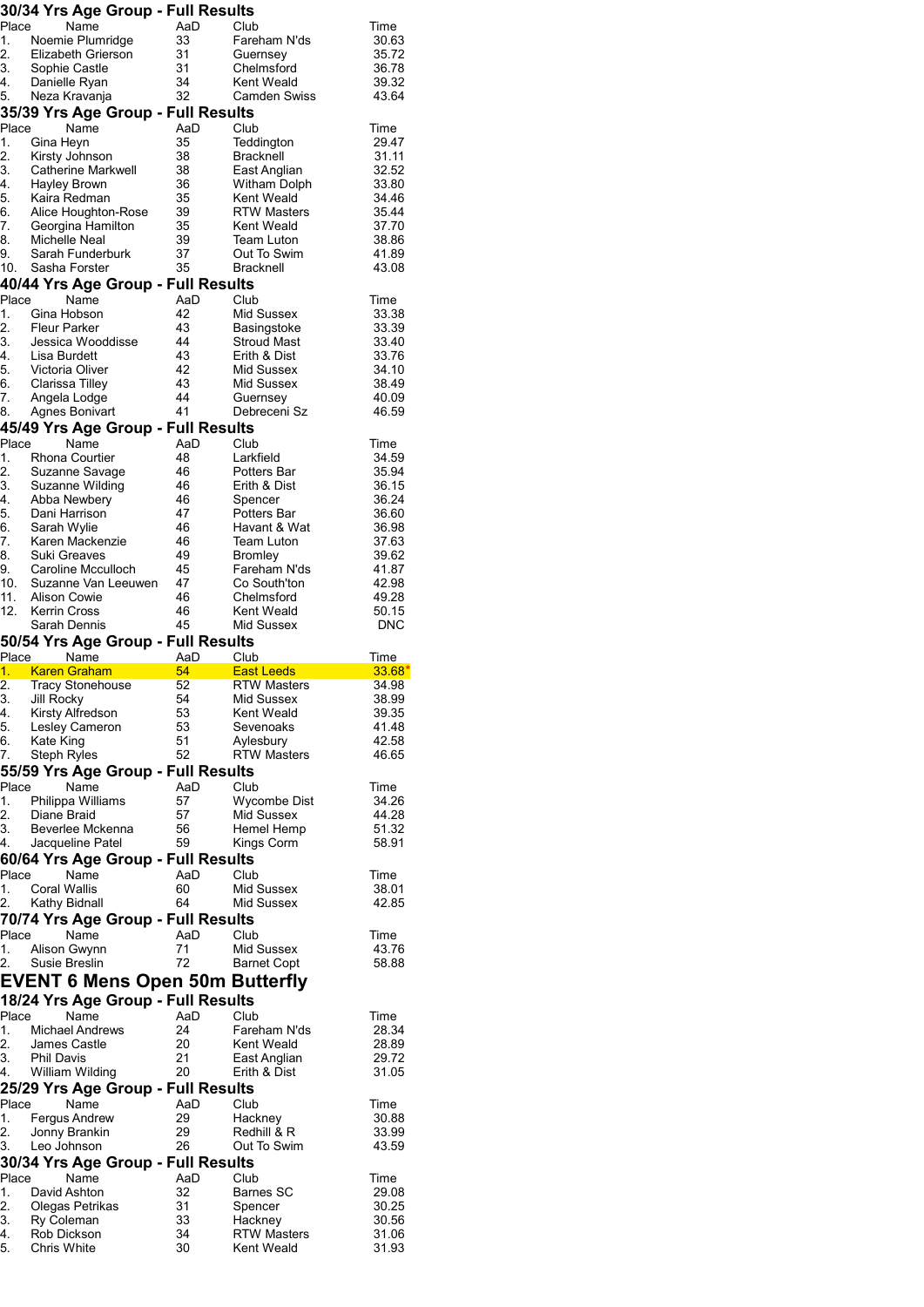**35/39 Yrs Age Group - Full Results**

Place Name AaD Club Time

3. Lucy Hall 37 Hackney 1:26.12 39.38 4. Lisa Mills 39 Mid Sussex 1:40.98 47.42 5. Nadine Horn 36 Spencer 1:44.73 49.07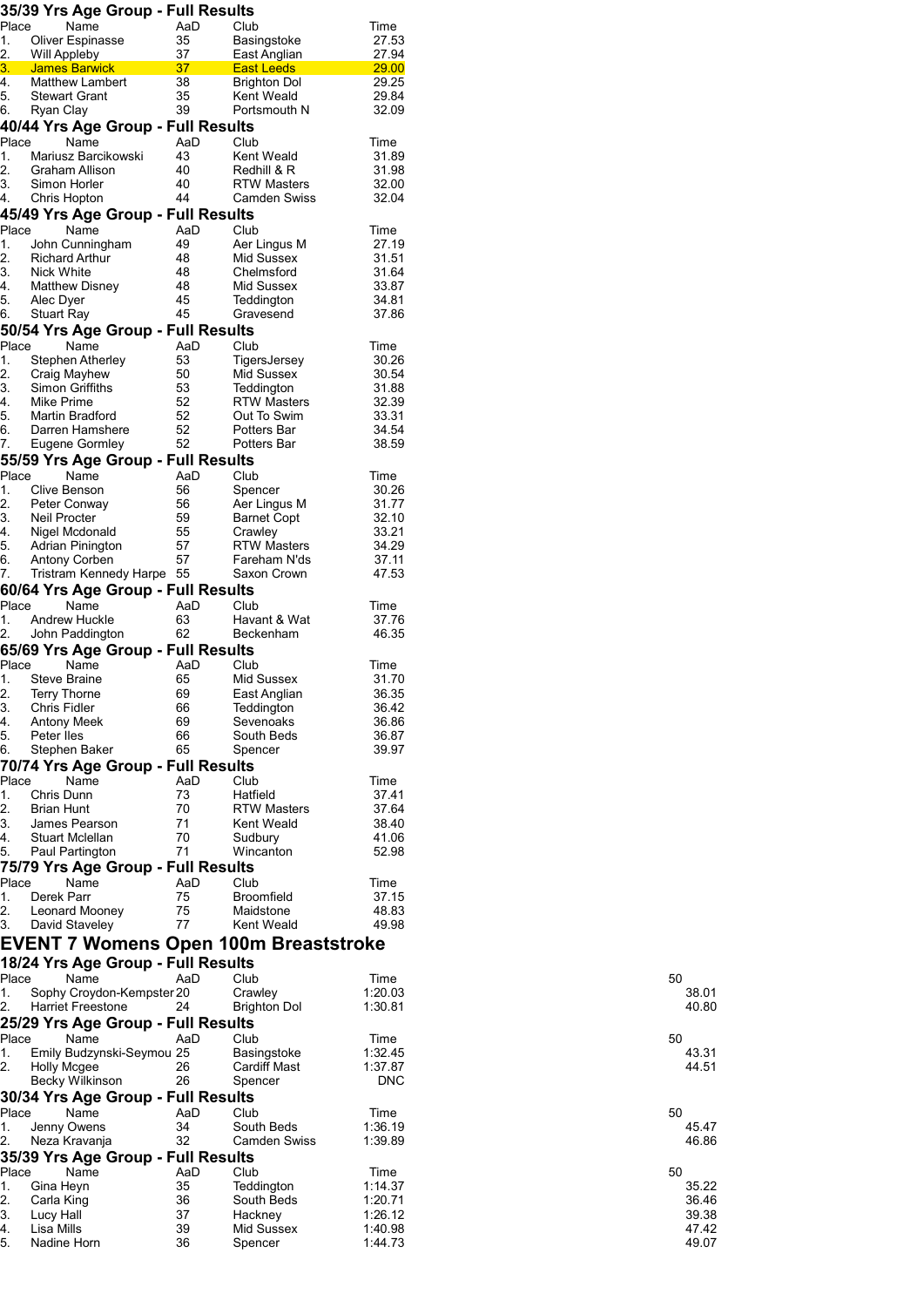|             | 40/44 Yrs Age Group - Full Results                 |           |                                  |                    |                |
|-------------|----------------------------------------------------|-----------|----------------------------------|--------------------|----------------|
| Place<br>1. | Name<br><b>Charlotte Reid</b>                      | AaD<br>40 | Club<br>Aer Lingus M             | Time<br>1:20.83    | 50<br>38.08    |
| 2.          | Barbara Halls                                      | 40        | Spencer                          | 1:26.31            | 40.07          |
| 3.          | Jill Geer                                          | 43        | Sevenoaks                        | 1:34.27            | 44.60          |
| 4.          | Angela Lodge                                       | 44        | Guernsey                         | 1:38.13            | 47.07          |
|             | 45/49 Yrs Age Group - Full Results                 |           |                                  |                    |                |
| Place       | Name                                               | AaD       | Club                             | Time               | 50             |
| 1.<br>2.    | Lucy Young<br>Clare Finbow                         | 45<br>49  | Teddington<br><b>RTW Masters</b> | 1:33.55<br>1:36.14 | 44.43<br>43.88 |
| 3.          | Caroline Griffin                                   | 46        | Potters Bar                      | 1:38.06            | 45.83          |
| 4.          | Gillian Hodgson                                    | 45        | Redhill & R                      | 1:39.04            | 45.93          |
| 5.          | Angela Weighton                                    | 48        | <b>Brighton Dol</b>              | 1:44.00            | 47.73          |
| 6.          | Alison Heasman                                     | 49        | <b>Black Lion</b>                | 1:50.94            | 51.00          |
|             | 50/54 Yrs Age Group - Full Results                 |           |                                  |                    |                |
| Place<br>1. | Name<br>Deborah Lacy                               | AaD<br>51 | Club<br>Spencer                  | Time<br>1:37.37    | 50<br>44.38    |
| 2.          | Lesley Cameron                                     | 53        | Sevenoaks                        | 1:38.05            | 46.80          |
| 3.          | Pauline Freestone                                  | 52        | Brighton Dol                     | 1:46.90            | 48.40          |
| 4.          | Julia Dawe                                         | 54        | Redhill & R                      | 1:49.16            | 52.12          |
| 5.          | Amber Hunt                                         | 52        | Brighton Dol                     | 1:58.14            | 56.41          |
|             | 55/59 Yrs Age Group - Full Results                 |           |                                  |                    |                |
| Place<br>1. | Name<br>Hannah Ueckermann                          | AaD<br>56 | Club<br>Witham Dolph             | Time<br>1:32.83    | 50<br>43.58    |
| 2.          | Linda Hooker                                       | 59        | Crawley                          | 1:38.50            | 47.23          |
| 3.          | Anne Raymond                                       | 56        | Kent Weald                       | 1:44.36            | 48.61          |
| 4.          | Anke Braun                                         | 55        | Brighton Dol                     | 1:45.55            | 48.06          |
| 5.          | Lucy Dickson                                       | 59        | Sevenoaks                        | 1:47.18            | 49.44          |
| 6.<br>7.    | Lesley Berry<br><b>Heather Patrick</b>             | 55<br>57  | <b>Bletchley</b><br>South Beds   | 1:52.49<br>1:52.74 | 52.99<br>52.54 |
| 8.          | Jacqueline Patel                                   | 59        | Kings Corm                       | 2:06.58            | 1:03.10        |
|             | Judy Brown                                         | 55        | Warrington M                     | <b>DNC</b>         |                |
|             | 60/64 Yrs Age Group - Full Results                 |           |                                  |                    |                |
| Place       | Name                                               | AaD       | Club                             | Time               | 50             |
| 1.          | Amanda Heath                                       | 62        | Spencer                          | 1:32.44            | 44.55          |
| 2.<br>3.    | Sue Procter                                        | 63<br>62  | <b>Barnet Copt</b><br>Guernsey   | 1:49.34<br>1:50.19 | 52.41<br>51.14 |
|             | Pauline Hogg<br>65/69 Yrs Age Group - Full Results |           |                                  |                    |                |
| Place       | Name                                               | AaD       | Club                             | Time               | 50             |
| 1.          | <b>Christine Ayers</b>                             | 66        | South Beds                       | 1:45.29            | 48.46          |
| 2.          | Teresa Stringer                                    | 66        | Mid Sussex                       | 1:51.40            | 54.60          |
| 3.          | Sally Lelean                                       | 68        | East Anglian                     | 2:01.08            | 57.53          |
|             | 70/74 Yrs Age Group - Full Results                 |           |                                  |                    |                |
| Place<br>1. | Name                                               | AaD<br>71 | Club                             | Time<br>2:02.53    | 50<br>56.61    |
| 2.          | Andrea Minor<br>Susan Dewar                        | 73        | South Beds<br>Havant & Wat       | 2:12.54            | 1:02.70        |
|             | 75/79 Yrs Age Group - Full Results                 |           |                                  |                    |                |
| Place       | Name                                               | AaD       | Club                             | Time               | 50             |
| 1.          | Diane Ford                                         | 76        | Spencer                          | 1:43.77            | 49.70          |
|             | <b>EVENT 8 Mens Open 100m Breaststroke</b>         |           |                                  |                    |                |
|             | 18/24 Yrs Age Group - Full Results                 |           |                                  |                    |                |
| Place       | Name                                               | AaD       | Club                             | Time               | 50             |
| 1.          | <b>Alex Punnett</b>                                | 23        | <b>Bromley</b>                   | 1:21.22            | 36.24          |
| 2.          | Tom Lambert                                        | 24        | Team Luton                       | 1:22.73            | 36.98          |
|             | 25/29 Yrs Age Group - Full Results                 |           |                                  |                    |                |
| Place       | Name                                               | AaD       | Club                             | Time               | 50             |
| 1.<br>2.    | Ollie Samy<br>Chris Unsworth                       | 29<br>28  | Spencer<br>Out To Swim           | 1:10.16<br>1:14.99 | 33.66<br>34.97 |
| 3.          | Calum Winton                                       | 27        | Kent Weald                       | 1:22.71            | 36.84          |
| 4.          | Joe Malone                                         | 27        | <b>RTW Masters</b>               | 1:28.32            | 40.11          |
|             | 30/34 Yrs Age Group - Full Results                 |           |                                  |                    |                |
| Place       | Name                                               | AaD       | Club                             | Time               | 50             |
| 1.          | Gregory Du Tertre                                  | 30        | Wycombe Dist                     | 1:11.86            | 34.24          |
|             | 35/39 Yrs Age Group - Full Results                 |           |                                  |                    |                |
| Place       | Name                                               | AaD       | Club                             | Time               | 50             |
| 1.<br>2.    | <b>Stewart Grant</b><br>Samuel Batchelor           | 35<br>36  | Kent Weald<br>Hastings           | 1:14.48<br>1:22.78 | 34.61<br>38.10 |
| 3.          | <b>Roland Brenner</b>                              | 36        | Mid Sussex                       | 1:28.17            | 39.58          |
| 4.          | Giorgio Spiegelfeld                                | 38        | Hackney                          | 1:29.24            | 41.31          |
| 5.          | <b>Guy Armstrong</b>                               | 37        | Kent Weald                       | 1:30.70            | 43.87          |
|             | 40/44 Yrs Age Group - Full Results                 |           |                                  |                    |                |
| Place       | Name                                               | AaD       | Club                             | Time               | 50             |
| 1.<br>2.    | Mariusz Barcikowski<br>Haydn Burke                 | 43<br>41  | Kent Weald<br>Rushmoor Ryl       | 1:18.34<br>1:22.45 | 36.04<br>39.45 |
| 3.          | Graham Allison                                     | 40        | Redhill & R                      | 1:25.77            | 41.12          |
|             | 45/49 Yrs Age Group - Full Results                 |           |                                  |                    |                |
| Place       | Name                                               | AaD       | Club                             | Time               | 50             |
| 1.          | Christopher Morgan                                 | 47        | Otter                            | 1:22.81            | 39.06          |
| 2.          | <b>Matthew Disney</b>                              | 48        | Mid Sussex                       | 1:24.65            | 38.61          |
| 3.          | Luca Milana                                        | 47        | Spencer                          | 1:25.93            | 40.39          |
| 4.<br>5.    | Graham Lock<br><b>Stuart Ray</b>                   | 48<br>45  | Mid Sussex<br>Gravesend          | 1:27.20<br>1:29.08 | 39.91<br>41.63 |
|             | John Cunningham                                    | 49        | Aer Lingus M                     | <b>DNC</b>         |                |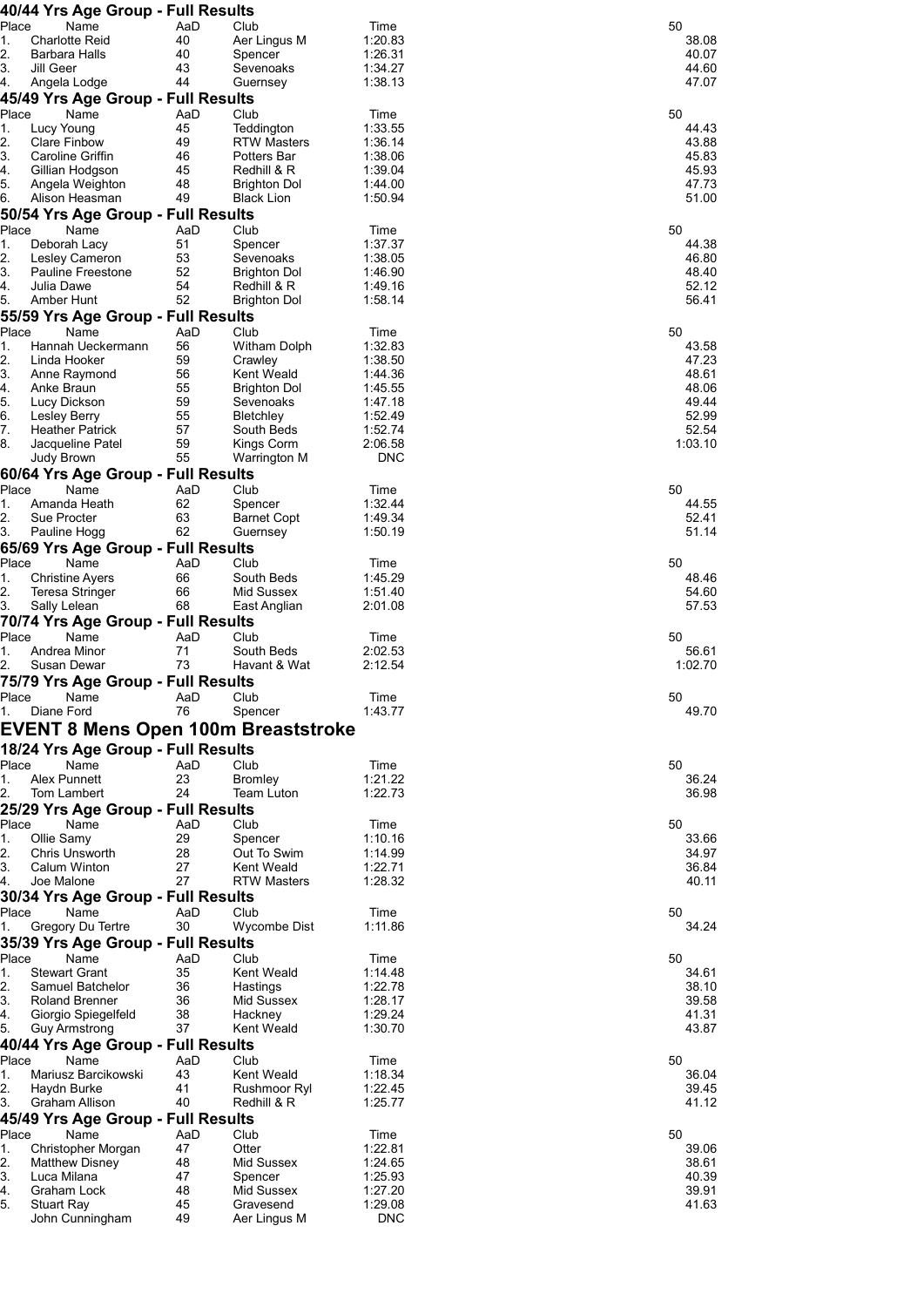|                                      | 50/54 Yrs Age Group - Full Results    |                  |                                                |                    |                  |                    |                    |
|--------------------------------------|---------------------------------------|------------------|------------------------------------------------|--------------------|------------------|--------------------|--------------------|
| Place<br>1.                          | Name                                  | AaD<br>51        | Club                                           | Time<br>1:19.75    | 50<br>38.74      |                    |                    |
| 2.                                   | Paul Smoothy<br><b>Philip Bradley</b> | 51               | Teddington<br>Kent Weald                       | 1:21.24            | 37.45            |                    |                    |
| 3.<br>Mike Prime                     |                                       | 52               | <b>RTW Masters</b>                             | 1:23.31            | 39.74            |                    |                    |
| 4.                                   | Mark Salway                           | 51               | Mid Sussex                                     | 1:23.88            | 40.38            |                    |                    |
| 5.                                   | Jonathan Refson                       | 54               | Potters Bar                                    | 1:25.91            | 39.94            |                    |                    |
| 6.                                   | Jason Meers                           | 50               | <b>Bromley</b>                                 | 1:28.96            | 42.49            |                    |                    |
| 7.<br>Tom Marks                      |                                       | 52               | Rushmoor Ryl                                   | 1:30.73            | 41.59            |                    |                    |
| 8.                                   | David Norwood                         | 54               | <b>DLL Ebourne</b>                             | 1:40.92            | 45.82            |                    |                    |
|                                      | 55/59 Yrs Age Group - Full Results    |                  |                                                |                    |                  |                    |                    |
| Place                                | Name                                  | AaD              | Club                                           | Time               | 50               |                    |                    |
| 1.                                   | Nigel Mcdonald                        | 55               | Crawley                                        | 1:26.22            | 39.78            |                    |                    |
| 2.                                   | Mark Partridge                        | 56               | <b>Stroud Mast</b>                             | 1:29.21            | 39.74            |                    |                    |
| 3.                                   | Keith Roshier                         | 56               | Kent Weald                                     | 1:41.44            | 47.54            |                    |                    |
| 4.                                   | Tristram Kennedy Harpe 55             |                  | Saxon Crown                                    | 1:42.58            | 49.97            |                    |                    |
|                                      | 60/64 Yrs Age Group - Full Results    |                  |                                                |                    |                  |                    |                    |
| Place                                | Name                                  | AaD              | Club                                           | Time               | 50               |                    |                    |
| 1.                                   | Nicholas Hunt                         | 63               | Chelmsford                                     | 1:27.07            | 41.02            |                    |                    |
| 2.                                   | Chris Kaethner                        | 64               | Hackney                                        | 1:29.53<br>1:36.41 | 40.53<br>44.02   |                    |                    |
| 3.                                   | Neil Deighton                         | 60               | Rushmoor Ryl                                   |                    |                  |                    |                    |
|                                      | 65/69 Yrs Age Group - Full Results    |                  |                                                |                    |                  |                    |                    |
| Place                                | Name                                  | AaD<br>68        | Club<br>Epsom Dist                             | Time               | 50               |                    |                    |
| 1.                                   | <b>Tony Murphy</b>                    |                  |                                                | 1:37.70            | 46.00            |                    |                    |
|                                      | 70/74 Yrs Age Group - Full Results    |                  |                                                |                    |                  |                    |                    |
| Place<br><b>Fred Parker</b>          | Name                                  | AaD<br>71        | Club<br>Kent Weald                             | Time<br>1:36.12    | 50               |                    |                    |
| 1.<br>2.                             | Stuart Mclellan                       | 70               | Sudbury                                        | 1:42.32            | 44.71<br>49.72   |                    |                    |
| 3.                                   | Clive Bradburn                        | 72               | Sevenoaks                                      | 1:53.50            | 54.26            |                    |                    |
| 4.                                   | Chris Jessup                          | 73               | Salisbury                                      | 1:55.23            | 54.56            |                    |                    |
| 5.                                   | Paul Partington                       | 71               | Wincanton                                      | 2:27.38            | 1:08.29          |                    |                    |
|                                      | 75/79 Yrs Age Group - Full Results    |                  |                                                |                    |                  |                    |                    |
| Place                                | Name                                  | AaD              | Club                                           | Time               | 50               |                    |                    |
| 1.                                   | Paul Webster                          | 77               | Kent Weald                                     | 2:03.45            | 55.30            |                    |                    |
|                                      |                                       |                  |                                                |                    |                  |                    |                    |
|                                      |                                       |                  | <b>EVENT 9 Womens Open 200m Freestyle Team</b> |                    |                  |                    |                    |
|                                      | 072+ Yrs Age Group - Full Results     |                  |                                                |                    |                  |                    |                    |
| Place                                | Name                                  | A.G              | Club                                           | Time               | 50               | 100                | 150                |
| East Anglian<br>1.                   |                                       | $072+$           | East Anglian                                   | 2:05.28            | 33.99            | 1:03.00            | 1:34.22            |
|                                      | 120+ Yrs Age Group - Full Results     |                  |                                                |                    |                  |                    |                    |
| Place                                | Name                                  | A.G              | Club                                           | Time               | 50               | 100                | 150                |
| 1.                                   | <b>RTW Masters</b>                    | $120+$           | <b>RTW Masters</b>                             | 2:02.36            | 29.62            | 1:01.84            | 1:32.25            |
| 2.<br><b>Kent Weald</b>              |                                       | $120+$           | Kent Weald                                     | 2:03.60            | 30.40            | 1:00.80            | 1:30.43            |
| 3.<br>Spencer                        |                                       | $120+$           | Spencer                                        | 2:09.49            | 28.85            | 1:01.36            | 1:35.42            |
| 4.                                   | Out To Swim                           | $120+$           | Out To Swim                                    | 2:23.71            | 37.51            | 1:14.86            | 1:53.24            |
|                                      | 160+ Yrs Age Group - Full Results     |                  |                                                |                    |                  |                    |                    |
| Place                                | Name                                  | A.G              | Club                                           | Time               | 50               | 100                | 150                |
| 1.                                   | Mid Sussex A                          | 160+             | Mid Sussex                                     | 2:09.20            | 29.79            | 1:03.63            | 1:35.03<br>1:44.46 |
| 2.<br>Potters Bar<br>3.              | Mid Sussex B                          | $160+$<br>160+   | Potters Bar<br>Mid Sussex                      | 2:14.59<br>2:16.07 | 33.33<br>30.64   | 1:07.02<br>1:02.83 | 1:40.91            |
| 4.<br>Brighton Dol                   |                                       | 160+             | <b>Brighton Dol</b>                            | 2:21.50            | 34.58            | 1:09.72            | 1:50.01            |
| 5.                                   | Camden Swiss                          | $160+$           | Camden Swiss                                   | 2:24.79            | 36.97            | 1:14.85            | 1:54.83            |
|                                      | 200+ Yrs Age Group - Full Results     |                  |                                                |                    |                  |                    |                    |
| Place                                | Name                                  | A.G              | Club                                           | Time               | 50               | 100                | 150                |
| 1.<br>Spencer                        |                                       | $200+$           | Spencer                                        | 2:14.76            | 30.80            | 1:05.08            | 1:40.48            |
| 2.<br>Sevenoaks                      |                                       | $200+$           | Sevenoaks                                      | 2:23.13            | 33.39            | 1:08.14            | 1:51.39            |
| 3.<br>Kent Weald                     |                                       | $200+$           | Kent Weald                                     | 2:36.54            | 36.31            | 1:15.33            | 1:54.79            |
|                                      | 240+ Yrs Age Group - Full Results     |                  |                                                |                    |                  |                    |                    |
| Place                                | Name                                  | A.G              | Club                                           | Time               | 50               | 100                | 150                |
| 1.                                   | Mid Sussex B                          | $240+$           | Mid Sussex                                     | 2:25.03            | 35.14            | 1:13.53            | 1:52.01            |
| 2.                                   | Mid Sussex A                          | $240+$           | Mid Sussex                                     | 2:31.76            | 35.85            | 1:20.07            | 1:57.14            |
| 3.<br>Mid Sussex C                   |                                       | $240+$           | Mid Sussex                                     | 2:41.24            | 42.25            | 1:26.20            | 2:05.20            |
|                                      |                                       |                  | <b>EVENT 10 Mens Open 200m Freestyle Team</b>  |                    |                  |                    |                    |
|                                      | 072+ Yrs Age Group - Full Results     |                  |                                                |                    |                  |                    |                    |
|                                      |                                       |                  |                                                |                    |                  |                    |                    |
| Place                                | Name                                  | A.G              | Club                                           | Time               | 50               | 100                | 150                |
| 1.<br>Kent Weald<br>2. East Anglian  |                                       | $072+$<br>$072+$ | Kent Weald<br>East Anglian                     | 1:51.46<br>1:58.06 | 27.09<br>28.37   | 54.10<br>1:00.25   | 1:21.73<br>1:32.48 |
|                                      |                                       |                  |                                                |                    |                  |                    |                    |
|                                      | 120+ Yrs Age Group - Full Results     |                  |                                                |                    |                  |                    |                    |
| Place<br>$1_{-}$                     | Name<br><b>RTW Masters</b>            | A.G<br>$120+$    | Club<br><b>RTW Masters</b>                     | Time<br>2:03.15    | 50<br>28.55      | 100<br>56.54       | 150<br>1:33.16     |
|                                      |                                       |                  |                                                |                    |                  |                    |                    |
|                                      | 160+ Yrs Age Group - Full Results     |                  |                                                |                    |                  |                    |                    |
| Place                                | Name                                  | A.G              | Club                                           | Time               | 50               | 100                | 150                |
| 1.<br><b>Brighton Dol</b><br>Spencer |                                       | 160+<br>160+     | <b>Brighton Dol</b><br>Spencer                 | 1:49.97<br>1:55.67 | 26.99<br>1:25.30 | 55.12<br>54.86     | 1:24.75            |
| 2.<br>3.<br>Mid Sussex               |                                       | 160+             | Mid Sussex                                     | 2:01.22            | 28.30            | 58.92              | 1:29.66            |
| 4.<br>Beckenham                      |                                       | $160+$           | Beckenham                                      | 2:12.72            | 27.94            | 1:06.15            | 1:40.27            |
| Kent Weald                           |                                       | $160+$           | Kent Weald                                     | <b>DNC</b>         |                  |                    |                    |
|                                      | 200+ Yrs Age Group - Full Results     |                  |                                                |                    |                  |                    |                    |
| Place                                | Name                                  | A.G              | Club                                           | Time               | 50               | 100                | 150                |
| Mid Sussex<br>1.                     |                                       | $200+$           | Mid Sussex                                     | 1:57.37            | 29.78            | 57.65              | 1:26.31            |
| 2.<br>Kent Weald                     |                                       | $200+$           | Kent Weald                                     | 1:58.13            | 28.03            | 56.92              | 1:25.40            |
| 3.                                   | RTW Masters                           | $200+$           | <b>RTW Masters</b>                             | 2:02.65            | 30.85            | 1:01.56            | 1:32.97            |
| 4.<br>Potters Bar                    |                                       | $200+$           | Potters Bar                                    | 2:06.64            | 30.06            | 1:02.77            | 1:34.99            |
|                                      |                                       |                  |                                                |                    |                  |                    |                    |

| 50<br>38.74<br>37.45<br>39.74<br>40.38<br>39.94   |                                           |                                      |
|---------------------------------------------------|-------------------------------------------|--------------------------------------|
| 42.49<br>41.59<br>45.82                           |                                           |                                      |
| 50<br>39.78<br>39.74<br>47.54<br>49.97            |                                           |                                      |
| 50<br>41.02<br>40.53<br>44.02                     |                                           |                                      |
| 50<br>46.00                                       |                                           |                                      |
| 50<br>44.71<br>49.72<br>54.26<br>54.56<br>1:08.29 |                                           |                                      |
| 50<br>55.30                                       |                                           |                                      |
| 50                                                | 100                                       | 150                                  |
| 33.99                                             | 1:03.00                                   | 1:34.22                              |
| 50                                                | 100                                       | 150                                  |
| 29.62                                             | 1:01.84                                   | 1:32.25                              |
| 30.40                                             | 1:00.80                                   | 1:30.43                              |
| 28.85                                             | 1:01.36                                   | 1:35.42                              |
| 37.51                                             | 1:14.86                                   | 1:53.24                              |
| 50                                                | 100                                       | 150                                  |
| 29.79                                             | 1:03.63                                   | 1:35.03                              |
| 33.33                                             | 1:07.02                                   | 1:44.46                              |
| 30.64                                             | 1:02.83                                   | 1:40.91                              |
| 34.58                                             | 1:09.72                                   | 1:50.01                              |
| 36.97                                             | 1:14.85                                   | 1:54.83                              |
| 50                                                | 100                                       | 150                                  |
| 30.80                                             | 1:05.08                                   | 1:40.48                              |
| 33.39                                             | 1:08.14                                   | 1:51.39                              |
| 36.31                                             | 1:15.33                                   | 1:54.79                              |
| 50                                                | 100                                       | 150                                  |
| 35.14                                             | 1:13.53                                   | 1:52.01                              |
| 35.85                                             | 1:20.07                                   | 1:57.14                              |
| 42.25                                             | 1:26.20                                   | 2:05.20                              |
| 50                                                | 100                                       | 150                                  |
| 27.09                                             | 54.10                                     | 1:21.73                              |
| 28.37                                             | 1:00.25                                   | 1:32.48                              |
| 50                                                | 100                                       | 150                                  |
| 28.55                                             | 56.54                                     | 1:33.16                              |
| 50<br>26.99<br>1:25.30<br>28.30<br>27.94          | 100<br>55.12<br>54.86<br>58.92<br>1:06.15 | 150<br>1:24.75<br>1:29.66<br>1:40.27 |
| 50                                                | 100                                       | 150                                  |
| 29.78                                             | 57.65                                     | 1:26.31                              |
| 28.03                                             | 56.92                                     | 1:25.40                              |
| 30.85                                             | 1:01.56                                   | 1:32.97                              |
| 30.06                                             | 1:02.77                                   | 1:34.99                              |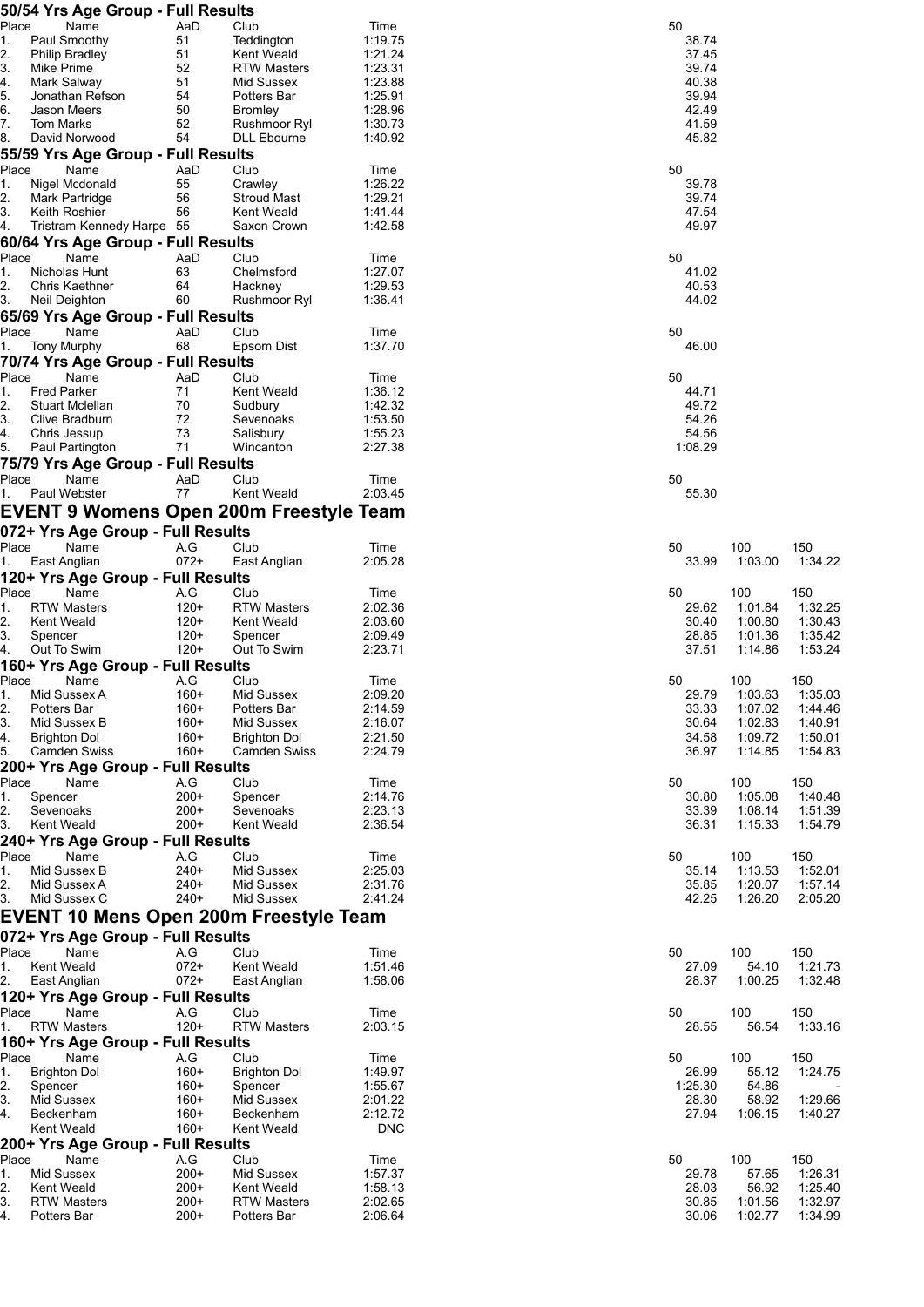|                        | 240+ Yrs Age Group - Full Results            |                  |                               |                       |                |                    |                    |
|------------------------|----------------------------------------------|------------------|-------------------------------|-----------------------|----------------|--------------------|--------------------|
| Place                  | Name                                         | A.G              | Club                          | Time                  | 50             | 100                | 150                |
| 1.<br>2.               | Spencer<br>Sevenoaks                         | $240+$<br>$240+$ | Spencer<br>Sevenoaks          | 2:04.95<br>2:20.75    | 28.98<br>30.81 | 57.53<br>1:06.67   | 1:30.93<br>1:46.95 |
| 3.                     | Hastings                                     | $240+$           | Hastings                      | 2:22.00               | 42.52          | 1:12.01            | 1:43.28            |
| 4.                     | Kent Weald                                   | $240+$           | Kent Weald                    | 2:26.29               | 34.03          | 1:09.94            | 1:48.10            |
|                        | <b>EVENT 11 Womens Open 200m Medley Team</b> |                  |                               |                       |                |                    |                    |
|                        | 072+ Yrs Age Group - Full Results            |                  |                               |                       |                |                    |                    |
| Place                  | Name                                         | A.G              | Club                          | Time                  | 50             | 100                | 150                |
| 1.                     | East Anglian                                 | $072+$           | East Anglian                  | 2:35.33               | 37.90          | 1:32.58            | 2:05.75            |
| Place                  | 120+ Yrs Age Group - Full Results<br>Name    | A.G              | Club                          |                       | 50             | 100                | 150                |
| 1.                     | Kent Weald                                   | $120+$           | Kent Weald                    | Time<br>2:21.02       |                | 1:13.96            | 1:47.79            |
| 2.                     | Spencer                                      | $120+$           | Spencer                       | 2:25.16               | 37.09          | 1:13.86            | 1:50.53            |
| 3.                     | RTW Masters                                  | $120+$           | <b>RTW Masters</b>            | 2:25.27               | 37.72          | 1:22.20            | 1:54.59            |
| 4.                     | Out To Swim                                  | $120+$           | Out To Swim                   | 2:52.65               | 49.36          | 1:40.29            | 2:21.47            |
| Place                  | 160+ Yrs Age Group - Full Results<br>Name    | A.G              | Club                          | Time                  | 50             | 100                | 150                |
| 1.                     | Mid Sussex A                                 | $160+$           | Mid Sussex                    | 2:28.29               | 41.52          | 1:21.30            | 1:53.82            |
| 2.                     | Camden Swiss                                 | $160+$           | <b>Camden Swiss</b>           | 2:48.04               | 46.99          | 1:33.08            | 2:06.69            |
|                        | 200+ Yrs Age Group - Full Results            |                  |                               |                       |                |                    |                    |
| Place                  | Name                                         | A.G              | Club                          | Time                  | 50             | 100                | 150                |
| 1.<br>2.               | Spencer<br>Sevenoaks                         | $200+$<br>$200+$ | Spencer<br>Sevenoaks          | 2:34.70<br>2:40.90    | 42.53<br>38.63 | 1:25.19<br>1:25.83 | 1:59.80<br>2:06.10 |
| 3.                     | Kent Weald                                   | $200+$           | Kent Weald                    | 2:56.59               | 48.47          | 1:36.05            | 2:15.55            |
|                        | 240+ Yrs Age Group - Full Results            |                  |                               |                       |                |                    |                    |
| Place                  | Name                                         | A.G              | Club                          | Time                  | 50             | 100                | 150                |
| 1.                     | Mid Sussex B                                 | 240+             | Mid Sussex                    | 2:36.15               | 41.35          | 1:25.74            | 2:02.82<br>2:19.71 |
| 2.<br>3.               | Mid Sussex A<br>Mid Sussex C                 | $240+$<br>$240+$ | Mid Sussex<br>Mid Sussex      | 2:54.83<br>2:55.64    | 43.93<br>45.48 | 1:43.26<br>1:35.73 | 2:13.75            |
|                        | <b>EVENT 12 Mens Open 200m Medley Team</b>   |                  |                               |                       |                |                    |                    |
|                        | 072+ Yrs Age Group - Full Results            |                  |                               |                       |                |                    |                    |
| Place                  | Name                                         | A.G              | Club                          | Time                  | 50             | 100                | 150                |
| 1.                     | Kent Weald                                   | $072+$           | Kent Weald                    | 2:02.53               | 35.20          | 1:07.30            | 1:36.51            |
|                        | East Anglian                                 | $072+$           | East Anglian                  | <b>DNC</b>            |                |                    |                    |
|                        | 120+ Yrs Age Group - Full Results            |                  |                               |                       |                |                    |                    |
| Place<br>1.            | Name<br><b>RTW Masters</b>                   | A.G<br>$120+$    | Club<br><b>RTW Masters</b>    | Time<br>2:20.72       | 50<br>35.11    | 100<br>1:19.08     | 150<br>1:52.14     |
|                        | 160+ Yrs Age Group - Full Results            |                  |                               |                       |                |                    |                    |
| Place                  | Name                                         | A.G              | Club                          | Time                  | 50             | 100                | 150                |
| 1.                     | Spencer                                      | 160+             | Spencer                       | 2:05.35               | 34.04          | 1:06.06            | 1:35.51            |
| 2.                     | <b>Brighton Dol</b>                          | 160+             | <b>Brighton Dol</b>           | 2:06.88               | 53.32          | 1:06.41            | 1:40.72            |
| З.                     | Beckenham<br>Kent Weald                      | 160+<br>$160+$   | Beckenham<br>Kent Weald       | 2:39.55<br><b>DNC</b> | 44.67          | 1:19.56            | 2:07.46            |
|                        | 200+ Yrs Age Group - Full Results            |                  |                               |                       |                |                    |                    |
| Place                  | Name A.G Club                                |                  |                               | Time                  | 50             | 100                | 150                |
| 1.                     | Mid Sussex                                   | $200+$           | Mid Sussex                    | 2:14.22               | 34.91          | 1:12.84            | 1:43.89            |
| $\overline{2}$ .<br>3. | Teddington<br>Kent Weald                     | $200+$<br>$200+$ | Teddington<br>Kent Weald      | 2:14.91<br>2:16.59    | 38.11<br>39.37 | 1:14.31<br>1:15.10 | 1:46.22            |
| 4.                     | RTW Masters                                  | $200+$           | <b>RTW Masters</b>            | 2:18.02               | 37.94          | 1:15.31            | 1:47.27<br>1:48.78 |
|                        | 240+ Yrs Age Group - Full Results            |                  |                               |                       |                |                    |                    |
| Place                  | Name                                         | A.G              | Club                          | Time                  | 50             | 100                | 150                |
| 1.                     | Spencer                                      | $240+$           | Spencer                       | 2:23.33               | 39.28          | 1:17.89            | 1:48.34            |
| 2.<br>3.               | Hastings<br>Kent Weald                       | $240+$<br>$240+$ | Hastings<br>Kent Weald        | 2:35.76<br>2:48.39    | 44.11<br>48.47 | 1:20.34<br>1:33.07 | 1:55.64<br>2:10.57 |
|                        | Sevenoaks                                    | $240+$           | Sevenoaks                     | <b>DNC</b>            |                |                    |                    |
|                        | <b>EVENT 13 Womens Open 50m Breaststroke</b> |                  |                               |                       |                |                    |                    |
|                        | 18/24 Yrs Age Group - Full Results           |                  |                               |                       |                |                    |                    |
| Place                  | Name                                         | AaD              | Club                          | Time                  |                |                    |                    |
| 1.                     | <b>Harriet Freestone</b>                     | 24               | <b>Brighton Dol</b>           | 40.92                 |                |                    |                    |
|                        | Gemma Boylan                                 | 23               | Alton & Dist                  | <b>DNC</b>            |                |                    |                    |
| Place                  | 25/29 Yrs Age Group - Full Results<br>Name   | AaD              |                               |                       |                |                    |                    |
| 1.                     | Becky Wilkinson                              | 26               | Club<br>Spencer               | Time<br>36.58         |                |                    |                    |
| 2.                     | Stephanie Ramsay                             | 26               | Out To Swim                   | 50.67                 |                |                    |                    |
|                        | 30/34 Yrs Age Group - Full Results           |                  |                               |                       |                |                    |                    |
| Place                  | Name                                         | AaD              | Club                          | Time                  |                |                    |                    |
| 1.<br>2.               | Sophie Castle<br>Elizabeth Grierson          | 31<br>31         | Chelmsford<br>Guernsey        | 42.92<br>45.07        |                |                    |                    |
|                        | 35/39 Yrs Age Group - Full Results           |                  |                               |                       |                |                    |                    |
| Place                  | Name                                         | AaD              | Club                          | Time                  |                |                    |                    |
| 1.                     | Gina Heyn                                    | 35               | Teddington                    | 33.80                 |                |                    |                    |
| 2.                     | Carla King                                   | 36               | South Beds                    | 34.73                 |                |                    |                    |
| 3.                     | Kirsty Johnson                               | 38               | <b>Bracknell</b>              | 37.47<br>41.11        |                |                    |                    |
| 4.<br>5.               | Lucy Hall<br>Alice Houghton-Rose             | 37<br>39         | Hackney<br><b>RTW Masters</b> | 43.60                 |                |                    |                    |
| 6.                     | Lisa Mills                                   | 39               | Mid Sussex                    | 45.57                 |                |                    |                    |
| 7.                     | Sasha Forster                                | 35               | <b>Bracknell</b>              | 48.92                 |                |                    |                    |
| 8.                     | Sarah Funderburk                             | 37               | Out To Swim                   | 51.45                 |                |                    |                    |
|                        |                                              |                  |                               |                       |                |                    |                    |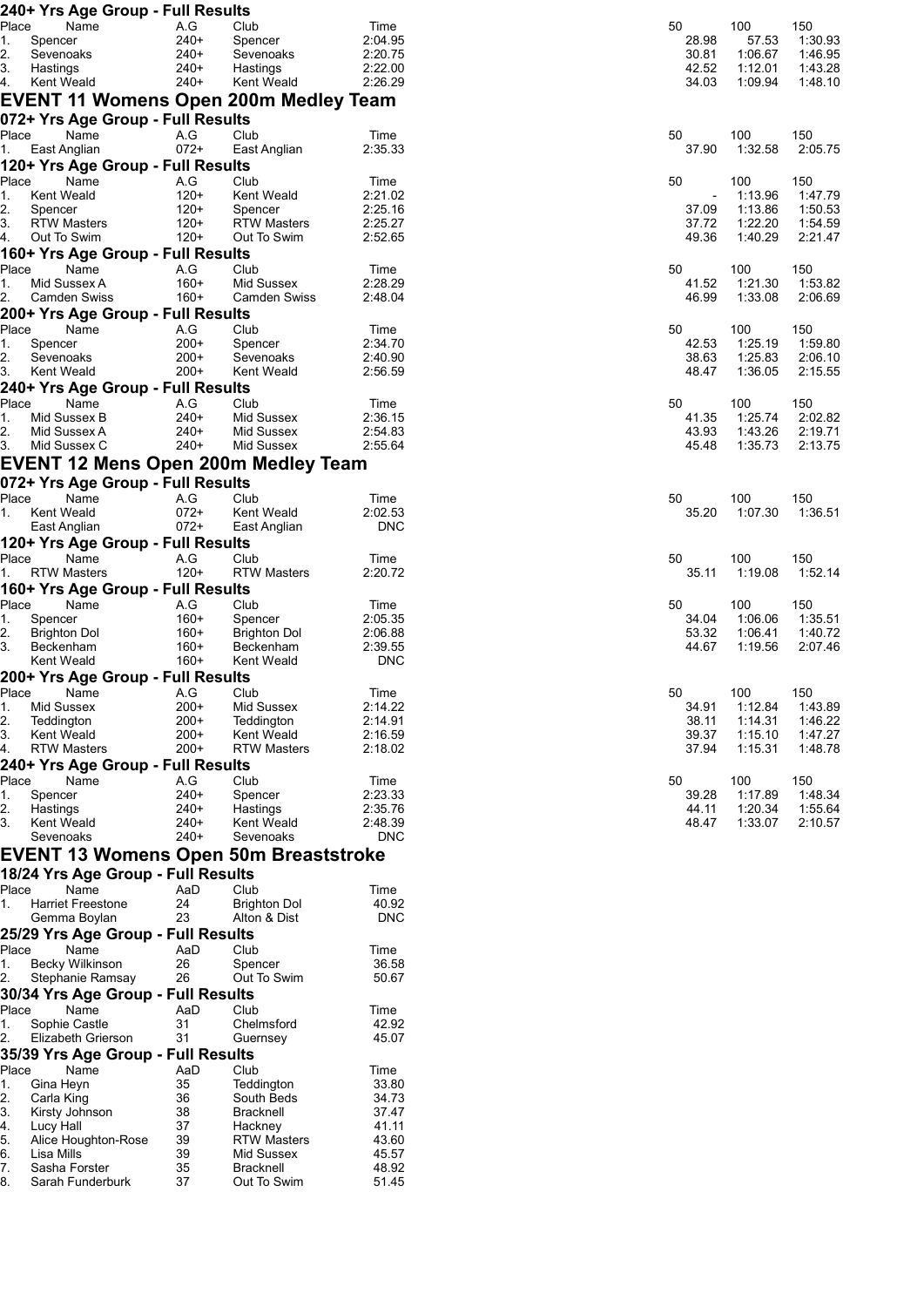|          | 40/44 Yrs Age Group - Full Results     |          |                                            |                |
|----------|----------------------------------------|----------|--------------------------------------------|----------------|
| Place    | Name                                   | AaD      | Club                                       | Time           |
| 1.       | <b>Charlotte Reid</b>                  | 40       | Aer Lingus M                               | 36.11          |
| 2.<br>3. | Barbara Halls                          | 40       | Spencer                                    | 39.96          |
| 4.       | Jill Geer<br>Clarissa Tilley           | 43<br>43 | Sevenoaks<br>Mid Sussex                    | 42.31<br>44.16 |
|          | Titta Laattala                         | 42       | Out To Swim                                | DQ SL          |
|          | 45/49 Yrs Age Group - Full Results     |          |                                            |                |
| Place    | Name                                   | AaD      | Club                                       | Time           |
| 1.       | Lucy Young                             | 45       | Teddington                                 | 43.89          |
| 2.       | <b>Clare Finbow</b>                    | 49       | <b>RTW Masters</b>                         | 44.07          |
| 3.       | Caroline Griffin                       | 46       | Potters Bar                                | 44.79          |
| 4.       | Dani Harrison                          | 47       | Potters Bar                                | 45.05          |
| 5.<br>6. | Gillian Hodgson<br>Angela Weighton     | 45<br>48 | Redhill & R<br><b>Brighton Dol</b>         | 45.36<br>46.49 |
| 7.       | Patricia Ellam-Speed                   | 46       | Havant & Wat                               | 46.69          |
| 8.       | <b>Kerrin Cross</b>                    | 46       | Kent Weald                                 | 53.92          |
|          | 50/54 Yrs Age Group - Full Results     |          |                                            |                |
| Place    | Name                                   | AaD      | Club                                       | Time           |
| 1.       | Deborah Lacy                           | 51       | Spencer                                    | 42.12          |
| 2.       | Lesley Cameron                         | 53       | Sevenoaks                                  | 43.94          |
| 3.       | Judi Barham                            | 54       | Gravesend                                  | 46.85          |
| 4.<br>5. | Steph Ryles<br>Julia Dawe              | 52<br>54 | <b>RTW Masters</b><br>Redhill & R          | 48.02<br>48.24 |
| 6.       | <b>Pauline Freestone</b>               | 52       | Brighton Dol                               | 48.63          |
| 7.       | Kate King                              | 51       | Aylesbury                                  | 49.69          |
| 8.       | Amber Hunt                             | 52       | <b>Brighton Dol</b>                        | 52.62          |
|          | 55/59 Yrs Age Group - Full Results     |          |                                            |                |
| Place    | Name                                   | AaD      | Club                                       | Time           |
| 1.       | Cate Jackson                           | 55       | <b>Barnet Copt</b>                         | 40.01          |
| 2.       | Philippa Williams                      | 57       | <b>Wycombe Dist</b>                        | 41.34          |
| 3.       | Hannah Ueckermann                      | 56       | Witham Dolph                               | 42.50          |
| 4.       | Linda Hooker                           | 59       | Crawley                                    | 45.37          |
| 5.       | Lucy Dickson                           | 59       | Sevenoaks                                  | 47.28          |
| 6.<br>7. | <b>Heather Patrick</b>                 | 57<br>55 | South Beds                                 | 50.27<br>52.30 |
| 8.       | Lesley Berry<br>Diane Braid            | 57       | Bletchley<br>Mid Sussex                    | 52.77          |
| 9.       | Anke Braun                             | 55       | <b>Brighton Dol</b>                        | 53.03          |
| 10.      | Jacqui Borg                            | 57       | Havant & Wat                               | 53.51          |
|          | 60/64 Yrs Age Group - Full Results     |          |                                            |                |
| Place    | Name                                   | AaD      | Club                                       | Time           |
| 1.       | Amanda Heath                           | 62       | Spencer                                    | 42.48          |
| 2.       | Pauline Hogg                           | 62       | Guernsey                                   | 50.34          |
| 3.       | Kathy Bidnall                          | 64       | Mid Sussex                                 | 51.18          |
| 4.       | Ali Sheehan                            | 61       | South Beds                                 | 52.61          |
|          | Jean Appleby                           | 63       | Sudbury                                    | <b>DNC</b>     |
|          | 65/69 Yrs Age Group - Full Results     |          |                                            |                |
| Place    | Name                                   | AaD      | Club                                       | Time           |
| 1.       | <b>Christine Ayers</b>                 | 66       | South Beds                                 | 48.46          |
| 2.<br>3. | <b>Teresa Stringer</b><br>Sally Lelean | 66<br>68 | Mid Sussex                                 | 50.99<br>54.97 |
| 4.       | Anne Daniels                           | 66       | East Anglian<br>Crawley                    | 1:02.66        |
|          | 70/74 Yrs Age Group - Full Results     |          |                                            |                |
| Place    | Name                                   | AaD      | Club                                       | Time           |
| 1.       | Andrea Minor                           | 71       | South Beds                                 | 55.74          |
| 2.       | Susan Dewar                            | 73       | Havant & Wat                               | 1:00.35        |
| 3.       | Mireille Richter                       | 70       | Svb Basel Ch                               | 1:02.76        |
| 4.       | Susie Breslin                          | 72       | <b>Barnet Copt</b>                         | 1:03.09        |
|          | 75/79 Yrs Age Group - Full Results     |          |                                            |                |
| Place    | Name                                   | AaD      | Club                                       | Time           |
| 1.       | Diane Ford                             | 76       | Spencer                                    | 48.44          |
|          | 80/84 Yrs Age Group - Full Results     |          |                                            |                |
| Place    | Name                                   | AaD      | Club                                       | Time           |
| 1.       | Audrey Taylor                          | 83       | <b>Brighton Dol</b>                        | 1:14.84        |
|          |                                        |          | <b>EVENT 14 Mens Open 50m Breaststroke</b> |                |
|          | 18/24 Yrs Age Group - Full Results     |          |                                            |                |
| Place    | Name                                   | AaD      | Club                                       | Time           |
| 1.       | Alex Punnett                           | 23       | <b>Bromley</b>                             | 33.75          |
|          | 25/29 Yrs Age Group - Full Results     |          |                                            |                |
| Place    | Name                                   | AaD      | Club                                       | Time           |
| 1.<br>2. | Chris Unsworth                         | 28<br>27 | Out To Swim                                | 33.19          |
| 3.       | Calum Winton<br>Christopher May        | 27       | Kent Weald<br>Ealing                       | 36.96<br>39.13 |
|          | 30/34 Yrs Age Group - Full Results     |          |                                            |                |
| Place    | Name                                   | AaD      | Club                                       | Time           |
| 1.       | Gregory Du Tertre                      | 30       | Wycombe Dist                               | 32.28          |
|          | 35/39 Yrs Age Group - Full Results     |          |                                            |                |
| Place    | Name                                   | AaD      | Club                                       | Time           |
| 1.       | <b>Stewart Grant</b>                   | 35       | Kent Weald                                 | 33.47          |
| 2.       | Samuel Batchelor                       | 36       | Hastings                                   | 37.74          |
| 3.       | <b>Roland Brenner</b>                  | 36       | Mid Sussex                                 | 38.67          |
| 4.       | <b>Guy Armstrong</b>                   | 37       | Kent Weald                                 | 39.58          |
| 5.       | Giorgio Spiegelfeld                    | 38       | Hackney                                    | 39.83          |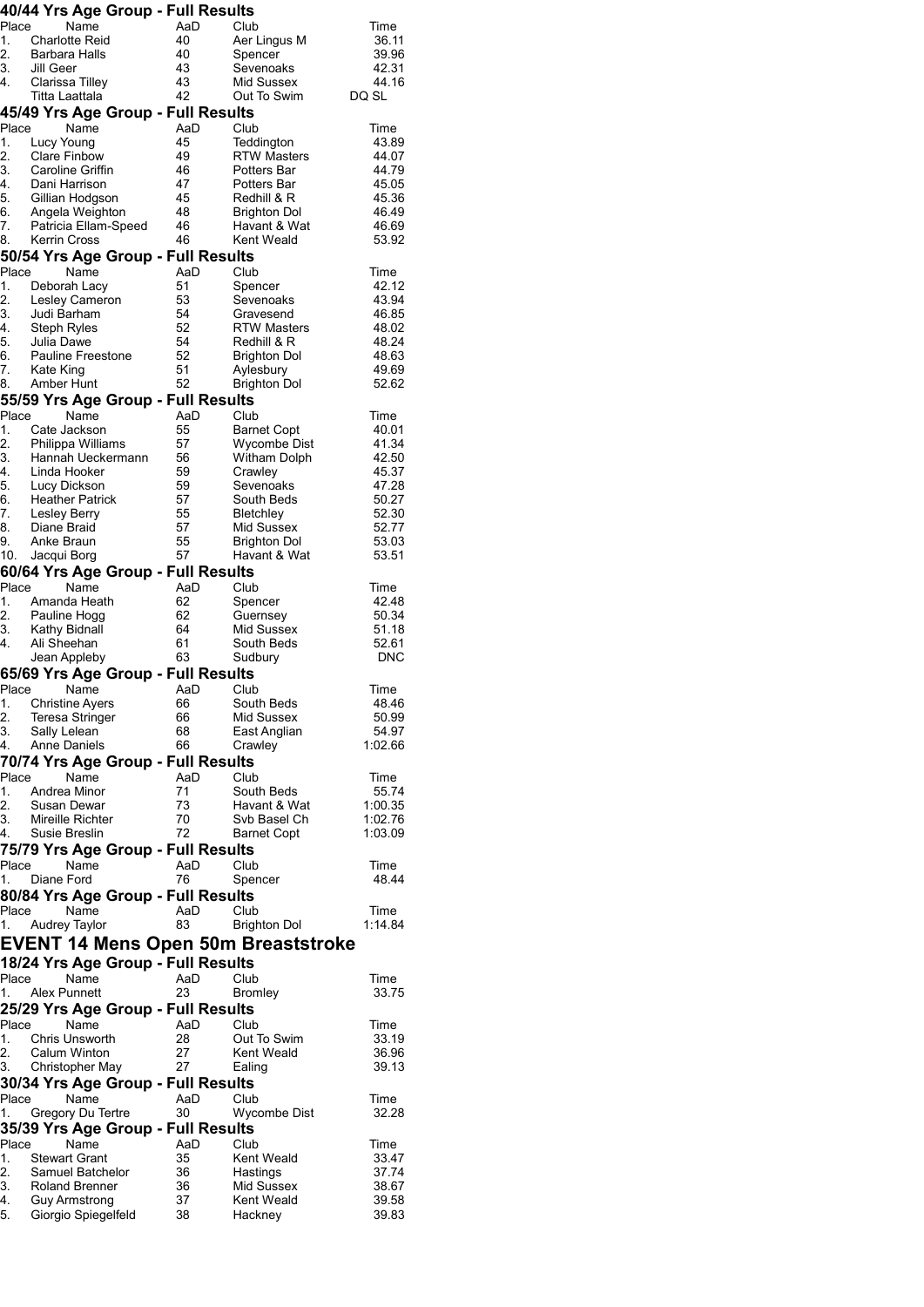|                      |                                    |                             |                        | 40/44 Yrs Age Group - Full Results       |                                                         |                              |                              |                              |                              |                               |
|----------------------|------------------------------------|-----------------------------|------------------------|------------------------------------------|---------------------------------------------------------|------------------------------|------------------------------|------------------------------|------------------------------|-------------------------------|
| Place                |                                    | Name<br>Mariusz Barcikowski |                        | AaD                                      | Club<br>Kent Weald                                      | Time                         |                              |                              |                              |                               |
| 1.<br>$\mathbf{2}$ . | Darren Prior                       |                             |                        | 43<br>44                                 | Littleh'pton                                            | 34.58<br>38.37               |                              |                              |                              |                               |
|                      |                                    |                             |                        | 45/49 Yrs Age Group - Full Results       |                                                         |                              |                              |                              |                              |                               |
| Place                |                                    | Name                        |                        | AaD                                      | Club                                                    | Time                         |                              |                              |                              |                               |
| 1.                   |                                    | John Cunningham             |                        | 49                                       | Aer Lingus M                                            | 33.36                        |                              |                              |                              |                               |
| 2.<br>3.             | Graham Lock                        | <b>Matthew Disney</b>       |                        | 48<br>48                                 | Mid Sussex<br>Mid Sussex                                | 37.81<br>37.96               |                              |                              |                              |                               |
| 4.                   |                                    | Roger Fairhurst             |                        | 47                                       | Teddington                                              | 39.17                        |                              |                              |                              |                               |
| 5.                   | <b>Stuart Ray</b>                  |                             |                        | 45                                       | Gravesend                                               | 39.61                        |                              |                              |                              |                               |
|                      |                                    |                             |                        | 50/54 Yrs Age Group - Full Results       |                                                         |                              |                              |                              |                              |                               |
| Place<br>1.          | <b>Philip Bradley</b>              | Name                        |                        | AaD<br>51                                | Club<br>Kent Weald                                      | Time<br>34.84                |                              |                              |                              |                               |
| 2.                   | Paul Smoothy                       |                             |                        | 51                                       | Teddington                                              | 36.62                        |                              |                              |                              |                               |
| 3.                   |                                    | Simon Griffiths             |                        | 53                                       | Teddington                                              | 36.84                        |                              |                              |                              |                               |
| 4.<br>5.             | Mike Prime                         | Jonathan Refson             |                        | 52<br>54                                 | <b>RTW Masters</b><br>Potters Bar                       | 36.96<br>38.44               |                              |                              |                              |                               |
| 6.                   | Tom Marks                          |                             |                        | 52                                       | Rushmoor Ryl                                            | 40.69                        |                              |                              |                              |                               |
| 7.                   |                                    | David Norwood               |                        | 54                                       | <b>DLL Ebourne</b>                                      | 41.53                        |                              |                              |                              |                               |
| 8.                   | Phil Attwood                       |                             |                        | 54                                       | Godalming                                               | 42.20                        |                              |                              |                              |                               |
| 9.                   |                                    | <b>Martin Bradford</b>      |                        | 52<br>55/59 Yrs Age Group - Full Results | Out To Swim                                             | 46.34                        |                              |                              |                              |                               |
| Place                |                                    | Name                        |                        | AaD                                      | Club                                                    | Time                         |                              |                              |                              |                               |
| 1.                   |                                    | Nigel Mcdonald              |                        | 55                                       | Crawley                                                 | 37.73                        |                              |                              |                              |                               |
| $\mathbf{2}$ .       |                                    | <b>Mark Partridge</b>       |                        | 56                                       | <b>Stroud Mast</b>                                      | 38.49                        |                              |                              |                              |                               |
| 3.<br>4.             | Peter Conway<br><b>Guy Emerson</b> |                             |                        | 56<br>56                                 | Aer Lingus M<br>Spencer                                 | 39.50<br>39.66               |                              |                              |                              |                               |
| 5.                   |                                    |                             | Antonio Arroyo Ramirez | 58                                       | C.N.L'Hospit                                            | 40.14                        |                              |                              |                              |                               |
| 6.                   |                                    | Julian Swindale             |                        | 56                                       | Potters Bar                                             | 41.99                        |                              |                              |                              |                               |
| 7.                   |                                    | Neal Hammond                |                        | 58                                       | Beckenham                                               | 42.36                        |                              |                              |                              |                               |
| 8.                   | Sean Malone                        |                             |                        | 57<br>60/64 Yrs Age Group - Full Results | <b>RTW Masters</b>                                      | 45.26                        |                              |                              |                              |                               |
| Place                |                                    | Name                        |                        | AaD                                      | Club                                                    | Time                         |                              |                              |                              |                               |
| 1.                   |                                    | Chris Kaethner              |                        | 64                                       | Hackney                                                 | 37.41                        |                              |                              |                              |                               |
| 2.                   | Neil Deighton                      |                             |                        | 60                                       | Rushmoor Ryl                                            | 42.60                        |                              |                              |                              |                               |
| 3.                   | <b>Arend Dikkers</b>               | Tom Richardson              |                        | 62<br>60                                 | Barnes SC<br>Hythe                                      | 46.91<br>DQ SL               |                              |                              |                              |                               |
|                      |                                    |                             |                        | 65/69 Yrs Age Group - Full Results       |                                                         |                              |                              |                              |                              |                               |
| Place                |                                    | Name                        |                        | AaD                                      | Club                                                    | Time                         |                              |                              |                              |                               |
| 1.                   | <b>Tony Murphy</b>                 |                             |                        | 68                                       | Epsom Dist                                              | 43.13                        |                              |                              |                              |                               |
|                      |                                    |                             |                        | 70/74 Yrs Age Group - Full Results       |                                                         |                              |                              |                              |                              |                               |
| Place<br>1.          | <b>Fred Parker</b>                 | Name                        |                        | AaD<br>71                                | Club<br>Kent Weald                                      | Time<br>45.80                |                              |                              |                              |                               |
| 2.                   |                                    | Stuart Mclellan             |                        | 70                                       | Sudbury                                                 | 46.04                        |                              |                              |                              |                               |
| 3.                   |                                    | Clive Bradburn              |                        | 72                                       | Sevenoaks                                               | 49.26                        |                              |                              |                              |                               |
| 4.                   | Chris Jessup                       | Paul Partington             |                        | 73<br>71                                 | Salisbury<br>Wincanton                                  | 52.10<br>1:01.16             |                              |                              |                              |                               |
|                      |                                    |                             |                        | 75/79 Yrs Age Group - Full Results       |                                                         |                              |                              |                              |                              |                               |
| Place                |                                    | Name                        |                        | AaD                                      | Club                                                    | Time                         |                              |                              |                              |                               |
| 1.                   | Paul Webster                       |                             |                        | 77                                       | Kent Weald                                              | 54.46                        |                              |                              |                              |                               |
|                      |                                    |                             |                        |                                          | <b>EVENT 15 Mens/Womens Open 800m Freestyle</b>         |                              |                              |                              |                              |                               |
|                      |                                    |                             |                        |                                          | <b>MENS 18/24 Yrs Age Group - Full Results</b>          |                              |                              |                              |                              |                               |
| Place                |                                    | Name                        |                        | AaD                                      | Club                                                    | Time                         |                              |                              |                              |                               |
| 1.                   | <b>Phil Davis</b>                  | 50m 33.82                   |                        | 21<br>100m 1:11.44                       | East Anglian<br>150m 1:49.25                            | 10:17.08<br>200m 2:27.25     | 250m 3:05.43                 | 300m 3:43.61                 | 350m 4:22.47                 | 400m 5:02.21                  |
|                      |                                    | 450m 5:40.75                |                        | 500m 6:19.71                             | 550m 6:59.06                                            | 600m 7:39.07                 | 650m 8:19.38                 | 700m 8:59.75                 | 750m 9:38.79                 | 800m 10:17.08                 |
| Place                |                                    |                             |                        |                                          | <b>MENS 25/29 Yrs Age Group - Full Results</b>          |                              |                              |                              |                              |                               |
| $\mathbf 1$ .        |                                    | Name<br>Etienne Cambier     |                        | AaD<br>29                                | Club<br>Otter                                           | Time<br>9:43.69              |                              |                              |                              |                               |
|                      |                                    | 50m 33.14                   |                        | 100m 1:08.11                             | 150m 1:44.60                                            | 200m 2:21.29                 | 250m 2:58.58                 | 300m 3:35.76                 | 350m 4:13.53                 | 400m 4:51.78                  |
| 2.                   | Leo Johnson                        | 450m 5:29.63                |                        | 500m 6:07.65<br>26                       | 550m 6:45.10<br>Out To Swim                             | 600m 7:22.54<br>12:29.01     | 650m 7:59.01                 | 700m 8:35.83                 | 750m 9:11.55                 | 800m 9:43.69                  |
|                      |                                    | 50m 41.50                   |                        | 100m 1:27.21                             | 150m 2:13.47                                            | 200m 2:59.97                 | 250m 3:46.92                 | 300m 4:34.10                 | 350m 5:22.17                 | 400m 6:09.37                  |
|                      |                                    | 450m 6:57.24                |                        | 500m 7:44.70                             | 550m 8:32.32<br>MENS 30/34 Yrs Age Group - Full Results | 600m 9:20.33                 | 650m 10:07.96                | 700m 10:55.68                | 750m 11:43.21                | 800m 12:29.01                 |
| Place                |                                    | Name                        |                        | AaD                                      | Club                                                    | Time                         |                              |                              |                              |                               |
| 1.                   | Sam Watts                          |                             |                        | 33                                       | East Anglian                                            | 10:31.82                     |                              |                              |                              |                               |
|                      |                                    | 50m 33.45<br>450m 5:46.49   |                        | 100m 1:09.72<br>500m 6:26.27             | 150m 1:47.87<br>550m 7:05.48                            | 200m 2:27.52<br>600m 7:45.81 | 250m 3:07.62<br>650m 8:26.12 | 300m 3:48.07<br>700m 9:08.72 | 350m 4:27.57<br>750m 9:50.89 | 400m 5:08.46<br>800m 10:31.82 |
|                      |                                    |                             |                        |                                          | MENS 35/39 Yrs Age Group - Full Results                 |                              |                              |                              |                              |                               |
| Place                |                                    | Name                        |                        | AaD                                      | Club                                                    | Time                         |                              |                              |                              |                               |
| 1.                   | <b>William Ellis</b>               | 50m 32.91                   |                        | 39<br>100m 1:08.79                       | Otter<br>150m 1:46.30                                   | 10:20.90<br>200m 2:25.04     | 250m 3:04.18                 | 300m 3:43.88                 | 350m 4:23.53                 | 400m 5:03.58                  |
|                      |                                    | 450m 5:43.59                |                        | 500m 6:23.52                             | 550m 7:03.42                                            | 600m 7:43.55                 | 650m 8:23.11                 | 700m 9:02.90                 | 750m 9:42.73                 | 800m 10:20.90                 |
| 2.                   |                                    | Guy Armstrong<br>50m 35.38  |                        | 37<br>100m 1:14.35                       | Kent Weald<br>150m 1:55.38                              | 11:13.29<br>200m 2:37.08     | 250m 3:19.69                 | 300m 4:02.77                 | 350m 4:45.45                 | 400m 5:28.49                  |
|                      |                                    | 450m 6:12.21                |                        | 500m 8:23.01                             | 550m 7:39.78                                            | $600m -$                     | 650m 9:06.51                 | 700m 9:50.19                 | 750m 10:32.80                | 800m 11:13.29                 |
|                      |                                    |                             |                        |                                          | <b>MENS 40/44 Yrs Age Group - Full Results</b>          |                              |                              |                              |                              |                               |
| Place<br>1.          | Richard Hope                       | Name                        |                        | AaD<br>43                                | Club<br>Guildford Ct                                    | Time<br>9:30.43              |                              |                              |                              |                               |
|                      |                                    | 50m 32.34                   |                        | 100m 1:07.08                             | 150m 1:42.54                                            | 200m 2:18.42                 | 250m 2:54.21                 | 300m 3:30.36                 | 350m 4:06.36                 | 400m 4:42.71                  |
| 2.                   | Haydn Burke                        | 450m 5:18.50                |                        | 500m 5:54.55<br>41                       | 550m 6:30.44<br>Rushmoor Ryl                            | 600m 7:06.55<br>10:20.12     | 650m 7:42.69                 | 700m 8:19.02                 | 750m 8:55.20                 | 800m 9:30.43                  |
|                      |                                    | 50m 33.14                   |                        | 100m 1:11.34                             | 150m 1:50.15                                            | 200m 2:29.62                 | 250m 3:08.55                 | 300m 3:47.89                 | 350m 4:26.59                 | 400m 5:06.14                  |
|                      |                                    | 450m 5:45.46                |                        | 500m 6:25.46                             | 550m 7:04.74                                            | 600m 7:45.52                 | 650m 8:24.68                 | 700m 9:04.63                 | 750m 9:44.48                 | 800m 10:20.12                 |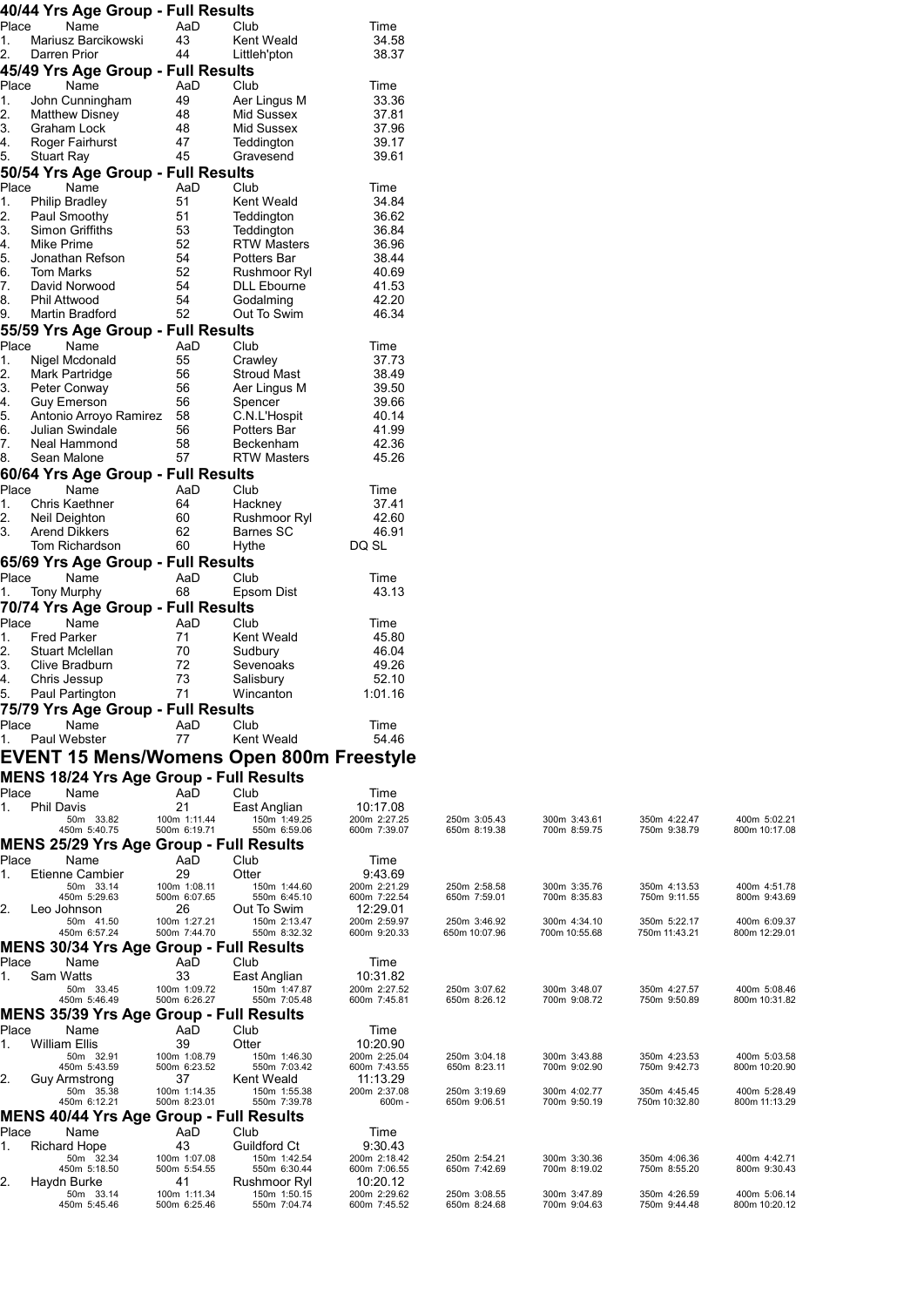|             | MENS 45/49 Yrs Age Group - Full Results                 |                               |                               |                               |                               |                               |                               |                               |
|-------------|---------------------------------------------------------|-------------------------------|-------------------------------|-------------------------------|-------------------------------|-------------------------------|-------------------------------|-------------------------------|
| Place<br>1. | Name<br><b>Stuart Dyble</b>                             | AaD<br>48                     | Club<br>Norfolk Vikg          | Time<br>10:00.02              |                               |                               |                               |                               |
|             | 50m 33.59<br>450m 5:34.53                               | 100m 1:11.29<br>500m 6:13.28  | 150m 1:48.02<br>550m 6:50.68  | 200m 2:26.01<br>600m 7:29.39  | 250m 3:03.65<br>650m-         | 300m 3:41.59<br>700m 8:45.28  | 350m 4:18.85<br>750m 9:22.88  | 400m 4:57.11<br>800m 10:00.02 |
| 2.          | Christopher Morgan                                      | 47                            | Otter                         | 10:45.31                      |                               |                               |                               |                               |
|             | 50m 34.83<br>450m 5:58.18                               | 100m 1:13.14<br>500m 6:40.12  | 150m 1:51.74<br>550m 7:21.96  | 200m 2:31.64<br>600m 8:03.76  | 250m 3:11.59<br>650m 8:45.64  | 300m 3:52.82<br>700m 9:26.81  | 350m 4:34.67<br>750m 10:08.07 | 400m 5:16.44<br>800m 10:45.31 |
| 3.          | Roger Fairhurst<br>50m 34.33                            | 47<br>100m 1:12.90            | Teddington<br>150m 1:53.04    | 10:56.22<br>200m 2:34.64      | 250m 3:16.71                  | 300m 3:58.92                  | 350m 4:41.08                  | 400m 5:23.62                  |
| 4.          | 450m 6:05.98<br>Simon Berrey                            | 500m 6:48.43<br>48            | 550m 7:30.89<br>Spencer       | 600m 8:13.02<br>11:13.43      | 650m 8:54.81                  | 700m 9:36.65                  | 750m 10:16.86                 | 800m 10:56.22                 |
|             | 50m 36.18<br>450m 6:14.12                               | 100m 1:17.30<br>500m 6:57.19  | 150m 1:57.73<br>550m 7:39.60  | 200m 2:40.67<br>600m 8:23.24  | 250m 3:22.50<br>650m 9:05.26  | 300m 4:05.97<br>700m 9:48.64  | 350m 4:48.12<br>750m 10:30.74 | 400m 5:31.91<br>800m 11:13.43 |
| 5.          | Richard Arthur<br>50m 36.63                             | 48<br>100m 1:18.25            | Mid Sussex<br>150m 2:01.02    | 11:30.08<br>200m 2:44.12      | 250m-                         | 300m-                         | 350m 4:56.71                  | 400m -                        |
| 6.          | 450m 6:25.84<br>Duncan Lip                              | 500m 7:10.37<br>45            | 550m 7:54.97<br>Co South'ton  | 600m 8:39.03<br>13:07.28      | 650m -                        | 700m 10:07.70                 | 750m-                         | 800m 11:30.08                 |
|             | 50m 40.35<br>450m 7:11.98                               | 100m 1:25.99<br>500m 8:03.53  | 150m 2:13.63<br>550m 8:55.54  | 200m 3:01.79<br>600m 9:48.05  | 250m 3:50.88<br>650m 10:39.92 | 300m-<br>700m 11:31.63        | 350m 5:30.84<br>750m 12:21.00 | 400m-<br>800m 13:07.28        |
|             | <b>Andrew Collins</b>                                   | 49                            | Metro Pol                     | <b>DNC</b>                    |                               |                               |                               |                               |
| Place       | MENS 50/54 Yrs Age Group - Full Results<br>Name         | AaD                           | Club                          | Time                          |                               |                               |                               |                               |
| 1.          | Peter Dixon                                             | 51                            | <b>Tower Hamlet</b>           | 9:43.86                       |                               |                               |                               |                               |
|             | 50m 31.80<br>450m 5:23.03                               | 100m 1:06.30<br>500m 6:00.28  | 150m 1:41.82<br>550m 6:38.45  | 200m 2:17.94<br>600m 7:15.90  | 250m 2:54.59<br>650m 7:54.02  | 300m 3:31.13<br>700m 8:31.70  | 350m 4:08.32<br>750m 9:09.38  | 400m 4:45.42<br>800m 9:43.86  |
| 2.          | Adolfo Ortiz Caballero<br>50m 35.52                     | 50<br>100m 1:12.76            | C.N.L'Hospit<br>150m 1:50.19  | 10:04.76<br>200m 2:28.43      | 250m 3:06.76                  | 300m 3:45.49                  | 350m 4:23.30                  | 400m 5:02.11                  |
| 3.          | 450m 5:40.08<br><b>Simon Griffiths</b>                  | 500m 6:18.89<br>53            | 550m 6:56.61<br>Teddington    | 600m 7:35.39<br>10:29.64      | 650m 8:13.08                  | 700m 8:51.41                  | 750m 9:28.70                  | 800m 10:04.76                 |
|             | 50m 35.01<br>450m 5:51.95                               | 100m 1:13.71<br>500m 6:32.44  | 150m 1:52.92<br>550m 7:12.41  | 200m 2:32.36<br>600m 7:52.94  | 250m 3:11.87<br>650m 8:32.36  | 300m 3:51.60<br>700m 9:12.47  | 350m 4:31.77<br>750m 9:51.67  | 400m 5:11.79<br>800m 10:29.64 |
| 4.          | Paul Smoothy<br>50m 36.21                               | 51<br>100m 1:16.51            | Teddington<br>150m 1:57.43    | 10:45.51<br>200m 2:37.50      | 250m 3:18.59                  | 300m-                         | 350m 4:40.95                  | 400m 5:21.32                  |
| 5.          | 450m 6:02.61<br>Martin Bradford                         | 500m 6:43.22<br>52            | 550m 7:24.34<br>Out To Swim   | 600m 9:26.57<br>11:24.89      | 650m 8:45.89                  | 700m-                         | 750m 10:07.47                 | 800m 10:45.51                 |
|             | 50m 37.32<br>450m 6:22.18                               | 100m 1:18.72<br>500m 7:05.59  | 150m 2:01.36<br>550m 7:49.86  | 200m 2:43.92<br>600m 8:32.66  | 250m 3:28.08<br>650m 9:16.87  | 300m 4:11.11<br>700m 9:59.37  | 350m 4:54.89<br>750m 10:43.32 | 400m 5:38.14<br>800m 11:24.89 |
| 6.          | David Borthwick                                         | 51                            | East Anglian                  | 12:47.93                      |                               |                               |                               |                               |
|             | 50m 40.23<br>450m 7:04.28                               | 100m 1:26.08<br>500m 7:53.98  | 150m 2:13.21<br>550m 8:43.29  | 200m 3:01.49<br>600m 9:33.12  | 250m 3:49.22<br>650m 10:22.84 | 300m 4:37.94<br>700m 11:12.48 | 350m 5:26.35<br>750m 12:01.50 | 400m 6:15.82<br>800m 12:47.93 |
| Place       | <b>MENS 55/59 Yrs Age Group - Full Results</b><br>Name  | AaD                           | Club                          | Time                          |                               |                               |                               |                               |
| 1.          | Adam Lelean                                             | 57                            | East Anglian                  | 12:17.29                      |                               |                               |                               |                               |
|             | 50m 40.08<br>450m 6:52.21                               | 100m 1:25.45<br>500m 7:39.73  | 150m 2:10.86<br>550m 8:25.94  | 200m 2:57.78<br>600m 9:13.25  | 250m 3:44.91<br>650m 9:59.57  | 300m 4:31.61<br>700m 10:46.05 | 350m 5:18.19<br>750m 11:32.41 | 400m 6:05.34<br>800m 12:17.29 |
| 2.          | Jonathan Greene<br>50m 41.48                            | 55<br>100m 1:28.62            | East Anglian<br>150m -        | 12:56.41<br>200m 3:07.14      | 250m 3:55.47                  | 300m 4:45.56                  | 350m 5:35.15                  | 400m 6:23.91                  |
|             | 450m 7:12.58<br>MENS 60/64 Yrs Age Group - Full Results | 500m 8:03.17                  | 550m 8:52.59                  | 600m 9:41.93                  | 650m -                        | 700m 11:21.53                 | 750m-                         | 800m 12:56.41                 |
| Place       | Name                                                    | AaD                           | Club                          | Time                          |                               |                               |                               |                               |
| 1.          | Andrew Huckle<br>50m 38.72                              | 63<br>100m 1:19.22            | Havant & Wat<br>150m 2:00.91  | 11:01.09<br>200m 2:41.85      | 250m 3:24.03                  | 300m 4:05.35                  | 350m 4:47.70                  | 400m 5:29.20                  |
| 2.          | 450m 6:11.14<br>Tom Richardson                          | 500m 6:52.84<br>60            | 550m 7:35.00<br>Hythe         | 600m 8:16.62<br>14:04.29      | 650m 8:58.43                  | 700m 9:39.89                  | 750m 10:22.01                 | 800m 11:01.09                 |
|             | 50m 43.87<br>450m 7:49.49                               | 100m 1:32.81<br>500m 8:42.50  | 150m 2:24.62<br>550m 9:36.84  | 200m 3:18.75<br>600m 10:30.49 | 250m 4:12.62<br>650m 11:24.96 | 300m 5:06.65<br>700m 12:17.97 | 350m 6:01.12<br>750m 13:11.60 | 400m 6:55.00<br>800m 14:04.29 |
| Place       | <b>MENS 65/69 Yrs Age Group - Full Results</b><br>Name  |                               |                               |                               |                               |                               |                               |                               |
| 1.          | <b>Steve Braine</b>                                     | AaD<br>65                     | Club<br>Mid Sussex            | Time<br>12:26.57              |                               |                               |                               |                               |
|             | 50m 39.31<br>450m 6:55.72                               | 100m 1:25.44<br>500m 7:44.24  | 150m 2:10.82<br>550m 8:30.76  | 200m 2:58.67<br>600m 9:19.21  | 250m 3:45.48<br>650m 10:06.68 | 300m 4:34.41<br>700m 10:55.88 | 350m 5:20.95<br>750m 11:43.17 | 400m 6:09.55<br>800m 12:26.57 |
| 2.          | Peter Gruitt<br>50m 44.71                               | 67<br>100m 1:31.43            | Sevenoaks<br>150m 2:18.99     | 12:55.71<br>200m 3:08.67      | 250m 3:56.85                  | 300m 4:47.03                  | 350m 5:35.92                  | 400m 6:25.95                  |
| 3.          | 450m 7:16.29<br>Peter Iles                              | 500m 8:06.76<br>66            | 550m 8:56.52<br>South Beds    | 600m 9:47.81<br>13:05.39      | 650m 10:35.35                 | 700m 11:23.55                 | 750m 12:11.17                 | 800m 12:55.71                 |
|             | 50m 43.81<br>450m-                                      | 100m-<br>500m 8:10.76         | 150m 2:23.46<br>550m 8:59.77  | 200m 3:12.46<br>600m 9:51.01  | 250m 4:01.99<br>650m -        | 300m 4:50.63<br>700m 11:29.50 | 350m 5:40.17<br>750m 12:18.60 | 400m 6:29.56<br>800m 13:05.39 |
| 4.          | Christopher Preston<br>50m 44.57                        | 68<br>100m 1:36.62            | Out To Swim<br>150m 2:30.06   | 14:27.81<br>200m 3:26.37      | 250m 4:20.76                  | 300m 5:17.49                  | 350m 6:11.05                  | 400m 7:07.98                  |
|             | 450m 8:02.59                                            | 500m 8:59.83                  | 550m 9:54.25                  | 600m 10:49.28                 | 650m 11:43.94                 | 700m 12:40.37                 | 750m 13:34.42                 | 800m 14:27.81                 |
| Place       | MENS 70/74 Yrs Age Group - Full Results<br>Name         | AaD                           | Club                          | Time                          |                               |                               |                               |                               |
| 1.          | Chris Dunn<br>50m 37.01                                 | 73<br>100m 1:18.08            | Hatfield<br>150m 1:58.92      | 11:06.67<br>200m 2:40.81      | 250m 3:21.92                  | 300m 4:04.36                  | 350m 4:46.03                  | 400m 5:28.91                  |
| 2.          | 450m 6:10.67<br>Stuart Mclellan                         | 500m 6:53.77<br>70            | 550m 7:36.00<br>Sudbury       | 600m 8:19.25<br>12:23.55      | 650m 9:01.40                  | 700m 9:45.07                  | 750m 10:26.62                 | 800m 11:06.67                 |
|             | 50m 41.10<br>450m 6:55.44                               | 100m 1:27.34<br>500m 7:42.98  | 150m 2:13.92<br>550m 8:29.99  | 200m 3:01.32<br>600m 9:17.55  | 250m 3:47.83<br>650m 10:04.04 | 300m 4:34.95<br>700m 10:51.55 | 350m 5:21.35<br>750m 11:37.75 | 400m 6:08.79<br>800m 12:23.55 |
| 3.          | Dave Hembrow                                            | 72                            | Littled Mast<br>150m 2:12.48  | 12:23.77                      |                               |                               |                               |                               |
|             | 50m 40.71<br>450m 6:55.01                               | 100m 1:27.12<br>500m 7:43.24  | 550m 8:29.39                  | 200m 3:00.47<br>600m 9:17.58  | 250m 3:46.41<br>650m 10:03.78 | 300m 4:34.11<br>700m 10:51.98 | 350m 5:20.32<br>750m 11:37.77 | 400m 6:08.88<br>800m 12:23.77 |
| 4.          | James Pearson<br>50m 40.76                              | 71<br>100m 1:27.06            | Kent Weald<br>150m 2:14.69    | 12:47.39<br>200m 3:03.80      | 250m 3:51.81                  | 300m 4:42.30                  | 350m 5:31.53                  | 400m 6:20.88                  |
| 5.          | 450m 7:09.65<br>Paul Partington                         | 500m 7:58.83<br>71            | 550m 8:46.89<br>Wincanton     | 600m 9:36.88<br>17:26.82      | 650m 10:26.04                 | 700m 11:14.51                 | 750m 12:03.29                 | 800m 12:47.39                 |
|             | 50m 48.96<br>450m 9:45.30                               | 100m 1:52.68<br>500m 10:58.22 | 150m 3:00.00<br>550m 12:07.68 | 200m 4:08.43<br>600m 13:10.97 | 250m 5:16.54<br>650m 14:17.42 | 300m 6:26.64<br>700m 15:23.88 | 350m 7:32.46<br>750m 16:34.57 | 400m 8:40.98<br>800m 17:26.82 |
| Place       | WOMENS 18/24 Yrs Age Group - Full Results<br>Name       | AaD                           | Club                          | Time                          |                               |                               |                               |                               |
| 1.          | Rose Stride                                             | 19                            | Crawley                       | 10:34.02                      |                               |                               |                               |                               |
|             | 50m 34.17<br>450m 5:52.44                               | 100m 1:12.43<br>500m 6:32.92  | 150m 1:51.54<br>550m 7:13.69  | 200m 2:31.16<br>600m 7:54.05  | 250m 3:11.36<br>650m 8:34.67  | 300m 3:51.41<br>700m 9:15.11  | 350m 4:32.07<br>750m 9:55.46  | 400m 5:11.89<br>800m 10:34.02 |
| 2.          | <b>Brooke Wilkinson</b><br>50m 34.90                    | 20<br>100m 1:13.70            | Co South'ton<br>150m 1:55.24  | 11:15.14<br>200m 2:36.69      | 250m 3:19.36                  | 300m 4:01.37                  | 350m 4:45.13                  | 400m 5:27.88                  |
|             | 450m 6:11.89                                            | 500m 6:54.76                  | 550m 7:38.61                  | 600m 8:22.46                  | 650m 9:05.92                  | 700m 9:49.89                  | 750m 10:33.69                 | 800m 11:15.14                 |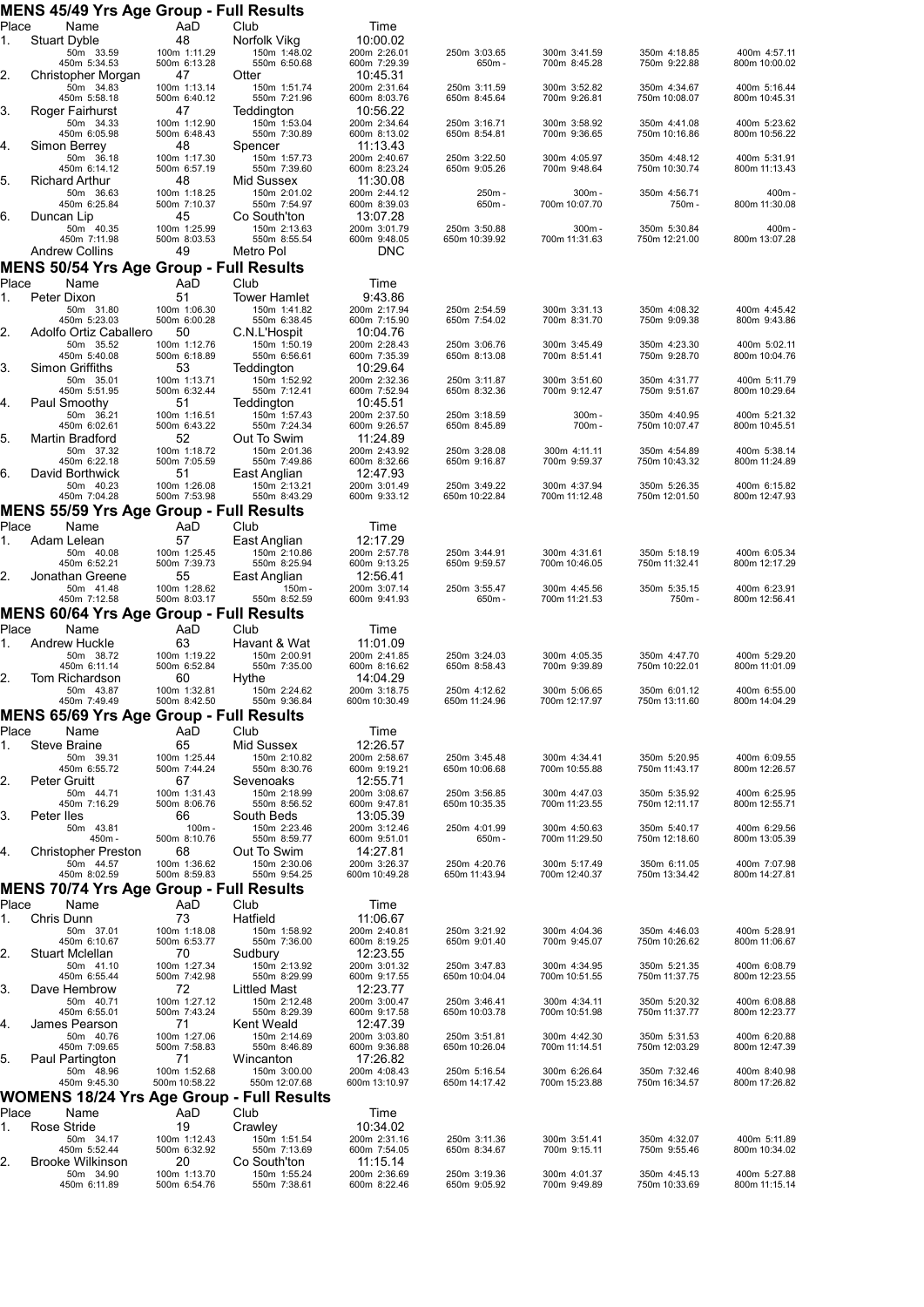|             | WOMENS 25/29 Yrs Age Group - Full Results                 |                              |                                  |                               |                               |                               |                               |                               |
|-------------|-----------------------------------------------------------|------------------------------|----------------------------------|-------------------------------|-------------------------------|-------------------------------|-------------------------------|-------------------------------|
| Place<br>1. | Name<br>Sophie Liddament                                  | AaD<br>27                    | Club<br>East Anglian             | Time<br>11:02.63              |                               |                               |                               |                               |
|             | 50m 37.46<br>450m 6:13.26                                 | 100m 1:17.77<br>500m 6:55.54 | 150m 1:59.49<br>550m 7:38.59     | 200m 2:41.03<br>600m 8:21.10  | 250m 3:23.75<br>650m 9:02.50  | 300m 4:05.86<br>700m 9:43.65  | 350m 4:48.32<br>750m 10:24.43 | 400m 5:30.90<br>800m 11:02.63 |
| 2.          | Stephanie Ramsay<br>50m 35.09                             | 26<br>100m 1:15.09           | Out To Swim<br>150m 1:55.06      | 11:04.80<br>200m 2:36.22      | 250m 3:17.50                  | 300m 3:59.37                  | 350m 4:41.46                  | 400m 5:24.21                  |
| 3.          | 450m 6:06.75<br>Natalie Allen                             | 500m 6:50.49<br>26           | 550m 7:33.50<br>East Anglian     | 600m 8:17.10<br>11:31.68      | 650m 9:00.31                  | 700m 9:43.36                  | 750m 10:24.77                 | 800m 11:04.80                 |
|             | 50m 38.30<br>450m 6:32.72                                 | 100m 1:20.82<br>500m 7:16.31 | 150m 2:05.06<br>550m 7:59.43     | 200m 2:49.48<br>600m 8:43.39  | 250m 3:34.54<br>650m 9:26.61  | 300m 4:19.30<br>700m 10:09.39 | 350m 5:04.26<br>750m 10:51.28 | 400m 5:49.02<br>800m 11:31.68 |
|             | <b>WOMENS 30/34 Yrs Age Group - Full Results</b>          |                              |                                  |                               |                               |                               |                               |                               |
| Place<br>1. | Name<br><b>Holly Moore</b>                                | AaD<br>30                    | Club<br>Wycombe Dist             | Time<br>10:13.87              |                               |                               |                               |                               |
|             | 50m 33.33                                                 | 100m 1:11.04                 | 150m 1:48.52                     | 200m 2:27.87                  | 250m 3:06.27                  | 300m 3:44.94<br>700m 8:57.35  | 350m 4:23.00                  | 400m 5:02.53                  |
| 2.          | 450m 5:40.60<br>Jess Thorpe                               | 500m 6:19.96<br>34           | 550m 6:58.30<br>Hackney          | 600m 7:38.81<br>10:34.63      | 650m 8:17.44                  |                               | 750m 9:35.99                  | 800m 10:13.87                 |
|             | 50m 34.77<br>450m 5:52.18                                 | 100m 1:12.71<br>500m 6:32.59 | 150m 1:51.99<br>550m 7:13.86     | 200m 2:31.12<br>600m 7:54.29  | 250m 3:11.15<br>650m 8:35.09  | 300m 3:50.52<br>700m 9:15.25  | 350m 4:30.95<br>750m 9:55.81  | 400m 5:11.14<br>800m 10:34.63 |
| З.          | Sophie Castle<br>50m 36.95                                | 31<br>100m 1:18.12           | Chelmsford<br>150m 1:59.46       | 11:13.81<br>200m 2:41.57      | 250m 3:23.58                  | 300m 4:05.97                  | 350m 4:48.72                  | 400m 5:32.15                  |
| 4.          | 450m 6:14.78<br>Elizabeth Grierson                        | 500m 6:58.09<br>31           | 550m 7:41.05<br>Guernsey         | 600m 8:24.76<br>11:14.80      | 650m 9:07.90                  | 700m 9:51.49                  | 750m 10:33.64                 | 800m 11:13.81                 |
|             | 50m 36.26<br>450m 6:14.08                                 | 100m 1:17.65<br>500m 6:56.99 | 150m 1:59.92<br>550m 7:39.75     | 200m 2:42.47<br>600m 8:23.07  | 250m 3:24.47<br>650m 9:05.82  | 300m 4:06.68<br>700m 9:49.46  | 350m 4:49.26<br>750m 10:32.54 | 400m 5:31.41<br>800m 11:14.80 |
| 5.          | Emma Miles                                                | 31                           | Royal Navy                       | 11:32.40                      |                               |                               |                               |                               |
|             | 50m 39.39<br>450m 6:25.67                                 | 100m 1:21.66<br>500m 7:10.56 | 150m 2:03.63<br>550m 7:53.93     | 200m 2:47.59<br>600m 8:38.54  | 250m 3:30.68<br>650m 9:21.62  | 300m 4:14.35<br>700m 10:06.03 | 350m 4:57.75<br>750m 10:48.76 | 400m 5:42.03<br>800m 11:32.40 |
| 6.          | Jenny Owens<br>50m 38.92                                  | 34<br>100m 1:23.84           | South Beds<br>150m 2:09.65       | 11:55.70<br>200m 2:56.35      | 250m 3:40.63                  | 300m 4:27.01                  | 350m 5:11.40                  | 400m 5:57.24                  |
| 7.          | 450m 6:42.01<br>Neza Kravanja                             | 500m 7:26.71<br>32           | 550m 8:11.84<br>Camden Swiss     | 600m 8:57.18<br>14:07.59      | 650m 9:41.40                  | 700m 10:27.05                 | 750m 11:11.37                 | 800m 11:55.70                 |
|             | 50m 45.25<br>450m 7:48.63                                 | 100m 1:34.24<br>$500m -$     | 150m 2:25.28<br>550m 9:37.74     | 200m 3:17.37<br>600m 10:32.73 | 250m 4:11.30<br>650m 11:27.52 | 300m 5:04.99<br>700m 12:21.54 | 350m 5:59.14<br>750m 13:14.98 | $400m \cdot$<br>800m 14:07.59 |
|             | <b>WOMENS 35/39 Yrs Age Group - Full Results</b>          |                              |                                  |                               |                               |                               |                               |                               |
| Place<br>1. | Name<br>Kaira Redman                                      | AaD<br>35                    | Club<br>Kent Weald               | Time<br>10:42.39              |                               |                               |                               |                               |
|             | 50m 34.61<br>450m 5:57.79                                 | 100m 1:13.18<br>500m 6:38.81 | 150m 1:53.38<br>550m 7:19.54     | 200m 2:33.85<br>600m 8:00.79  | 250m 3:14.38<br>650m 8:42.02  | 300m 3:55.00<br>700m 9:22.98  | 350m 4:35.79<br>750m 10:03.60 | 400m 5:16.83<br>800m 10:42.39 |
| 2.          | Carla King                                                | 36                           | South Beds                       | 10:57.52                      |                               |                               |                               |                               |
|             | 50m 34.59<br>450m 6:03.55                                 | 100m 1:13.59<br>500m 6:46.94 | 150m 1:54.20<br>550m 7:28.20     | 200m 2:35.03<br>600m 8:11.55  | 250m 3:16.78<br>650m 8:53.44  | 300m 3:58.56<br>700m 9:36.62  | 350m 4:39.73<br>750m 10:18.54 | 400m 5:22.07<br>800m 10:57.52 |
| З.          | <b>Kat Stevens</b><br>50m 37.90                           | 37<br>100m 1:20.64           | Saxon Crown<br>150m 2:05.16      | 11:58.78<br>200m 2:49.73      | 250m 3:34.95                  | 300m 4:20.89                  | 350m 5:07.53                  | 400m 5:53.73                  |
|             | 450m 6:40.38<br>WOMENS 40/44 Yrs Age Group - Full Results | 500m 7:26.39                 | 550m 8:12.79                     | 600m 8:58.52                  | 650m 9:44.32                  | 700m 10:30.25                 | 750m 11:15.36                 | 800m 11:58.78                 |
| Place       | Name                                                      | AaD                          | Club                             | Time                          |                               |                               |                               |                               |
| 1.          | <b>Charlotte Reid</b><br>50m 36.05                        | 40<br>100m 1:13.71           | Aer Lingus M<br>150m 1:52.92     | 10:32.66<br>200m 2:31.94      | 250m 3:12.12                  | 300m 3:51.93                  | 350m 4:32.64                  | 400m 5:12.71                  |
|             | 450m 5:53.47<br>Elizabeth Tarr                            | 500m 6:33.65<br>43           | 550m 7:14.91<br>Teddington       | 600m 7:54.98<br>10:45.18      | 650m 8:35.83                  | 700m 9:15.38                  | 750m 9:55.11                  | 800m 10:32.66                 |
|             | 50m 36.06<br>450m 6:01.55                                 | 100m 1:15.80<br>500m 6:42.89 | 150m 1:56.39<br>550m 7:23.55     | 200m 2:37.20<br>600m 8:04.74  | 250m 3:17.81<br>650m 8:45.40  | 300m 3:58.96<br>700m 9:26.38  | 350m 4:39.76<br>750m 10:06.61 | 400m 5:20.92<br>800m 10:45.18 |
|             | WOMENS 45/49 Yrs Age Group - Full Results                 |                              |                                  |                               |                               |                               |                               |                               |
| Place       | Name<br>Claire Thorn                                      | AaD<br>48                    | Club<br>G B Police               | Time<br>10:30.34              |                               |                               |                               |                               |
|             | 50m 34.37<br>450m 5:52.51                                 | 100m 1:12.50<br>500m 6:33.24 | 150m 1:51.47<br>550m 7:13.57     | 200m 2:31.40<br>600m 7:54.14  | 250m 3:10.97<br>650m 8:33.83  | 300m 3:51.44<br>700m 9:13.84  | 350m 4:31.64<br>750m 9:52.78  | 400m 5:12.35<br>800m 10:30.34 |
|             | Sarah Wylie                                               | 46                           | Havant & Wat                     | 11:02.66                      |                               |                               |                               |                               |
|             | 50m 37.49<br>450m 6:09.30                                 | 100m 1:17.63<br>500m 6:51.32 | 150m 1:58.69<br>550m 7:33.38     | 200m 2:40.18<br>600m 8:15.38  | 250m 3:21.77<br>650m 8:57.40  | 300m 4:03.63<br>700m 9:39.88  | 350m 4:45.34<br>750m 10:21.92 | 400m 5:27.37<br>800m 11:02.66 |
| З.          | Lucy Young<br>50m 37.81                                   | 45<br>100m 1:20.56           | Teddington<br>150m 2:04.33       | 11:12.47<br>200m 2:47.51      | 250m 3:30.74                  | 300m 4:14.42                  | 350m 4:57.20                  | 400m 5:40.39                  |
| 4.          | 450m 6:22.22<br>Patricia Ellam-Speed                      | 500m 7:04.77<br>46           | 550m 7:46.73<br>Havant & Wat     | 600m 8:28.86<br>11:29.18      | 650m 9:10.18                  | 700m 9:52.58                  | 750m 10:33.21                 | 800m 11:12.47                 |
|             | 50m 38.11<br>450m 6:28.42                                 | 100m 1:20.50<br>500m 7:12.50 | 150m 2:03.81<br>550m 7:55.55     | 200m 2:48.14<br>600m 8:39.26  | 250m 3:32.34<br>650m 9:22.21  | 300m 4:17.06<br>700m 10:05.94 | 350m 5:00.36<br>750m 10:47.52 | 400m 5:45.10<br>800m 11:29.18 |
| 5.          | Zorika Adams<br>50m 42.89                                 | 49<br>100m 1:30.46           | Camden Swiss<br>150m 2:19.59     | 12:47.10<br>200m 3:08.58      | 250m 3:57.71                  | 300m 4:45.99                  | 350m 5:35.27                  | 400m 6:23.56                  |
| 6.          | 450m 7:11.60<br>Alison Cowie                              | 500m 8:00.06<br>46           | 550m 8:48.34<br>Chelmsford       | 600m 9:37.27<br>14:12.36      | 650m 10:25.96                 | 700m 11:14.41                 | 750m 12:02.81                 | 800m 12:47.10                 |
|             | 50m 46.64<br>450m 7:59.92                                 | 100m 1:39.95<br>500m 8:55.40 | 150m 2:32.10<br>550m 9:48.97     | 200m 3:27.09<br>600m 10:45.17 | 250m 4:20.63                  | 300m 5:16.57                  | 350m 6:10.91<br>750m 13:22.52 | 400m<br>800m 14:12.36         |
|             | Clare Chilton                                             | 49                           | Mid Sussex                       | <b>DNC</b>                    | 650m 11:37.11                 | 700m 12:30.48                 |                               |                               |
|             | <b>WOMENS 50/54 Yrs Age Group - Full Results</b>          |                              |                                  |                               |                               |                               |                               |                               |
| Place       | Name<br><b>Karen Graham</b>                               | AaD<br>54                    | Club<br><b>East Leeds</b>        | Time<br>10:18.63              |                               |                               |                               |                               |
|             | 50m 35.55<br>450m 5:48.16                                 | 100m 1:14.25<br>500m 6:27.36 | 150m 1:52.89<br>550m 7:05.93     | 200m 2:32.14<br>600m 7:44.81  | 250m 3:11.20<br>650m 8:23.58  | 300m 3:51.01<br>700m 9:02.83  | 350m 4:29.85<br>750m 9:41.06  | 400m 5:09.38<br>800m 10:18.63 |
| 2.          | Jill Rocky<br>50m 39.78                                   | 54<br>100m 1:24.27           | Mid Sussex<br>150m 2:10.59       | 12:07.32<br>200m 2:56.28      | 250m 3:43.32                  | 300m 4:29.80                  | 350m 5:16.60                  | 400m 6:02.59                  |
| З.          | 450m 6:49.78<br>Penny Stotesbury                          | 500m 7:35.56<br>53           | 550m 8:22.29<br>Sevenoaks        | 600m 9:08.16<br>12:08.07      | 650m 9:54.68                  | 700m 10:40.10                 | 750m 11:25.55                 | 800m 12:07.32                 |
|             | 50m 37.70<br>450m 6:44.81                                 | 100m 1:19.33<br>500m 7:31.50 | 150m 2:03.70<br>550m 8:18.81     | 200m 2:49.62<br>600m 9:05.12  | 250m 3:36.68<br>650m 9:52.32  | 300m 4:23.13<br>700m 10:38.15 | 350m 5:10.57<br>750m 11:24.65 | 400m 5:57.43<br>800m 12:08.07 |
| 4.          | Karen Bassett                                             | 51                           | <b>Bracknell</b>                 | 12:10.46                      |                               |                               |                               |                               |
|             | 50m 39.19<br>450m 6:49.41                                 | 100m 1:23.31<br>500m 7:36.16 | 150m 2:09.93<br>550m 8:22.85     | 200m 2:56.64<br>600m 9:09.59  | 250m 3:43.61<br>650m 9:56.02  | 300m 4:30.09<br>700m 10:42.33 | 350m 5:16.36<br>750m 11:27.67 | 400m 6:03.08<br>800m 12:10.46 |
| 5.          | Suzanne Maidment<br>50m 39.96                             | 53<br>100m 1:23.91           | Spencer<br>150m 2:10.80          | 12:35.22<br>200m 2:57.73      | 250m 3:45.47                  | 300m 4:33.45                  | 350m 5:21.58                  | 400m 6:10.00                  |
| 6.          | 450m 6:58.18<br><b>Helen Andrews</b>                      | 500m 7:46.25<br>53           | 550m 8:35.07<br>Fareham N'ds     | 600m 9:23.05<br>13:24.16      | 650m 10:11.91                 | 700m 10:59.78                 | 750m 11:48.53                 | 800m 12:35.22                 |
|             | 50m 43.26<br>450m 7:29.42                                 | 100m 1:32.20<br>500m 8:19.59 | 150m 2:23.77<br>550m 9:11.34     | 200m 3:15.23<br>600m 10:02.17 | 250m 4:06.73<br>650m 10:53.61 | 300m 4:57.39<br>700m 11:44.83 | 350m 5:48.28<br>750m 12:36.33 | 400m 6:38.93<br>800m 13:24.16 |
|             | WOMENS 55/59 Yrs Age Group - Full Results                 |                              |                                  |                               |                               |                               |                               |                               |
| Place<br>1. | Name<br>Nuala Muir-Cochrane                               | AaD<br>55                    | Club<br><b>Barnet Copt</b>       | Time<br>10:51.89              |                               |                               |                               |                               |
|             | 50m 36.93<br>450m 6:04.54                                 | 100m 1:17.63<br>500m 6:46.01 | 150m 1:58.25<br>550m 7:26.95     | 200m 2:39.54<br>600m 8:08.54  | 250m 3:20.34<br>650m 8:49.49  | 300m 4:01.53<br>700m 9:30.80  | 350m 4:42.41<br>750m 10:11.77 | 400m 5:23.51<br>800m 10:51.89 |
| 2.          | Anne Raymond                                              | 56                           | Kent Weald                       | 13:27.08                      |                               |                               |                               |                               |
|             | 50m 43.33<br>450m 7:30.66                                 | 100m 1:33.37<br>500m 8:22.05 | 150m 2:23.89<br>550m 9:13.27     | 200m 3:15.04<br>600m 10:04.87 | 250m 4:05.99<br>650m 10:56.12 | 300m 4:57.66<br>700m 11:47.56 | 350m 5:48.17<br>750m 12:38.37 | 400m 6:39.85<br>800m 13:27.08 |
| З.          | Caroline Madden<br>50m 46.51                              | 59<br>100m 1:36.68           | <b>Bracknell</b><br>150m 2:26.32 | 13:40.66<br>200m 3:18.02      | 250m 4:08.97                  | 300m 5:01.67                  | 350m 5:52.82                  | 400m 6:45.24                  |
|             | 450m 7:36.18                                              | 500m 8:28.94                 | 550m 9:20.07                     | 600m 10:13.17                 | 650m 11:04.19                 | 700m 11:57.31                 | 750m 12:47.81                 | 800m 13:40.66                 |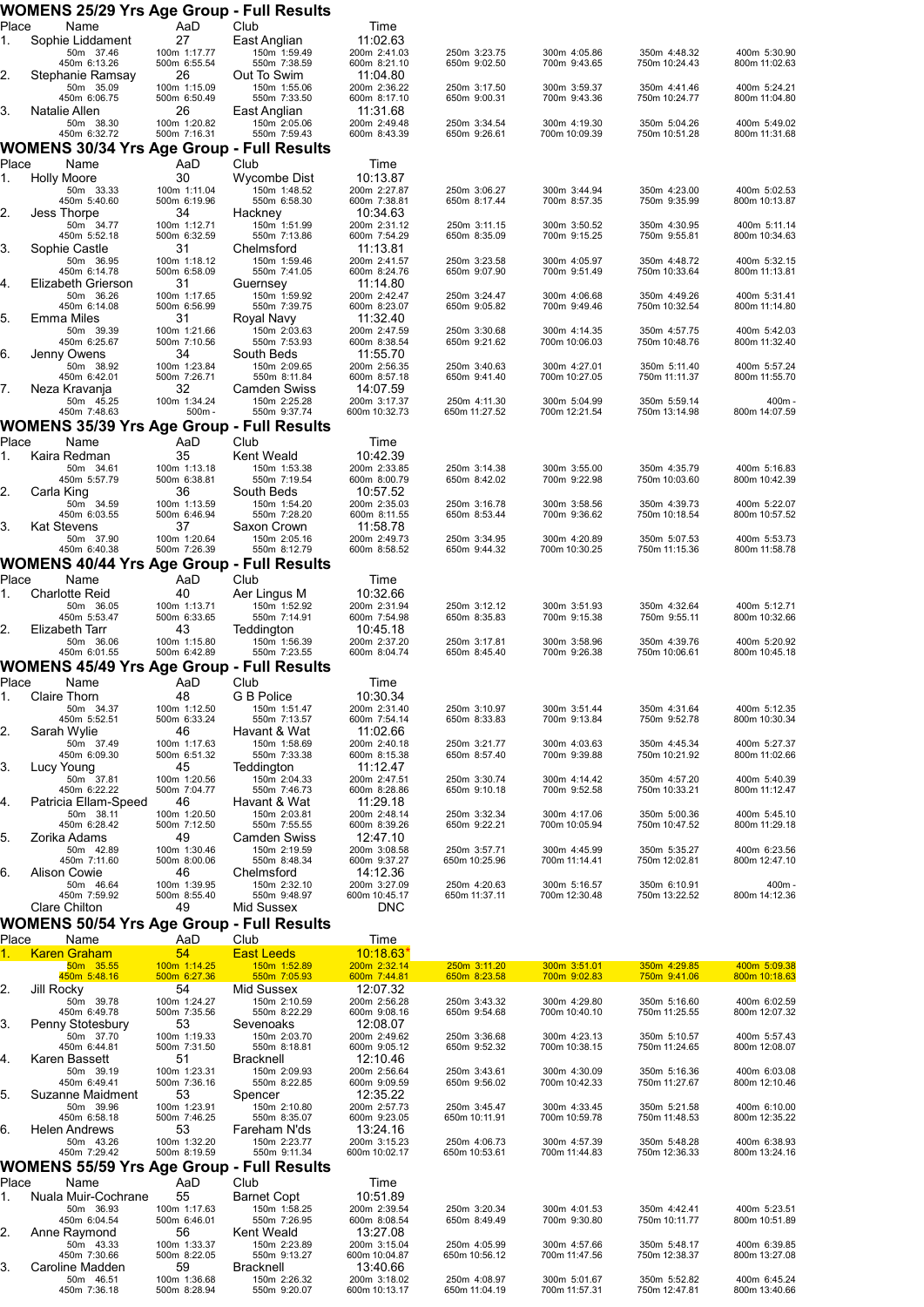| 4.          | Elizabeth Knowles<br>50m 43.62                                         | 59<br>100m 1:33.50           | Camden Swiss<br>150m 2:26.67      | 13:44.28<br>200m 3:18.53      | 250m 4:12.05                  | 300m 5:03.59                  | 350m 5:56.40                  | 400m -                        |                    |
|-------------|------------------------------------------------------------------------|------------------------------|-----------------------------------|-------------------------------|-------------------------------|-------------------------------|-------------------------------|-------------------------------|--------------------|
| 5.          | 450m 7:40.56<br>Lesley Berry                                           | $500m -$<br>55               | 550m 9:25.01<br>Bletchley         | 600m-<br>14:02.22             | 650m 11:09.51                 | 700m-                         | 750m 12:54.28                 | 800m 13:44.28                 |                    |
|             | 50m 44.20                                                              | 100m 1:35.42                 | 150m 2:27.42                      | 200m 3:20.10                  | 250m 4:12.88                  | 300m 5:06.10                  | 350m 5:59.35                  | 400m 6:53.04                  |                    |
| 6.          | 450m 7:46.44<br>Jacqui Borg                                            | 500m 8:41.35<br>57           | 550m 9:34.51<br>Havant & Wat      | 600m 10:29.19<br>15:38.21     | 650m 11:23.57                 | 700m 12:18.13                 | 750m 13:11.58                 | 800m 14:02.22                 |                    |
|             | 50m 52.88<br>450m 8:46.13                                              | 100m 1:50.31<br>500m 9:44.76 | 150m 2:49.71<br>550m 10:44.70     | 200m 3:48.56<br>600m 11:43.66 | 250m 4:48.32<br>650m 12:43.69 | 300m 5:47.31<br>700m 13:42.44 | 350m 6:47.20<br>750m 14:41.96 | 400m 7:45.99<br>800m 15:38.21 |                    |
|             | WOMENS 60/64 Yrs Age Group - Full Results                              |                              |                                   |                               |                               |                               |                               |                               |                    |
| Place       | Name                                                                   | AaD<br>64                    | Club<br>Mid Sussex                | Time<br>12:40.85              |                               |                               |                               |                               |                    |
| 1.          | <b>Sally Mills</b><br>50m 40.58                                        | 100m 1:26.41                 | 150m 2:13.64                      | 200m 3:02.55                  | 250m 3:50.79                  | 300m 4:39.74                  | 350m 5:27.67                  | 400m 6:16.42                  |                    |
| 2.          | 450m 7:04.91<br>Sharon Mclellan                                        | 500m 7:54.03<br>61           | 550m 8:42.44<br>Sudbury           | 600m 9:31.28<br>13:16.22      | 650m 10:19.46                 | 700m 11:07.95                 | 750m 11:55.28                 | 800m 12:40.85                 |                    |
|             | 50m 45.54<br>450m 7:27.92                                              | 100m 1:35.11<br>500m 8:18.79 | 150m 2:25.12<br>550m 9:08.91      | 200m 3:15.79<br>600m 9:59.30  | 250m 4:05.68<br>650m 10:49.03 | 300m 4:56.51<br>700m 11:39.23 | 350m 5:47.03<br>750m 12:28.57 | 400m 6:37.83<br>800m 13:16.22 |                    |
| З.          | Ann Gale                                                               | 63                           | Mid Sussex                        | 14:05.34                      |                               |                               |                               |                               |                    |
|             | 50m 46.09<br>450m 7:56.39                                              | 100m 1:38.03<br>500m 8:49.61 | 150m 2:31.88<br>550m 9:43.41      | 200m 3:25.58<br>600m 10:36.69 | 250m 4:20.89<br>650m 11:30.46 | 300m 5:14.99<br>700m 12:23.91 | 350m 6:10.35<br>750m 13:15.97 | 400m 7:03.34<br>800m 14:05.34 |                    |
| 4.          | Barbara Collier<br>50m 48.20                                           | 61<br>100m 1:41.96           | Asa Temp 2<br>150m 2:37.44        | 14:45.38<br>200m 3:32.82      | 250m 4:29.17                  | 300m 5:25.42                  | 350m 6:21.90                  | 400m 7:18.29                  |                    |
|             | 450m 8:15.06                                                           | 500m 9:11.31                 | 550m 10:07.54                     | 600m 11:04.03                 | 650m 12:00.97                 | 700m 12:56.61                 | 750m 13:51.86                 | 800m 14:45.38                 |                    |
|             | Catherine Beckett<br><b>WOMENS 65/69 Yrs Age Group - Full Results</b>  | 63                           | Winchester                        | <b>DNC</b>                    |                               |                               |                               |                               |                    |
| Place       | Name                                                                   | AaD                          | Club                              | Time                          |                               |                               |                               |                               |                    |
|             | Mary Johnson                                                           | 69                           | Mid Sussex                        | 13:31.21                      |                               |                               |                               |                               |                    |
|             | 50m 44.87<br>450m 7:36.71                                              | 100m 1:34.67<br>500m 8:28.70 | 150m 2:25.57<br>550m 9:20.44      | 200m 3:17.28<br>600m 10:14.02 | 250m 4:08.96<br>650m 11:04.40 | 300m 5:01.21<br>700m 11:55.09 | 350m 5:52.75<br>750m 12:44.44 | 400m 6:44.82<br>800m 13:31.21 |                    |
|             | <b>WOMENS 70/74 Yrs Age Group - Full Results</b>                       |                              |                                   |                               |                               |                               |                               |                               |                    |
| Place<br>Ι. | Name<br>Alison Gwynn                                                   | AaD<br>71                    | Club<br>Mid Sussex                | Time<br>14:09.32              |                               |                               |                               |                               |                    |
|             | 50m 45.42<br>450m 7:37.77                                              | 100m 1:35.28<br>500m 8:32.40 | 150m 2:26.07<br>550m 9:27.59      | 200m 3:17.69<br>600m 10:25.01 | 250m 4:08.76<br>650m 11:22.00 | 300m 5:00.35<br>700m 12:19.68 | 350m 5:52.26<br>750m 13:16.57 | 400m 6:45.01<br>800m 14:09.32 |                    |
| 2.          | Rose Dudeney                                                           | 72                           | Mid Sussex                        | 14:19.17                      |                               |                               |                               |                               |                    |
|             | 50m 48.38<br>450m 8:00.90                                              | 100m 1:42.17<br>500m 8:55.63 | 150m 2:35.59<br>550m 9:50.10      | 200m 3:29.72<br>600m 10:44.83 | 250m 4:22.93<br>650m 11:39.57 | 300m 5:17.31<br>700m 12:33.91 | 350m 6:11.96<br>750m 13:27.89 | 400m 7:06.48<br>800m 14:19.17 |                    |
| 3.          | Mireille Richter<br>50m 51.69                                          | 70<br>100m 1:47.07           | Svb Basel Ch<br>150m 2:42.37      | 15:02.84<br>200m 3:39.12      | 250m 4:35.08                  | 300m 5:32.08                  | 350m 6:28.96                  | 400m 7:25.37                  |                    |
| 4.          | 450m 8:22.73<br>Andrea Minor                                           | 500m 9:20.20<br>71           | 550m 10:16.79<br>South Beds       | 600m 11:14.82<br>15:29.39     | 650m 12:11.99                 | 700m 13:09.31                 | 750m 14:06.72                 | 800m 15:02.84                 |                    |
|             | 50m 49.05                                                              | 100m 1:44.23                 | 150m 2:41.81                      | 200m 3:39.52                  | 250m 4:38.38                  | 300m 5:37.31                  | 350m 6:37.04                  | 400m -                        |                    |
|             | 450m 8:35.44<br><b>EVENT 16 Mens/Womens Open 200m Freestyle</b>        | 500m 9:34.74                 | 550m 10:34.28                     | 600m 11:32.85                 | 650m 12:32.64                 | 700m-                         | 750m-                         | 800m 15:29.39                 |                    |
|             | <b>MENS 18/24 Yrs Age Group - Full Results</b>                         |                              |                                   |                               |                               |                               |                               |                               |                    |
| Place       | Name                                                                   | AaD                          | Club                              | Time                          |                               |                               | 50                            | 100                           | 150                |
|             | Phil Davis                                                             | 21                           | East Anglian                      | 2:16.27                       |                               |                               | 30.84                         | 1:04.57                       | 1:39.25            |
| Place       | MENS 25/29 Yrs Age Group - Full Results<br>Name                        | AaD                          | Club                              | Time                          |                               |                               | 50                            | 100                           | 150                |
|             | Etienne Cambier                                                        | 29                           | Otter                             | 2:08.09                       |                               |                               | 28.80                         | 1:00.50                       | 1:34.55            |
| 2.          | Stewart Jepson                                                         | 28                           | Hackney                           | 2:19.27                       |                               |                               | 30.73                         | 1:04.62                       | 1:40.53            |
| 3.<br>4.    | Calum Winton<br>Christopher May                                        | 27<br>27                     | Kent Weald<br>Ealing              | 2:23.33<br>2:27.44            |                               |                               | 31.88<br>33.47                | 1:07.32<br>1:11.34            | 1:45.90<br>1:49.77 |
| 15          | Sam Bradley                                                            | 26                           | Team Luton                        | 2:38.95                       |                               |                               | 36.48                         | 1:17.04                       | 1:58.07            |
| Place       | MENS 30/34 Yrs Age Group - Full Results<br>Name                        | AaD                          | Club                              | Time                          |                               |                               | 50                            | 100                           | 150                |
| 1.          | <b>Toby Banfield</b>                                                   | 33                           | Spencer                           | 2:15.58                       |                               |                               | 30.50                         | 1:04.10                       | 1:39.21            |
| 2.          | Sam Watts                                                              | 33                           | East Anglian                      | 2:15.86                       |                               |                               | 29.82                         | 1:03.29                       | 1:38.63            |
| 3.          | Jack Staples<br><b>MENS 35/39 Yrs Age Group - Full Results</b>         | 34                           | Basingstoke                       | 2:21.63                       |                               |                               | 32.84                         | 1:08.65                       | 1:45.86            |
| Place       | Name                                                                   | AaD                          | Club                              | Time                          |                               |                               | 50                            | 100                           | 150                |
| 1.          | <b>Oliver Espinasse</b>                                                | 35                           | Basingstoke                       | 2:12.47                       |                               |                               | 29.40                         | 1:02.01                       | 1:37.24            |
| 2.<br>3.    | James Mactavish<br><b>James Barwick</b>                                | $37\,$<br>37                 | Co South'ton<br><b>East Leeds</b> | 2:16.01<br>2:22.04            |                               |                               | 31.42<br><u>31.81</u>         | 1:06.62<br>1:07.50            | 1:41.42<br>1:44.23 |
| 4.          | Will Appleby                                                           | 37                           | East Anglian                      | 2:24.35                       |                               |                               | 30.82                         | 1:06.57                       | 1:45.32            |
|             | <b>Guy Armstrong</b><br><b>MENS 40/44 Yrs Age Group - Full Results</b> | 37                           | Kent Weald                        | <b>DNC</b>                    |                               |                               |                               |                               |                    |
| Place       | Name                                                                   | AaD                          | Club                              | Time                          |                               |                               | 50                            | 100                           | 150                |
| 1.          | Chris Hopton                                                           | 44                           | <b>Camden Swiss</b>               | 2:17.10                       |                               |                               | 31.45                         | 1:05.75                       | 1:41.08            |
| 2.          | Gregg Lawrence<br><b>MENS 45/49 Yrs Age Group - Full Results</b>       | 42                           | <b>RTW Masters</b>                | 2:23.98                       |                               |                               | 32.01                         | 1:08.13                       | 1:46.91            |
| Place       | Name                                                                   | AaD                          | Club                              | Time                          |                               |                               | 50                            | 100                           | 150                |
| 1.          | <b>Stuart Dyble</b>                                                    | 48                           | Norfolk Vikg                      | 2:14.31                       |                               |                               | 30.48                         | 1:05.03                       | 1:39.86            |
| 2.<br>3.    | Martin Greenbank<br>Alec Dyer                                          | 49<br>45                     | Wey Valley<br>Teddington          | 2:30.26<br>2:31.96            |                               |                               | 32.46<br>33.70                | 1:09.68<br>1:12.71            | 1:49.87<br>1:52.44 |
| 4.          | Duncan Lip                                                             | 45                           | Co South'ton                      | 2:53.09                       |                               |                               | 37.75                         | 1:21.68                       | 2:07.82            |
|             | John Cunningham<br>MENS 50/54 Yrs Age Group - Full Results             | 49                           | Aer Lingus M                      | <b>DNC</b>                    |                               |                               |                               |                               |                    |
| Place       | Name                                                                   | AaD                          | Club                              | Time                          |                               |                               | 50                            | 100                           | 150                |
| 1.          | <b>Spencer Turner</b>                                                  | 50                           | Basingstoke                       | 2:13.84                       |                               |                               | 31.03                         | 1:04.92                       | 1:39.98            |
| 2.<br>3.    | Paul Smoothy<br>Stephen Atherley                                       | 51<br>53                     | Teddington<br>TigersJersey        | 2:23.05<br>2:23.32            |                               |                               | 34.37<br>33.54                | 1:11.13<br>1:10.26            | 1:47.91            |
| 4.          | <b>Philip Bradley</b>                                                  | 51                           | Kent Weald                        | 2:23.68                       |                               |                               | 33.20                         | 1:10.61                       | 1:48.08            |
| 5.<br>6.    | Mark Salway<br>Martin Bradford                                         | 51<br>52                     | Mid Sussex<br>Out To Swim         | 2:25.69<br>2:29.52            |                               |                               | 32.88<br>34.18                | 1:11.11<br>1:11.69            | 1:50.07<br>1:50.08 |
| 7.          | Graham Mortimer                                                        | 54                           | Lewes                             | 3:00.05                       |                               |                               | 41.02                         | 1:26.02                       | 2:13.64            |
|             | <b>MENS 55/59 Yrs Age Group - Full Results</b>                         |                              |                                   |                               |                               |                               |                               |                               |                    |
| Place       | Name<br><b>Anthony Ball</b>                                            | AaD<br>59                    | Club<br>Erith & Dist              | Time<br>2:34.63               |                               |                               | 50<br>36.52                   | 100<br>1:17.05                | 150<br>1:56.09     |
| 1.<br>2.    | Adrian Pinington                                                       | 57                           | <b>RTW Masters</b>                | 2:44.05                       |                               |                               | 37.61                         | 1:18.68                       |                    |
| 3.          | Antony Corben                                                          | 57                           | Fareham N'ds                      | 2:44.49                       |                               |                               | 37.99                         | 1:20.33                       | 2:04.33            |
| 4.<br>5.    | Michael Barnett<br>Adam Lelean                                         | 56<br>57                     | Spencer<br>East Anglian           | 2:49.73<br>2:51.16            |                               |                               | 39.77<br>38.45                | 1:24.22<br>1:21.79            | 2:06.43            |
| 6.          | Jonathan Greene                                                        | 55                           | East Anglian                      | 2:51.93                       |                               |                               | 37.88                         | 1:22.22                       |                    |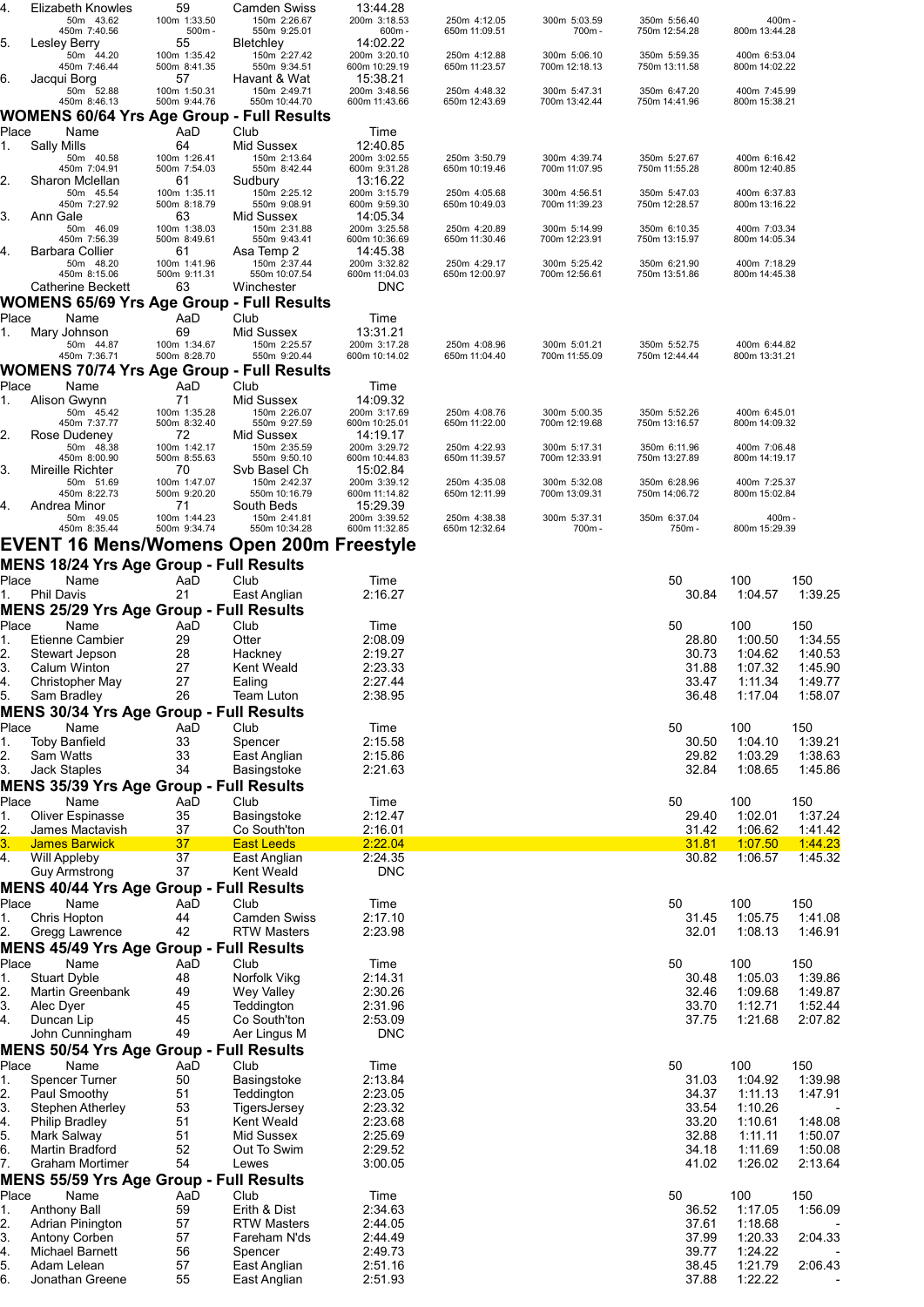| 7.             | Paul Glover         |                           | 57  | Tonbridge                                        | 3:20.93 | 42.07 | 1:33.52                  | 2:27.68 |
|----------------|---------------------|---------------------------|-----|--------------------------------------------------|---------|-------|--------------------------|---------|
|                |                     |                           |     | <b>MENS 60/64 Yrs Age Group - Full Results</b>   |         |       |                          |         |
| Place          |                     | Name                      | AaD | Club                                             | Time    | 50    | 100                      | 150     |
| 1.             |                     | Andrew Huckle             | 63  | Havant & Wat                                     | 2:37.56 | 37.13 | 1:17.58                  | 1:58.02 |
| 2.             |                     | Donald Macdonald          | 62  | Ealing                                           | 2:53.84 | 40.84 | 1:25.12                  | 2:11.36 |
| 3.             |                     | Nicholas Hunt             | 63  | Chelmsford                                       | 2:54.84 | 39.60 | 1:25.53                  | 2:11.62 |
|                |                     |                           |     | <b>MENS 65/69 Yrs Age Group - Full Results</b>   |         |       |                          |         |
| Place          |                     | Name                      | AaD | Club                                             | Time    | 50    | 100                      | 150     |
| 1.             | <b>Terry Thorne</b> |                           | 69  | East Anglian                                     | 2:53.15 | 39.55 | 1:24.62                  | 2:11.33 |
| 2.             | <b>Peter Gruitt</b> |                           | 67  | Sevenoaks                                        | 2:53.91 | 40.64 | 1:25.14                  | 2:10.78 |
| 3.             |                     | Stephen Baker             | 65  | Spencer                                          | 3:05.21 | 39.82 | $\overline{\phantom{a}}$ |         |
|                |                     |                           |     |                                                  |         |       |                          |         |
|                |                     |                           |     | <b>MENS 70/74 Yrs Age Group - Full Results</b>   |         |       |                          |         |
| Place          |                     | Name                      | AaD | Club                                             | Time    | 50    | 100                      | 150     |
| 1.             | Chris Dunn          |                           | 73  | Hatfield                                         | 2:29.39 | 34.53 | 1:12.83                  | 1:51.89 |
| 2.             |                     | James Pearson             | 71  | Kent Weald                                       | 2:50.62 | 38.93 | 1:21.96                  | 2:07.94 |
| 3.             |                     | Stuart Mclellan           | 70  | Sudbury                                          | 2:50.85 | 39.08 | 1:22.45                  | 2:07.19 |
| 4.             | Geoff Edge          |                           | 70  | Teddington                                       | 2:51.60 | 39.24 | 1:23.95                  | 2:09.92 |
| 5.             | Dennis Vick         |                           | 74  | Erith & Dist                                     | 3:32.13 | 48.44 | 1:43.05                  | 2:39.74 |
|                |                     |                           |     | <b>MENS 75/79 Yrs Age Group - Full Results</b>   |         |       |                          |         |
| Place          |                     | Name                      | AaD | Club                                             | Time    | 50    | 100                      | 150     |
|                |                     | <b>Garfield Thomas</b>    |     |                                                  |         |       |                          |         |
| 1.             |                     |                           | 79  | <b>Bridgend Cty</b>                              | 3:15.82 | 43.20 | 1:32.68                  | 2:26.53 |
| 2 <sub>1</sub> | Graham Ling         |                           | 75  | Hythe                                            | 3:22.45 | 43.51 | 1:33.93                  | 2:28.24 |
|                |                     |                           |     | <b>MENS 80/84 Yrs Age Group - Full Results</b>   |         |       |                          |         |
| Place          |                     | Name                      | AaD | Club                                             | Time    | 50    | 100                      | 150     |
| 1.             | John Tennant        |                           | 80  | Saxon Crown                                      | 3:12.98 | 41.60 | 1:31.35                  | 2:22.89 |
|                |                     |                           |     | <b>WOMENS 18/24 Yrs Age Group - Full Results</b> |         |       |                          |         |
| Place          |                     | Name                      | AaD | Club                                             | Time    | 50    | 100                      | 150     |
|                | Sarah Collin        |                           | 22  |                                                  |         |       |                          |         |
| 1.             |                     |                           |     | Wycombe Dist                                     | 2:19.56 | 32.47 | 1:08.92                  | 1:44.23 |
| 2.             |                     | Laura Fenwick             | 24  | Fareham N'ds                                     | 2:25.46 | 33.68 | 1:10.19                  | 1:48.62 |
| 3.             |                     | Katie Maloney             | 22  | East Anglian                                     | 2:25.54 | 33.12 | 1:10.76                  | 1:48.13 |
| 4.             |                     | Jasmine Lambert           | 19  | RTW Monson                                       | 2:26.88 | 33.50 | 1:10.49                  | 1:48.79 |
| 5.             |                     | Marion Bryant             | 24  | East Anglian                                     | 2:29.64 | 33.90 | 1:12.01                  | 1:51.42 |
| 6.             |                     | Kathryn Martin            | 21  | <b>Bracknell</b>                                 | 3:42.51 | 51.36 | 1:49.61                  | 2:49.41 |
|                |                     |                           |     | <b>WOMENS 25/29 Yrs Age Group - Full Results</b> |         |       |                          |         |
| Place          |                     | Name                      | AaD | Club                                             | Time    | 50    | 100                      | 150     |
| 1.             |                     | Becky Wilkinson           | 26  | Spencer                                          | 2:22.29 | 31.58 | 1:07.30                  | 1:45.09 |
| 2.             |                     | Sabina Heywood            | 28  | Ealing                                           | 2:23.27 | 32.32 | 1:08.49                  | 1:45.43 |
| 3.             |                     | Alexandra Davies          | 25  | <b>Camden Swiss</b>                              | 2:28.16 | 33.90 | 1:11.37                  | 1:49.78 |
| 4.             |                     | April Richards            | 27  | Potters Bar                                      | 2:29.81 | 34.16 | 1:12.35                  | 1:51.24 |
|                | Natalie Allen       |                           | 26  |                                                  | 2:37.81 | 35.52 | 1:16.40                  | 1:56.42 |
| 5.             |                     |                           |     | East Anglian                                     |         |       |                          |         |
| 6.             | Sian Dennis         |                           | 26  | Portsmouth N                                     | 3:23.31 | 44.45 | 1:38.57                  | 2:31.02 |
|                |                     |                           |     | <b>WOMENS 30/34 Yrs Age Group - Full Results</b> |         |       |                          |         |
| Place          |                     | Name                      | AaD | Club                                             | Time    | 50    | 100                      | 150     |
| 1.             | Amy Vaal            |                           | 30  | <b>Bracknell</b>                                 | 2:25.15 | 32.56 | 1:09.22                  | 1:47.37 |
| 2.             |                     | Elizabeth Grierson        | 31  | Guernsey                                         | 2:33.71 | 34.44 | 1:13.90                  | 1:54.48 |
| 3.             |                     | Laura Kerrigan            | 34  | Spencer                                          | 2:42.74 | 37.96 | 1:19.38                  | 2:02.62 |
| 4.             | Danielle Ryan       |                           | 34  | Kent Weald                                       | 2:42.96 | 38.04 | 1:19.58                  | 2:01.12 |
| 5.             |                     | Kerrie Shooman - Taylo    | 32  | <b>RTW Masters</b>                               | 2:44.40 | 35.76 | 1:16.48                  | 2:00.05 |
| 6.             | Jenny Owens         |                           | 34  | South Beds                                       | 2:45.91 | 37.55 | 1:20.02                  | 2:04.28 |
| 7.             |                     | Kate Mccormack            | 30  | East Anglian                                     | 2:53.75 | 39.99 | 1:24.77                  | 2:10.51 |
|                |                     |                           |     |                                                  |         |       |                          |         |
|                |                     |                           |     | <b>WOMENS 35/39 Yrs Age Group - Full Results</b> |         |       |                          |         |
| Place          |                     | Name                      | AaD | Club                                             | Time    | 50    | 100                      | 150     |
| 1.             |                     | <b>Catherine Markwell</b> | 38  | East Anglian                                     | 2:25.33 | 34.04 | 1:11.43                  | 1:49.58 |
| 2.             | Lucy Gruner         |                           | 37  | Fareham N'ds                                     | 2:34.18 | 34.81 | 1:13.45                  | 1:53.76 |
| 3.             | Lucy Hall           |                           | 37  | Hackney                                          | 2:36.40 | 34.82 | 1:13.91                  | 1:55.00 |
| 4.             |                     | Georgina Hamilton         | 35  | Kent Weald                                       | 2:41.56 | 35.95 | 1:17.06                  | 1:59.23 |
| 5.             |                     | Nikki Ludgrove            | 38  | <b>RTW Masters</b>                               | 2:42.34 | 34.97 | 1:15.89                  | 1:58.89 |
| 6.             |                     | Gina Charleton            | 37  | Orpington OJ                                     | 2:49.46 | 37.58 | 1:19.78                  | 2:04.49 |
| 7.             |                     | Sasha Forster             | 35  | <b>Bracknell</b>                                 | 2:58.76 | 41.42 | 1:26.53                  | 2:13.64 |
| 8.             | Nadine Horn         |                           | 36  | Spencer                                          | 3:08.28 | 42.68 | 1:31.26                  | 2:20.17 |
| 9.             |                     | Sarah Funderburk          | 37  | Out To Swim                                      | 3:17.50 | 42.13 | 1:32.78                  | 2:26.31 |
|                |                     |                           |     | <b>WOMENS 40/44 Yrs Age Group - Full Results</b> |         |       |                          |         |
|                |                     |                           | AaD |                                                  |         |       |                          |         |
| Place          |                     | Name                      |     | Club                                             | Time    | 50    | 100                      | 150     |
| 1.             | <b>Fleur Parker</b> |                           | 43  | Basingstoke                                      | 2:20.57 | 32.08 | 1:07.75                  | 1:44.62 |
| 2.             |                     | Jessica Wooddisse         | 44  | <b>Stroud Mast</b>                               | 2:22.94 | 33.92 | 1:10.28                  | 1:47.10 |
| 3.             | Gina Hobson         |                           | 42  | Mid Sussex                                       | 2:27.90 | 33.81 | 1:10.66                  | 1:48.97 |
| 4.             | Angela Lodge        |                           | 44  | Guernsey                                         | 2:42.04 | 37.49 | 1:18.41                  | 2:00.55 |
| 5.             | <b>Helen Oakes</b>  |                           | 44  | Hythe                                            | 2:57.54 | 40.05 | 1:25.76                  | 2:13.38 |
| 6.             | Suzie Hall          |                           | 44  | Kent Weald                                       | 2:57.62 | 39.50 | 1:23.89                  | 2:10.59 |
|                |                     |                           |     | <b>WOMENS 45/49 Yrs Age Group - Full Results</b> |         |       |                          |         |
| Place          |                     | Name                      | AaD | Club                                             | Time    | 50    | 100                      | 150     |
| 1.             | Claire Thorn        |                           | 48  | G B Police                                       | 2:26.01 | 32.41 | 1:09.34                  | 1:46.62 |
| 2.             | Sarah Wylie         |                           | 46  | Havant & Wat                                     | 2:35.46 | 36.48 | 1:15.82                  | 1:55.72 |
| 3.             |                     | Melanie Holland           | 45  | Co Norwich                                       | 2:36.64 | 36.25 | 1:16.17                  | 1:57.59 |
| 4.             |                     | Abba Newbery              | 46  | Spencer                                          | 2:43.41 | 38.40 | 1:19.66                  | 2:02.88 |
| 5.             |                     | Sarah Davison             | 46  | Mid Sussex                                       | 2:50.01 | 37.36 | 1:20.43                  | 2:05.26 |
| 6.             | Zorika Adams        |                           | 49  |                                                  | 3:03.96 | 40.33 | 1:27.33                  | 2:16.80 |
|                |                     |                           |     | <b>Camden Swiss</b>                              |         | 43.77 |                          | 2:26.87 |
| 7.             | <b>Alison Cowie</b> |                           | 46  | Chelmsford                                       | 3:17.26 |       |                          |         |
| 8.             | <b>Kerrin Cross</b> |                           | 46  | Kent Weald                                       | 3:44.51 | 48.17 | $\overline{\phantom{a}}$ | 2:46.09 |
|                |                     |                           |     | <b>WOMENS 50/54 Yrs Age Group - Full Results</b> |         |       |                          |         |
| Place          |                     | Name                      | AaD | Club                                             | Time    | 50    | 100                      | 150     |
| 1.             | Jill Rocky          |                           | 54  | Mid Sussex                                       | 2:44.15 | 37.50 | 1:20.05                  | 2:02.41 |
| 2.             | Del Jenkins         |                           | 53  | <b>RTW Masters</b>                               | 2:47.48 | 37.07 | 1:18.11                  | 2:02.83 |
| 3.             |                     | Suzanne Maidment          | 53  | Spencer                                          | 2:47.72 | 38.52 | 1:21.31                  | 2:04.53 |
| 4.             | Claire Tagg         |                           | 50  | Fareham N'ds                                     | 2:49.30 | 38.39 | 1:21.74                  | 2:05.94 |
| 5.             |                     | Sharon Thompson           | 52  | Team Luton                                       | 3:23.98 | 44.69 | 1:37.78                  | 2:31.37 |
|                |                     |                           |     |                                                  |         |       |                          |         |

| 50                                                                         | 100                                                                   | 150                                                                                         |
|----------------------------------------------------------------------------|-----------------------------------------------------------------------|---------------------------------------------------------------------------------------------|
| 37.13                                                                      | 1:17.58                                                               | 1:58.02                                                                                     |
| 40.84                                                                      | 1:25.12                                                               | 2:11.36                                                                                     |
| 39.60                                                                      | 1:25.53                                                               | 2:11.62                                                                                     |
| 50<br>39.55<br>40.64<br>39.82                                              | 100<br>1:24.62<br>1:25.14                                             | 150<br>2:11.33<br>2:10.78                                                                   |
| 50                                                                         | 100                                                                   | 150                                                                                         |
| 34.53                                                                      | 1:12.83                                                               | 1:51.89                                                                                     |
| 38.93                                                                      | 1:21.96                                                               | 2:07.94                                                                                     |
| 39.08                                                                      | 1:22.45                                                               | 2:07.19                                                                                     |
| 39.24                                                                      | 1:23.95                                                               | 2:09.92                                                                                     |
| 48.44                                                                      | 1:43.05                                                               | 2:39.74                                                                                     |
| 50                                                                         | 100                                                                   | 150                                                                                         |
| 43.20                                                                      | 1:32.68                                                               | 2:26.53                                                                                     |
| 43.51                                                                      | 1:33.93                                                               | 2:28.24                                                                                     |
| 50                                                                         | 100                                                                   | 150                                                                                         |
| 41.60                                                                      | 1:31.35                                                               | 2:22.89                                                                                     |
| 50                                                                         | 100                                                                   | 150                                                                                         |
| 32.47                                                                      | 1:08.92                                                               | 1:44.23                                                                                     |
| 33.68                                                                      | 1:10.19                                                               | 1:48.62                                                                                     |
| 33.12                                                                      | 1:10.76                                                               | 1:48.13                                                                                     |
| 33.50                                                                      | 1:10.49                                                               | 1:48.79                                                                                     |
| 33.90                                                                      | 1:12.01                                                               | 1:51.42                                                                                     |
| 51.36                                                                      | 1:49.61                                                               | 2:49.41                                                                                     |
| 50                                                                         | 100                                                                   | 150                                                                                         |
| 31.58                                                                      | 1:07.30                                                               | 1:45.09                                                                                     |
| 32.32                                                                      | 1:08.49                                                               | 1:45.43                                                                                     |
| 33.90                                                                      | 1:11.37                                                               | 1:49.78                                                                                     |
| 34.16                                                                      | 1:12.35                                                               | 1:51.24                                                                                     |
| 35.52                                                                      | 1:16.40                                                               | 1:56.42                                                                                     |
| 44.45                                                                      | 1:38.57                                                               | 2:31.02                                                                                     |
| 50                                                                         | 100                                                                   | 150                                                                                         |
| 32.56                                                                      | 1:09.22                                                               | 1:47.37                                                                                     |
| 34.44                                                                      | 1:13.90                                                               | 1:54.48                                                                                     |
| 37.96                                                                      | 1:19.38                                                               | 2:02.62                                                                                     |
| 38.04                                                                      | 1:19.58                                                               | 2:01.12                                                                                     |
| 35.76                                                                      | 1:16.48                                                               | 2:00.05                                                                                     |
| 37.55                                                                      | 1:20.02                                                               | 2:04.28                                                                                     |
| 39.99                                                                      | 1:24.77                                                               | 2:10.51                                                                                     |
| 50                                                                         | 100                                                                   | 150                                                                                         |
| 34.04                                                                      | 1:11.43                                                               | 1:49.58                                                                                     |
| 34.81                                                                      | 1:13.45                                                               | 1:53.76                                                                                     |
| 34.82                                                                      | 1:13.91                                                               | 1:55.00                                                                                     |
| 35.95                                                                      | 1:17.06                                                               | 1:59.23                                                                                     |
| 34.97                                                                      | 1:15.89                                                               | 1:58.89                                                                                     |
| 37.58                                                                      | 1:19.78                                                               | 2:04.49                                                                                     |
| 41.42                                                                      | 1:26.53                                                               | 2:13.64                                                                                     |
| 42.68                                                                      | 1:31.26                                                               | 2:20.17                                                                                     |
| 42.13                                                                      | 1:32.78                                                               | 2:26.31                                                                                     |
| 50                                                                         | 100                                                                   | 150                                                                                         |
| 32.08                                                                      | 1:07.75                                                               | 1:44.62                                                                                     |
| 33.92                                                                      | 1:10.28                                                               | 1:47.10                                                                                     |
| 33.81                                                                      | 1:10.66                                                               | 1:48.97                                                                                     |
| 37.49                                                                      | 1:18.41                                                               | 2:00.55                                                                                     |
| 40.05                                                                      | 1:25.76                                                               | 2:13.38                                                                                     |
| 39.50                                                                      | 1:23.89                                                               | 2:10.59                                                                                     |
| 50<br>32.41<br>36.48<br>36.25<br>38.40<br>37.36<br>40.33<br>43.77<br>48.17 | 100<br>1:09.34<br>1:15.82<br>1:16.17<br>1:19.66<br>1:20.43<br>1:27.33 | 150<br>1:46.62<br>1:55.72<br>1:57.59<br>2:02.88<br>2:05.26<br>2:16.80<br>2:26.87<br>2:46.09 |
| 50                                                                         | 100                                                                   | 150                                                                                         |
| 37.50                                                                      | 1:20.05                                                               | 2:02.41                                                                                     |
| 37.07                                                                      | 1:18.11                                                               | 2:02.83                                                                                     |
| 38.52                                                                      | 1:21.31                                                               | 2:04.53                                                                                     |
| 38.39                                                                      | 1:21.74                                                               | 2:05.94                                                                                     |
| 44.69                                                                      | 1:37.78                                                               | 2:31.37                                                                                     |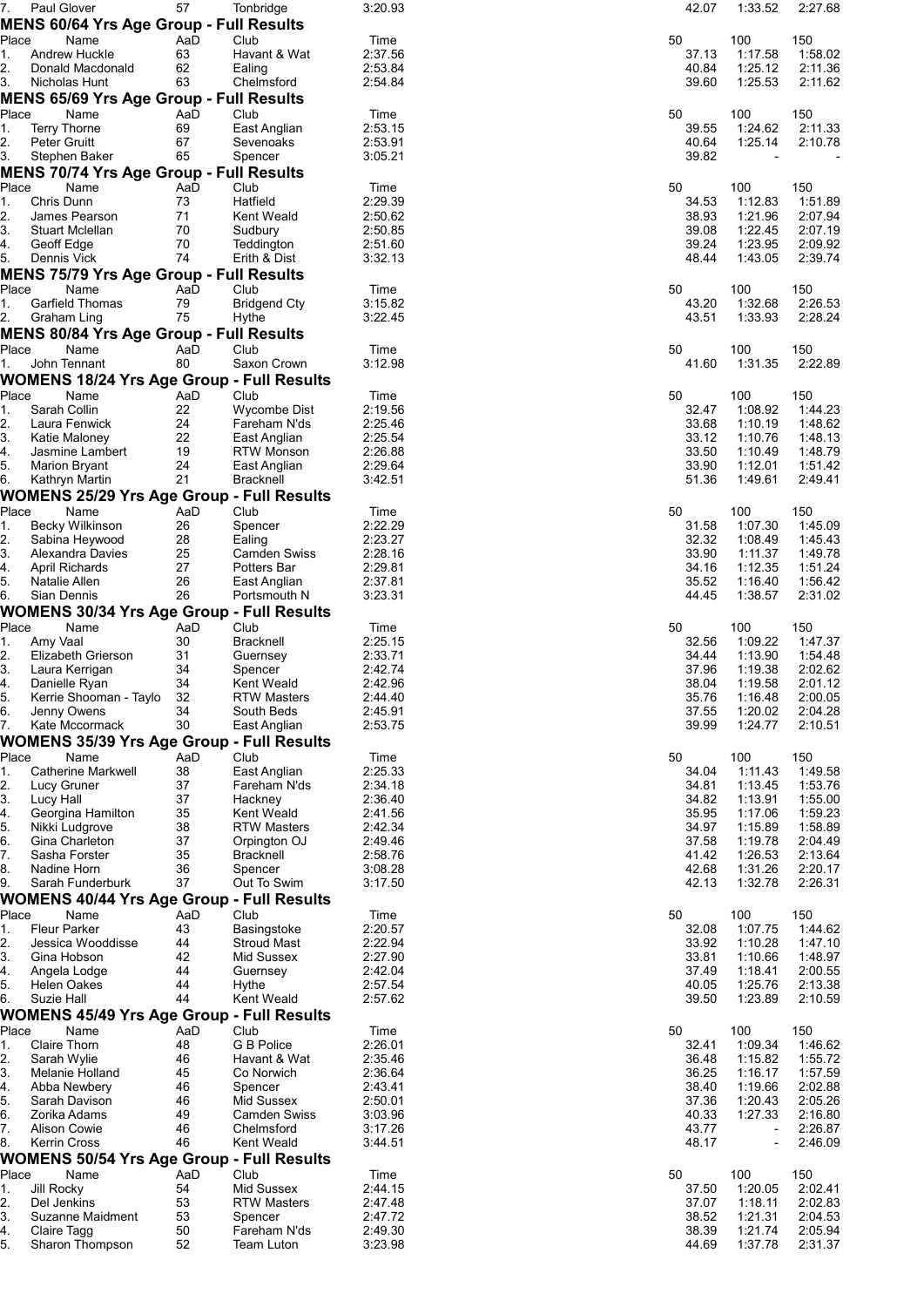|               | <b>WOMENS 55/59 Yrs Age Group - Full Results</b>                    |           |                                    |                    |                |                    |                    |
|---------------|---------------------------------------------------------------------|-----------|------------------------------------|--------------------|----------------|--------------------|--------------------|
| Place         | Name                                                                | AaD       | Club                               | Time               | 50             | 100                | 150                |
| 1.<br>2.      | Nuala Muir-Cochrane<br>Jennifer Vick                                | 55<br>56  | <b>Barnet Copt</b><br>Erith & Dist | 2:36.31<br>2:57.53 | 36.47<br>41.57 | 1:16.22<br>1:28.05 | 1:56.79<br>2:13.26 |
| 3.            | Linda Hooker                                                        | 59        | Crawley                            | 2:57.75            |                | 1:23.71            | 2:09.41            |
| 4.            | Lesley Berry                                                        | 55        | Bletchley                          | 3:13.43            | 43.31          | 1:33.73            | 2:24.29            |
| 5.            | <b>Heather Patrick</b>                                              | 57        | South Beds                         | 3:20.24            | 44.67          | 1:35.96            | 2:27.73            |
| 6.            | Jacqueline Patel                                                    | 59        | Kings Corm                         | 3:40.57            | 48.01          | 1:44.99            | 2:42.99            |
| Place         | <b>WOMENS 60/64 Yrs Age Group - Full Results</b><br>Name            | AaD       | Club                               | Time               | 50             | 100                | 150                |
| $\mathbf 1$ . | Helen Kula-Przezwanski 60                                           |           | Caradon                            | 2:37.23            | 37.56          | 1:17.88            | 1:57.99            |
| 2.            | Laura Quye                                                          | 61        | Hastings                           | 2:42.96            | 37.90          | 1:19.79            | 2:01.95            |
| 3.            | <b>Catherine Beckett</b>                                            | 63        | Winchester                         | 2:58.06            | 41.09          | 1:27.28            | 2:14.55            |
| 4.<br>5.      | Julia Buchanan                                                      | 62<br>61  | Caldicot                           | 3:00.08<br>3:08.90 | 40.54<br>43.98 | 1:25.48<br>1:31.42 | 2:12.39<br>2:20.00 |
|               | Sharon Mclellan<br><b>WOMENS 65/69 Yrs Age Group - Full Results</b> |           | Sudbury                            |                    |                |                    |                    |
| Place         | Name                                                                | AaD       | Club                               | Time               | 50             | 100                | 150                |
| 1.            | Jayne Ball                                                          | 65        | Gloucester M                       | 2:47.64            | 39.07          | 1:21.54            | 2:05.49            |
| 2.            | Mary Johnson                                                        | 69        | Mid Sussex                         | 3:07.03            | 42.66          | 1:31.35            | 2:20.08            |
|               | <b>WOMENS 70/74 Yrs Age Group - Full Results</b>                    |           |                                    |                    |                |                    |                    |
| Place         | Name                                                                | AaD       | Club                               | Time               | 50             | 100                | 150                |
| 1.<br>2.      | Mireille Richter<br>Valerie Mclaren                                 | 70<br>72  | Svb Basel Ch<br>Crawley            | 3:36.91<br>3:40.55 | 50.68<br>49.63 | 1:45.74<br>1:46.04 | 2:40.78<br>2:42.29 |
|               | <b>EVENT 17 Mens Open 100m Backstroke</b>                           |           |                                    |                    |                |                    |                    |
|               | 18/24 Yrs Age Group - Full Results                                  |           |                                    |                    |                |                    |                    |
| Place         | Name                                                                | AaD       | Club                               | Time               | 50             |                    |                    |
| 1.            | Michael Andrews                                                     | 24        | Fareham N'ds                       | 1:05.06            | 31.75          |                    |                    |
|               | 25/29 Yrs Age Group - Full Results                                  |           |                                    |                    |                |                    |                    |
| Place         | Name                                                                | AaD       | Club                               | Time               | 50             |                    |                    |
| 1.            | Sam Bradley                                                         | 26        | Team Luton                         | 1:26.71            | 42.27          |                    |                    |
|               | Chris Unsworth<br>30/34 Yrs Age Group - Full Results                | 28        | Out To Swim                        | DQ FI              |                |                    |                    |
| Place         | Name                                                                | AaD       | Club                               | Time               | 50             |                    |                    |
|               | Ry Coleman                                                          | 33        | Hackney                            | DQ FI              |                |                    |                    |
|               | 35/39 Yrs Age Group - Full Results                                  |           |                                    |                    |                |                    |                    |
| Place         | Name                                                                | AaD       | Club                               | Time               | 50             |                    |                    |
| 1.            | lan Thwaites                                                        | 39        | RTW Masters                        | 1:07.81            | 33.33          |                    |                    |
| 2.            | <b>Guy Armstrong</b><br>40/44 Yrs Age Group - Full Results          | 37        | Kent Weald                         | 1:22.36            | 40.15          |                    |                    |
| Place         | Name                                                                | AaD       | Club                               | Time               | 50             |                    |                    |
| 1.            | Simon Horler                                                        | 40        | <b>RTW Masters</b>                 | 1:18.73            | 38.07          |                    |                    |
| 2.            | Neil Morgan                                                         | 42        | Epsom Dist                         | 1:21.34            | 39.57          |                    |                    |
|               | 45/49 Yrs Age Group - Full Results                                  |           |                                    |                    |                |                    |                    |
| Place<br>1.   | Name<br><b>Richard Gardner</b>                                      | AaD<br>46 | Club<br><b>RTW Masters</b>         | Time<br>1:14.36    | 50<br>36.21    |                    |                    |
| 2.            | Simon Berrey                                                        | 48        | Spencer                            | 1:14.89            | 36.64          |                    |                    |
| 3.            | <b>Richard Arthur</b>                                               | 48        | Mid Sussex                         | 1:16.20            | 37.01          |                    |                    |
|               | 50/54 Yrs Age Group - Full Results                                  |           |                                    |                    |                |                    |                    |
| Place         | Name                                                                | AaD       | Club                               | Time               | 50             |                    |                    |
| 1.            | Mark Franklin<br>Phil Attwood                                       | 52<br>54  | Fareham N'ds                       | 1:16.13<br>1:25.64 | 36.22<br>41.85 |                    |                    |
| 2.<br>3.      | Mike Prime                                                          | 52        | Godalming<br><b>RTW Masters</b>    | 1:25.98            | 41.67          |                    |                    |
| 4.            | Hyunho Lee                                                          | 51        | <b>RTW Masters</b>                 | 2:08.08            | 58.71          |                    |                    |
|               | 55/59 Yrs Age Group - Full Results                                  |           |                                    |                    |                |                    |                    |
| Place         | Name                                                                | AaD       | Club                               | Time               | 50             |                    |                    |
| 1.            | Anthony Ball                                                        | 59        | Erith & Dist                       | 1:26.43            | 42.21          |                    |                    |
| Place         | 65/69 Yrs Age Group - Full Results<br>Name                          | AaD       | Club                               | Time               | 50             |                    |                    |
| 1.            | Godfrey Admans                                                      | 65        | Spencer                            | 1:27.84            | 41.42          |                    |                    |
| 2.            | <b>Christopher Preston</b>                                          | 68        | Out To Swim                        | 1:42.68            | 50.19          |                    |                    |
| 3.            | <b>Tony Murphy</b>                                                  | 68        | Epsom Dist                         | 1:44.83            | 50.67          |                    |                    |
|               | 70/74 Yrs Age Group - Full Results                                  |           |                                    |                    |                |                    |                    |
| Place<br>1.   | Name<br><b>Brian Hunt</b>                                           | AaD<br>70 | Club<br><b>RTW Masters</b>         | Time<br>1:24.91    | 50<br>41.62    |                    |                    |
| 2.            | Chris Dunn                                                          | 73        | Hatfield                           | 1:26.06            | 41.93          |                    |                    |
| З.            | Paul Simms                                                          | 74        | Barnes SC                          | 1:37.52            | 46.80          |                    |                    |
| 4.            | Paul Partington                                                     | 71        | Wincanton                          | 1:50.44            | 56.21          |                    |                    |
| 5.            | Chris Jessup                                                        | 73        | Salisbury                          | 1:55.59            | 54.71          |                    |                    |
| Place         | 75/79 Yrs Age Group - Full Results<br>Name                          | AaD       | Club                               | Time               | 50             |                    |                    |
| 1.            | Roger Billing                                                       | 76        | Guildford Ct                       | 1:32.71            | 46.78          |                    |                    |
| 2.            | Paul Webster                                                        | 77        | Kent Weald                         | 1:48.12            | 51.66          |                    |                    |
|               | <b>EVENT 18 Womens Open 100m Backstroke</b>                         |           |                                    |                    |                |                    |                    |
|               | 18/24 Yrs Age Group - Full Results                                  |           |                                    |                    |                |                    |                    |
| Place         | Name                                                                | AaD       | Club                               | Time               | 50             |                    |                    |
| 1.            | Laura Fenwick                                                       | 24        | Fareham N'ds                       | 1:15.94            | 37.06          |                    |                    |
| 2.<br>3.      | <b>Molly Firth</b><br>Katie Lee                                     | 20<br>22  | Mid Sussex<br>Alton & Dist         | 1:17.46<br>1:25.56 | 37.20<br>41.37 |                    |                    |
| 4.            | Kathryn Martin                                                      | 21        | <b>Bracknell</b>                   | 2:00.14            | 58.86          |                    |                    |
|               |                                                                     |           |                                    |                    |                |                    |                    |

| 50<br>36.47<br>41.57<br>43.31<br>44.67<br>48.01 | 100<br>1:16.22<br>1:28.05<br>1:23.71<br>1:33.73<br>1:35.96<br>1:44.99 | 150<br>1:56.79<br>2:13.26<br>2:09.4'<br>2:24.29<br>2:27.73<br>2:42.99 |
|-------------------------------------------------|-----------------------------------------------------------------------|-----------------------------------------------------------------------|
| 50<br>37.56<br>37.90<br>41.09<br>40.54<br>43.98 | 100<br>1:17.88<br>1:19.79<br>1:27.28<br>1:25.48<br>1:31.42            | 150<br>1:57.99<br>2:01.9<br>2:14.55<br>2:12.39<br>2:20.00             |
| 50<br>39.07<br>42.66                            | 100<br>1:21.54<br>1:31.35                                             | 150<br>2:05.49<br>2:20.08                                             |
| 50<br>50.68                                     | 100<br>1:45.74<br>49.63  1:46.04  2:42.29                             | 150<br>2:40.78                                                        |
| 50<br>31.75                                     |                                                                       |                                                                       |
| 50<br>42 27                                     |                                                                       |                                                                       |
| 50                                              |                                                                       |                                                                       |
| 50<br>33.33<br>40.15                            |                                                                       |                                                                       |
| 50<br>38.07<br>39.57                            |                                                                       |                                                                       |
| 50<br>36.21<br>36.64<br>37.01                   |                                                                       |                                                                       |
| 50<br>36.22<br>41.85<br>41.67<br>58.71          |                                                                       |                                                                       |
| 50<br>42 21                                     |                                                                       |                                                                       |
| 50<br>41.42<br>50.19<br>50.67                   |                                                                       |                                                                       |
| 50<br>41.62<br>41.93<br>46.80<br>56.21<br>54.71 |                                                                       |                                                                       |
| 50<br>46.78<br>51.66                            |                                                                       |                                                                       |
| 50<br>37.06<br>37.20<br>41.37                   |                                                                       |                                                                       |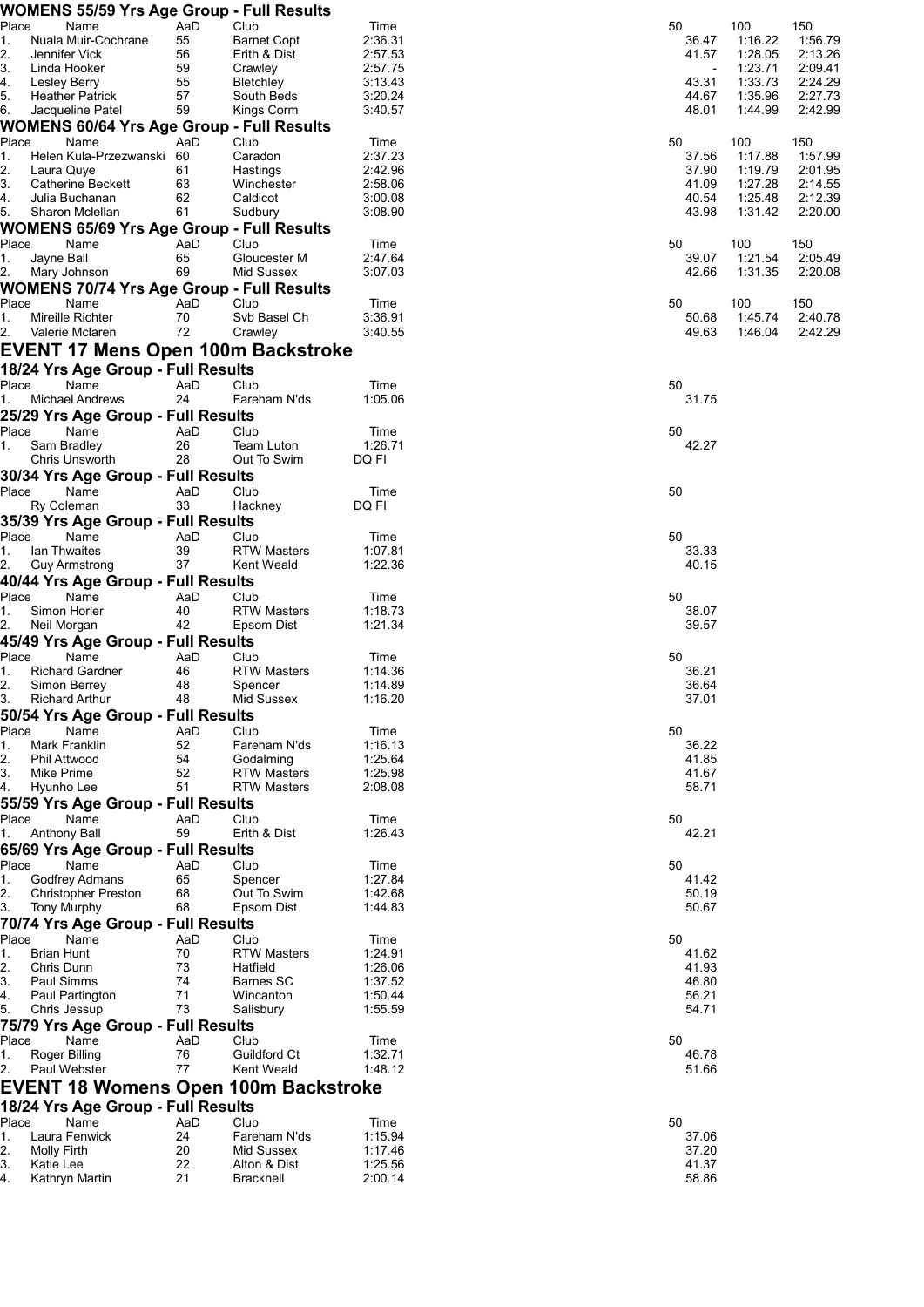| 25/29 Yrs Age Group - Full Results        |                                |            |         |
|-------------------------------------------|--------------------------------|------------|---------|
| Place<br>Name                             | AaD<br>Club                    | Time       | 50      |
| 1.<br>Sophie Clarke<br>2.                 | 28<br>Portsmouth N             | 1:11.99    | 34.38   |
| <b>Melanie Thomas</b><br>3.               | 25<br>Spencer                  | 1:21.61    | 39.68   |
| Sophie Liddament                          | 27<br>East Anglian             | 1:22.36    | 39.15   |
| Stephanie Ramsay                          | 26<br>Out To Swim              | 1:27.77    | 41.70   |
| 30/34 Yrs Age Group - Full Results        |                                |            |         |
| Place<br>Name                             | Club<br>AaD                    | Time       | 50      |
| Sophie Castle                             | 31<br>Chelmsford               | 1:20.71    | 38.52   |
| 35/39 Yrs Age Group - Full Results        |                                |            |         |
| Place<br>Name                             | Club<br>AaD                    | Time       | 50      |
| 1.<br>Tahlia Hallitt                      | 37<br>Havant & Wat             | 2:03.74    | 58.89   |
| 40/44 Yrs Age Group - Full Results        |                                |            |         |
| Place<br>Name                             | AaD<br>Club                    | Time       | 50      |
| 1.<br>Gina Hobson                         | 42<br>Mid Sussex               | 1:19.55    | 38.15   |
| 2.<br>Agnes Bonivart                      | 41<br>Debreceni Sz             | 1:29.85    | 44.13   |
| 3.<br><b>Helen Oakes</b>                  | 44<br>Hythe                    | 1:31.07    |         |
| 4.<br>Suzie Hall                          | 44<br>Kent Weald               | 1:33.34    | 45.09   |
| 45/49 Yrs Age Group - Full Results        |                                |            |         |
| Place<br>Name                             | AaD<br>Club                    | Time       | 50      |
| Jo Corben<br>1.                           | 49<br>Fareham N'ds             | 1:08.57    | 34.21   |
| 2.<br>Karen Mackenzie                     | 46<br>Team Luton               | 1:22.24    | 38.92   |
| 3.<br>Katrina Farrall                     | 49<br>Basildon Ph              | 1:23.51    | 39.09   |
| 4.<br>Dani Harrison                       | 47<br>Potters Bar              | 1:29.19    | 44.01   |
| 5.<br>Sarah Davison<br>6.                 | 46<br>Mid Sussex               | 1:29.87    | 42.49   |
| Suzanne Van Leeuwen<br>7.<br>Zorika Adams | 47<br>Co South'ton<br>49       | 1:36.11    | 46.57   |
|                                           | <b>Camden Swiss</b>            | 1:43.15    | 49.51   |
| 50/54 Yrs Age Group - Full Results        |                                |            |         |
| Place<br>Name                             | AaD<br>Club                    | Time       | 50      |
| 1.<br>Kate King                           | 51<br>Aylesbury                | 1:39.35    | 48.61   |
| 2.<br>Sam Petter                          | 53<br>Kent Weald               | 1:44.76    | 52.05   |
| 55/59 Yrs Age Group - Full Results        |                                |            |         |
| Place<br>Name                             | AaD<br>Club                    | Time       | 50      |
| 1.<br>Judy Brown                          | 55<br>Warrington M             | 1:14.75    | 36.91   |
| 60/64 Yrs Age Group - Full Results        |                                |            |         |
| Place<br>Name                             | AaD<br>Club                    | Time       | 50      |
| 1.<br>Liz Cosgrave                        | 61<br>Trojan SC                | 1:23.68    | 40.49   |
| 2.<br>Kathy Bidnall                       | 64<br>Mid Sussex               | 1:32.35    | 43.82   |
| 3.<br>Pauline Hogg                        | 62<br>Guernsey                 | 1:35.29    | 46.37   |
| 4.<br>Julia Buchanan                      | 62<br>Caldicot                 | 1:37.96    | 47.74   |
| 5.<br>Ann Gale                            | 63<br>Mid Sussex               | 1:38.99    | 48.35   |
| 6.<br>Ali Sheehan                         | 61<br>South Beds               | 1:41.20    |         |
| 7.<br>Shauna King                         | 60<br><b>RTW Masters</b>       | 2:12.38    | 1:03.76 |
| 65/69 Yrs Age Group - Full Results        |                                |            |         |
| Place<br>Name                             | AaD<br>Club                    | Time       | 50      |
| 1.<br>Marianne Davey                      | 66<br>Crawley                  | 1:52.83    | 53.21   |
| Sally Lelean                              | 68<br>East Anglian             | DQ T       |         |
| 70/74 Yrs Age Group - Full Results        |                                |            |         |
| Place<br>Name                             | AaD<br>Club                    | Time       | 50      |
| 1.<br>Elaine Blower<br>2.                 | 74<br><b>Barnet Copt</b><br>73 | 1:43.61    | 50.88   |
| Susan Dewar                               | Havant & Wat                   | 2:00.52    | 55.69   |
| <b>EVENT 19 Mens Open 50m Freestyle</b>   |                                |            |         |
| 18/24 Yrs Age Group - Full Results        |                                |            |         |
| Name<br>Place                             | AaD<br>Club                    | Time       |         |
| <b>Michael Andrews</b><br>1.              | 24<br>Fareham N'ds             | 26.99      |         |
| 2.<br>Arthur Beard                        | 24<br><b>RTW Masters</b>       | 31.24      |         |
| 25/29 Yrs Age Group - Full Results        |                                |            |         |
| Place<br>Name                             | AaD<br>Club                    | Time       |         |
| Stewart Jepson<br>1.                      | 28<br>Hackney                  | 27.26      |         |
| Jonny Brankin<br>2.                       | 29<br>Redhill & R              | 29.76      |         |
| 3.<br>Calum Winton                        | 27<br>Kent Weald               | 30.42      |         |
| 30/34 Yrs Age Group - Full Results        |                                |            |         |
| Place<br>Name                             | AaD<br>Club                    | Time       |         |
| 1.<br>Ry Coleman                          | 33<br>Hackney                  | 27.83      |         |
| 2.<br>Nicholas Rowe                       | 30<br>Larkfield                | 28.98      |         |
| 3.<br>Jack Staples                        | 34<br>Basingstoke              | 29.63      |         |
| 4.<br>Chris Maw                           | 31<br>Ealing                   | 32.19      |         |
| <b>James Frankland</b>                    | 31<br><b>East Leeds</b>        | 32.85      |         |
| 35/39 Yrs Age Group - Full Results        |                                |            |         |
| Place<br>Name                             | AaD<br>Club                    | Time       |         |
| 1.<br><b>Will Appleby</b>                 | 37<br>East Anglian             | 25.57      |         |
| 2.<br><b>Oliver Espinasse</b>             | 35<br>Basingstoke              | 25.97      |         |
| 3.<br>Ryan Clay                           | 39<br>Portsmouth N             | 26.90      |         |
| $4_{\cdot}$<br>Ian Thwaites               | 39<br><b>RTW Masters</b>       | 27.37      |         |
| 5.<br><b>James Barwick</b>                | 37<br><b>East Leeds</b>        | 27.51      |         |
| 6.<br><b>Stewart Grant</b>                | 35<br>Kent Weald               | 27.85      |         |
| 7.<br>James Mactavish                     | 37<br>Co South'ton             | 28.67      |         |
| 8.<br><b>Roland Brenner</b><br>9.         | 36<br>Mid Sussex               | 30.71      |         |
| Giorgio Spiegelfeld                       | 38<br>Hackney                  | 35.34      |         |
| 40/44 Yrs Age Group - Full Results        |                                |            |         |
| Place<br>Name                             | AaD<br>Club                    | Time       |         |
| Colin Kloes<br>1.<br>2.                   | 40<br>Crawley                  | 28.65      |         |
| Mariusz Barcikowski                       | 43<br>Kent Weald               | 28.97      |         |
| Simon Horler                              | 40<br><b>RTW Masters</b>       | 29.19      |         |
| Simon King                                | 41<br>Mid Sussex               | 29.77      |         |
| Chris Hopton                              | <b>Camden Swiss</b><br>44      | <b>DNC</b> |         |
| Mark Weller                               | 44<br>Kingston Roy             | <b>DNC</b> |         |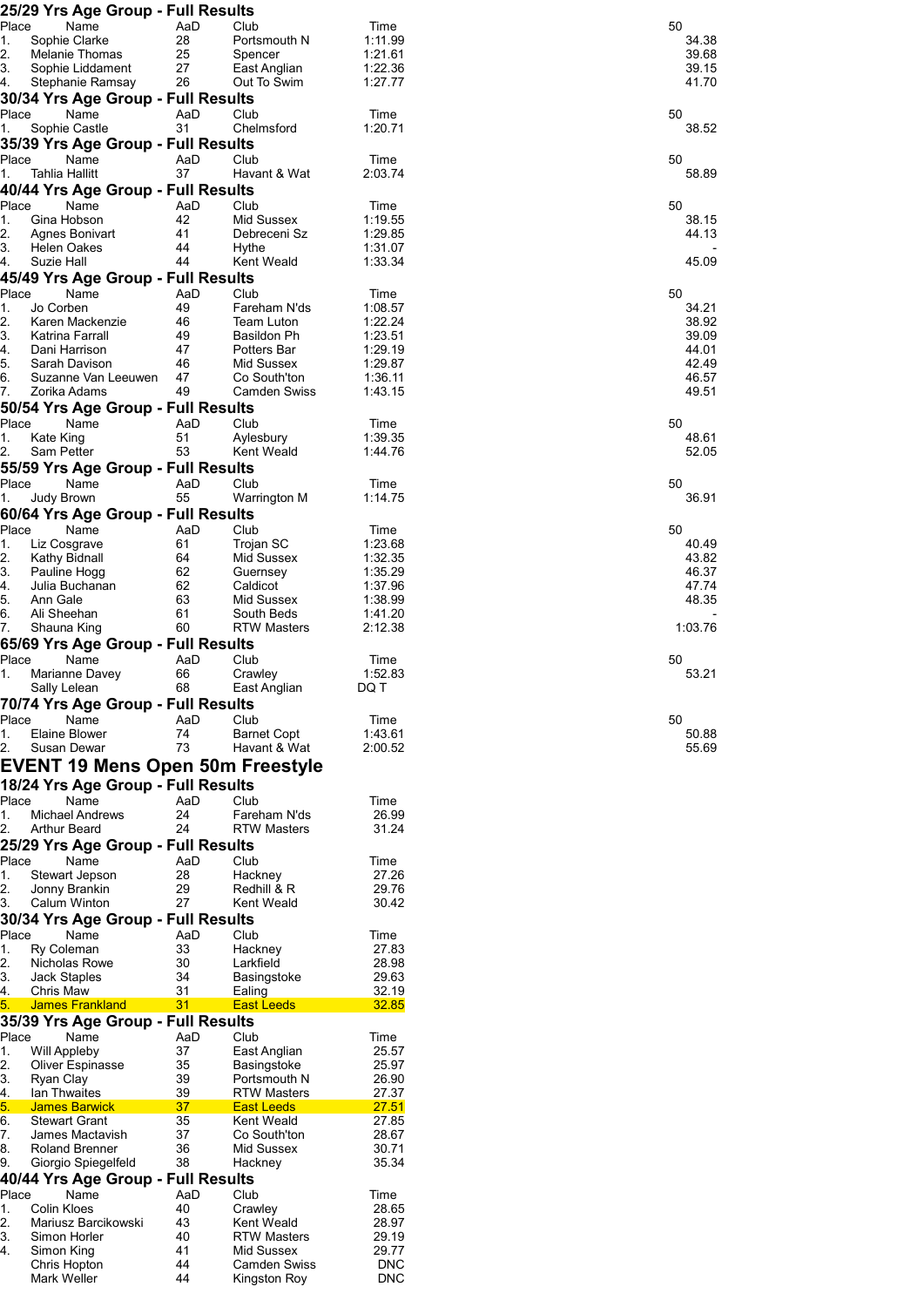|                | 45/49 Yrs Age Group - Full Results                          |           |                                           |                |
|----------------|-------------------------------------------------------------|-----------|-------------------------------------------|----------------|
| Place          | Name                                                        | AaD       | Club                                      | Time           |
| 1.             | John Cunningham                                             | 49        | Aer Lingus M                              | 26.10          |
| 2.<br>3.       | Martin Greenbank<br>Robert Adsley                           | 49<br>49  | Wey Valley<br>South Beds                  | 28.98<br>29.02 |
| 4.             | Alec Dyer                                                   | 45        | Teddington                                | 29.25          |
| 5.             | Nick White                                                  | 48        | Chelmsford                                | 29.36          |
| 6.             | <b>Stuart Ray</b>                                           | 45        | Gravesend                                 | 32.02          |
|                | <b>Matthew Disney</b><br>50/54 Yrs Age Group - Full Results | 48        | Mid Sussex                                | <b>DNC</b>     |
| Place          | Name                                                        | AaD       | Club                                      | Time           |
| 1.             | Spencer Turner                                              | 50        | Basingstoke                               | 26.64          |
| 2.             | <b>Philip Bradley</b>                                       | 51        | Kent Weald                                | 27.75          |
| 3.             | Mark Salway                                                 | 51        | Mid Sussex                                | 28.10          |
| 4.<br>5.       | Stephen Atherley<br>Craig Mayhew                            | 53<br>50  | TigersJersey<br>Mid Sussex                | 28.75<br>28.77 |
| 6.             | Martin Bradford                                             | 52        | Out To Swim                               | 29.62          |
| 7.             | Glen Isaacs                                                 | 54        | Kent Weald                                | 29.69          |
| 8.             | William Long                                                | 52        | Beacon                                    | 30.63          |
| 9.<br>10.      | <b>Phil Attwood</b><br>David Norwood                        | 54<br>54  | Godalming<br><b>DLL Ebourne</b>           | 32.91<br>33.27 |
|                | 55/59 Yrs Age Group - Full Results                          |           |                                           |                |
| Place          | Name                                                        | AaD       | Club                                      | Time           |
| 1.             | Peter Conway                                                | 56        | Aer Lingus M                              | 27.77          |
| 2.             | Clive Benson                                                | 56        | Spencer                                   | 28.25          |
| 3.<br>4.       | <b>Nick Emens</b><br>Nigel Mcdonald                         | 55<br>55  | Crawley<br>Crawley                        | 29.55<br>30.27 |
| 5.             | Mark Partridge                                              | 56        | <b>Stroud Mast</b>                        | 30.58          |
|                | 60/64 Yrs Age Group - Full Results                          |           |                                           |                |
| Place          | Name                                                        | AaD       | Club                                      | Time           |
| 1.             | <b>Andrew Huckle</b>                                        | 63        | Havant & Wat                              | 33.47          |
| $\mathbf{2}$ . | Nicholas Hunt                                               | 63        | Chelmsford                                | 35.54          |
|                | Chris Kaethner                                              | 64        | Hackney                                   | <b>DNC</b>     |
| Place          | 65/69 Yrs Age Group - Full Results<br>Name                  | AaD       | Club                                      | Time           |
| 1.             | <b>Steve Braine</b>                                         | 65        | Mid Sussex                                | 29.52          |
| 2.             | Terry Thorne                                                | 69        | East Anglian                              | 32.38          |
| 3.             | Stephen Baker                                               | 65        | Spencer                                   | 34.99          |
|                | Godfrey Admans                                              | 65        | Spencer                                   | <b>DNC</b>     |
|                | 70/74 Yrs Age Group - Full Results                          |           |                                           |                |
| Place<br>1.    | Name<br>James Pearson                                       | AaD<br>71 | Club<br>Kent Weald                        | Time<br>33.08  |
| 2.             | Geoff Edge                                                  | 70        | Teddington                                | 33.18          |
| 3.             | <b>Brian Hunt</b>                                           | 70        | <b>RTW Masters</b>                        | 33.95          |
| 4.             | Paul Partington                                             | 71        | Wincanton                                 | 38.93          |
|                | Chris Dunn                                                  | 73        | Hatfield                                  | <b>DNC</b>     |
|                | 75/79 Yrs Age Group - Full Results                          |           |                                           |                |
| Place<br>1.    | Name<br>Roger Billing                                       | AaD<br>76 | Club<br>Guildford Ct                      | Time<br>35.66  |
| 2.             | Garfield Thomas                                             | 79        | Bridgend Cty                              | 36.01          |
| 3.             | Paul Webster                                                | 77        | Kent Weald                                | 36.09          |
| 4.             | Graham Ling                                                 | 75        | Hythe                                     | 38.89          |
| 5.             | <b>Nigel Salsbury</b>                                       | 79        | Spencer                                   | 40.43          |
|                | 80/84 Yrs Age Group - Full Results                          |           |                                           |                |
| Place<br>1.    | Name<br>John Tennant                                        | AaD<br>80 | Club<br>Saxon Crown                       | Time<br>35.80  |
|                |                                                             |           |                                           |                |
|                |                                                             |           | <b>EVENT 20 Womens Open 50m Freestyle</b> |                |
|                | 18/24 Yrs Age Group - Full Results<br>Name                  |           |                                           |                |
| Place<br>1.    | Sophy Croydon-Kempster 20                                   | AaD       | Club<br>Crawley                           | Time<br>28.31  |
| 2.             | Sarah Collin                                                | 22        | <b>Wycombe Dist</b>                       | 29.77          |
| 3.             | Jasmine Lambert                                             | 19        | RTW Monson                                | 31.16          |
| 4.             | Brooke Wilkinson                                            | 20        | Co South'ton                              | 31.22          |
| 5.<br>6.       | Katie Maloney<br>Katie Lee                                  | 22<br>22  | East Anglian<br>Alton & Dist              | 31.81<br>34.90 |
| 7.             | Kathryn Martin                                              | 21        | <b>Bracknell</b>                          | 47.99          |
|                | 25/29 Yrs Age Group - Full Results                          |           |                                           |                |
| Place          | Name                                                        | AaD       | Club                                      | Time           |
| 1.             | Becky Wilkinson                                             | 26        | Spencer                                   | 28.99          |
| 2.             | <b>Eleanor Denton</b>                                       | 28        | Gravesend                                 | 30.79          |
| 3.<br>4.       | Sabina Heywood<br>April Richards                            | 28<br>27  | Ealing<br>Potters Bar                     | 30.93<br>31.06 |
| 5.             | Alexandra Davies                                            | 25        | Camden Swiss                              | 31.10          |
| 6.             | <b>Katie Purcell</b>                                        | 29        | <b>East Leeds</b>                         | 34.20          |
| 7.             | Kayleigh Knocker                                            | 27        | Orpington OJ                              | 35.42          |
| 8.             | Sian Dennis                                                 | 26        | Portsmouth N                              | 41.58          |
|                | 30/34 Yrs Age Group - Full Results                          |           |                                           |                |
| Place<br>1.    | Name<br>Kerrie Shooman - Taylo                              | AaD<br>32 | Club<br><b>RTW Masters</b>                | Time<br>31.16  |
| 2.             | Sophie Castle                                               | 31        | Chelmsford                                | 31.22          |
| 3.             | Elizabeth Grierson                                          | 31        | Guernsey                                  | 31.55          |
| 4.             | Rosalind Cornford                                           | 30        | Spencer                                   | 32.36          |
| 5.             | Danielle Ryan                                               | 34        | Kent Weald                                | 34.88          |
| 6.             | Laura Kerrigan                                              | 34        | Spencer                                   | 35.32          |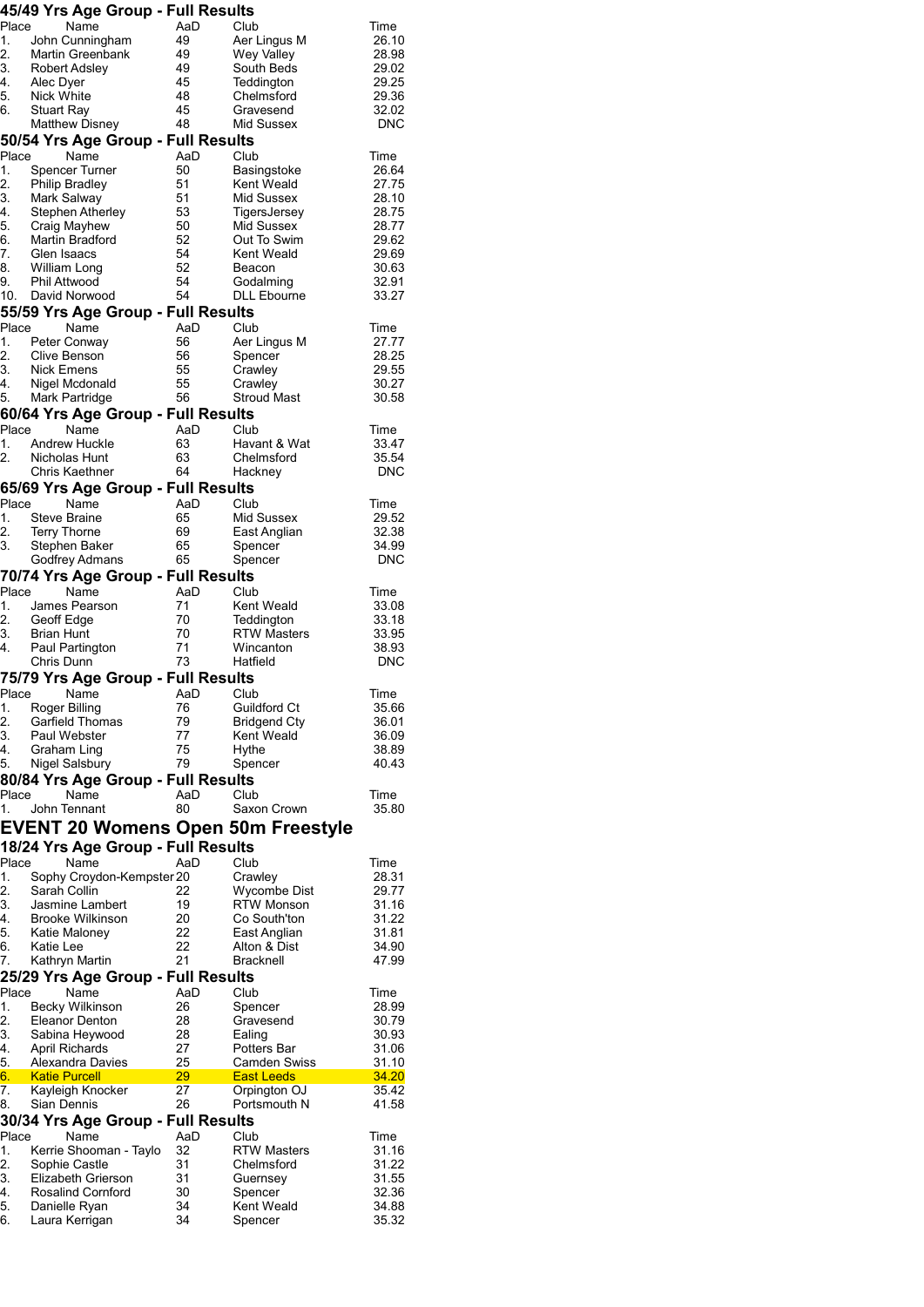|                | 35/39 Yrs Age Group - Full Results                 |           |                                  |                          |             |                |                |
|----------------|----------------------------------------------------|-----------|----------------------------------|--------------------------|-------------|----------------|----------------|
| Place          | Name                                               | AaD       | Club                             | Time                     |             |                |                |
| 1.<br>2.       | <b>Catherine Markwell</b><br>Kirsty Johnson        | 38<br>38  | East Anglian<br><b>Bracknell</b> | 29.01<br>29.80           |             |                |                |
| 3.             | Lucy Gruner                                        | 37        | Fareham N'ds                     | 32.10                    |             |                |                |
| 4.             | Gina Charleton                                     | 37        | Orpington OJ                     | 34.12                    |             |                |                |
| 5.             | Sasha Forster                                      | 35        | <b>Bracknell</b>                 | 35.78                    |             |                |                |
| 6.             | Nadine Horn                                        | 36        | Spencer                          | 36.52                    |             |                |                |
| $\overline{7}$ | Tahlia Hallitt                                     | 37        | Havant & Wat                     | 39.47                    |             |                |                |
|                | 40/44 Yrs Age Group - Full Results                 |           |                                  |                          |             |                |                |
| Place<br>1.    | Name<br><b>Fleur Parker</b>                        | AaD<br>43 | Club                             | Time                     |             |                |                |
| 2.             | <b>Charlotte Reid</b>                              | 40        | Basingstoke<br>Aer Lingus M      | 28.60<br>29.83           |             |                |                |
| 3.             | Clarissa Tilley                                    | 43        | Mid Sussex                       | 33.00                    |             |                |                |
|                | Kae Neustadt                                       | 44        | Co South'ton                     | <b>DNC</b>               |             |                |                |
|                | Barbara Halls                                      | 40        | Spencer                          | <b>DNC</b>               |             |                |                |
|                | 45/49 Yrs Age Group - Full Results                 |           |                                  |                          |             |                |                |
| Place          | Name                                               | AaD       | Club                             | Time                     |             |                |                |
| 1.             | Karen Mackenzie                                    | 46<br>46  | Team Luton                       | 32.69<br>33.86           |             |                |                |
| 2.<br>3.       | Sarah Wylie<br>Caroline Mcculloch                  | 45        | Havant & Wat<br>Fareham N'ds     | 34.76                    |             |                |                |
| 4.             | Sarah Davison                                      | 46        | Mid Sussex                       | 35.21                    |             |                |                |
| 5.             | Zorika Adams                                       | 49        | Camden Swiss                     | 37.35                    |             |                |                |
| 6.             | Suzanne Van Leeuwen                                | 47        | Co South'ton                     | 37.38                    |             |                |                |
| 7.             | <b>Kerrin Cross</b>                                | 46        | Kent Weald                       | 40.84                    |             |                |                |
|                | Clare Chilton                                      | 49        | Mid Sussex                       | <b>DNC</b><br><b>DNC</b> |             |                |                |
|                | Abba Newbery<br>50/54 Yrs Age Group - Full Results | 46        | Spencer                          |                          |             |                |                |
| Place          | Name                                               | AaD       | Club                             | Time                     |             |                |                |
|                | Rebecca Stewart                                    | 52        | Saxon Crown                      | 30.94                    |             |                |                |
| 2.             | Jill Rocky                                         | 54        | Mid Sussex                       | 33.60                    |             |                |                |
| 3.             | Kate King                                          | 51        | Aylesbury                        | 34.76                    |             |                |                |
| 4.             | Kirsty Alfredson                                   | 53        | Kent Weald                       | 36.43                    |             |                |                |
| 5.             | Julia Dawe                                         | 54        | Redhill & R                      | 38.12                    |             |                |                |
| 6.<br>7.       | Sam Petter<br>Sharon Thompson                      | 53<br>52  | Kent Weald<br>Team Luton         | 39.01<br>40.31           |             |                |                |
| 8.             | Amber Hunt                                         | 52        | Brighton Dol                     | 41.36                    |             |                |                |
|                | 55/59 Yrs Age Group - Full Results                 |           |                                  |                          |             |                |                |
| Place          | Name                                               | AaD       | Club                             | Time                     |             |                |                |
| 1.             | Philippa Williams                                  | 57        | <b>Wycombe Dist</b>              | 31.42                    |             |                |                |
| 2.             | Linda Hooker                                       | 59        | Crawley                          | 35.69                    |             |                |                |
| 3.             | Lesley Berry                                       | 55        | Bletchley                        | 39.66                    |             |                |                |
| 4.             | Beverlee Mckenna                                   | 56        | Hemel Hemp                       | 43.71                    |             |                |                |
|                | 60/64 Yrs Age Group - Full Results<br>Name         |           | Club                             |                          |             |                |                |
| Place          | Laura Quye                                         | AaD<br>61 | Hastings                         | Time<br>34.43            |             |                |                |
| 2.             | <b>Catherine Beckett</b>                           | 63        | Winchester                       | 34.63                    |             |                |                |
| З.             | Pauline Hogg                                       | 62        | Guernsey                         | 35.91                    |             |                |                |
| 4.             | Julia Buchanan                                     | 62        | Caldicot                         | 36.81                    |             |                |                |
| 5.             | Sharon Mclellan                                    | 61        | Sudbury                          | 39.11                    |             |                |                |
| 6.<br>7.       | Ann Gale<br>Liz Cosgrave                           | 63<br>61  | Mid Sussex<br>Trojan SC          | 39.60<br>41.94           |             |                |                |
| 8.             | Carol Denton                                       | 62        | Gravesend                        | 43.53                    |             |                |                |
| 9.             | Ali Sheehan                                        | 61        | South Beds                       | 45.60                    |             |                |                |
|                | 65/69 Yrs Age Group - Full Results                 |           |                                  |                          |             |                |                |
| Place          | Name                                               | AaD       | Club                             | Time                     |             |                |                |
|                | Mary Johnson                                       | 69        | Mid Sussex                       | 38.93                    |             |                |                |
| 2.             | Marianne Davey                                     | 66        | Crawley                          | 42.63                    |             |                |                |
| З.<br>4.       | <b>Anne Daniels</b><br>Mary Fitzpatrick            | 66<br>67  | Crawley<br>Aer Lingus M          | 47.89<br>48.26           |             |                |                |
|                | 70/74 Yrs Age Group - Full Results                 |           |                                  |                          |             |                |                |
| Place          | Name                                               | AaD       | Club                             | Time                     |             |                |                |
|                | Elaine Blower                                      | 74        | <b>Barnet Copt</b>               | 42.93                    |             |                |                |
| 2.             | Susie Breslin                                      | 72        | <b>Barnet Copt</b>               | 43.30                    |             |                |                |
| 3.             | Andrea Minor                                       | 71        | South Beds                       | 45.04                    |             |                |                |
| 4.             | Valerie Mclaren                                    | 72        | Crawley                          | 45.21                    |             |                |                |
| 5.             | Mireille Richter                                   | 70<br>73  | Svb Basel Ch                     | 48.39                    |             |                |                |
| 6.             | Susan Dewar                                        |           | Havant & Wat                     | 55.87                    |             |                |                |
|                | EVENT 21 Mens/Womens Open 200m Butterfly           |           |                                  |                          |             |                |                |
|                | <b>MENS 18/24 Yrs Age Group - Full Results</b>     |           |                                  |                          |             |                |                |
| Place          | Name                                               | AaD       | Club                             | Time                     | 50          | 100            | 150            |
|                | James Castle                                       | 20        | Kent Weald                       | 2:32.36                  | 30.54       | 1:07.07        | 1:48.34        |
|                | <b>MENS 40/44 Yrs Age Group - Full Results</b>     |           |                                  |                          |             |                |                |
| Place          | Name<br>Tim Price                                  | AaD<br>43 | Club<br><b>RTW Masters</b>       | Time<br>3:12.36          | 50<br>39.71 | 100<br>1:26.82 | 150<br>2:17.85 |
|                | <b>MENS 50/54 Yrs Age Group - Full Results</b>     |           |                                  |                          |             |                |                |
| Place          | Name                                               | AaD       | Club                             | Time                     | 50          | 100            | 150            |
| 1.             | Anthony Cannon                                     | 54        | Kent Weald                       | 3:43.35                  | 51.19       | 1:47.35        | 2:47.62        |
|                | Mark Franklin                                      | 52        | Fareham N'ds                     | <b>DNC</b>               |             |                |                |
|                | <b>MENS 65/69 Yrs Age Group - Full Results</b>     |           |                                  |                          |             |                |                |

| 150<br>100<br>1:48.34<br>1:07.07<br>100<br>150 |
|------------------------------------------------|
|                                                |
|                                                |
|                                                |
|                                                |
| 1:26.82<br>2:17.85                             |
|                                                |
| 100<br>150                                     |
| 1:47.35<br>2:47.62                             |
|                                                |
|                                                |
| 100<br>150                                     |
| 2:58.32<br>1:53.00                             |
|                                                |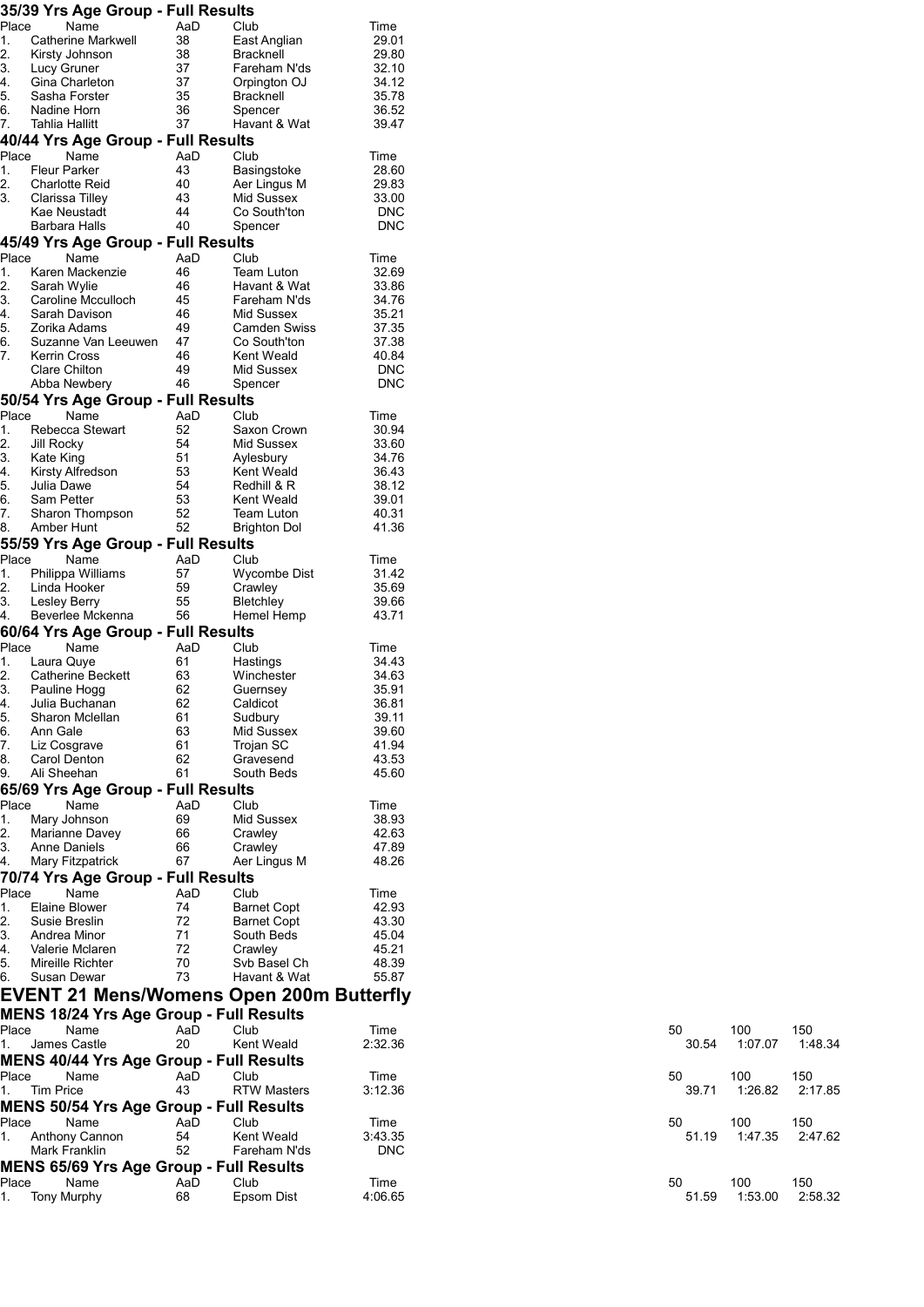|                |                    | <b>MENS 70/74 Yrs Age Group - Full Results</b><br>Name |          | Club                                     |                    | 50             | 100                | 150                |
|----------------|--------------------|--------------------------------------------------------|----------|------------------------------------------|--------------------|----------------|--------------------|--------------------|
| Place          |                    |                                                        | AaD      |                                          | Time               |                |                    |                    |
|                |                    | Paul Partington                                        | 71       | Wincanton                                | <b>DNF</b>         |                |                    |                    |
|                |                    | <b>MENS 75/79 Yrs Age Group - Full Results</b>         |          |                                          |                    |                |                    |                    |
| Place          |                    | Name                                                   | AaD      | Club                                     | Time               | 50             | 100                | 150                |
| 1.             | Derek Parr         |                                                        | 75       | <b>Broomfield</b>                        | 3:43.15            | 42.59          | 1:34.52            | 2:35.10            |
|                |                    |                                                        |          |                                          |                    |                |                    |                    |
|                |                    | <b>WOMENS 35/39 Yrs Age Group - Full Results</b>       |          |                                          |                    |                |                    |                    |
| Place          |                    | Name                                                   | AaD      | Club                                     | Time               | 50             | 100                | 150                |
| 1.             |                    | Kaira Redman                                           | 35       | Kent Weald                               | 2:59.32            | 35.04          | 1:17.80            | 2:06.12            |
| 2.             | Hoda Elridi        |                                                        | 38       | Spencer                                  | 3:24.91            | 42.35          | 1:35.36            | 2:29.88            |
|                |                    | <b>WOMENS 45/49 Yrs Age Group - Full Results</b>       |          |                                          |                    |                |                    |                    |
|                |                    |                                                        |          |                                          |                    |                |                    |                    |
| Place          |                    | Name                                                   | AaD      | Club                                     | Time               | 50             | 100                | 150                |
| 1.             |                    | Abba Newbery                                           | 46       | Spencer                                  | 3:15.49            | 42.62          | 1:34.02            | 2:25.89            |
| 2.             |                    | <b>Alison Cowie</b>                                    | 46       | Chelmsford                               | 4:06.26            | 51.86          | 1:53.28            | 2:59.30            |
|                |                    | <b>WOMENS 50/54 Yrs Age Group - Full Results</b>       |          |                                          |                    |                |                    |                    |
|                |                    |                                                        |          |                                          |                    |                |                    |                    |
| Place          |                    | Name                                                   | AaD      | Club                                     | Time               | 50             | 100                | 150                |
|                |                    | Rebecca Stewart                                        | 52       | Saxon Crown                              | <b>DNF</b>         |                |                    |                    |
|                |                    | <b>WOMENS 55/59 Yrs Age Group - Full Results</b>       |          |                                          |                    |                |                    |                    |
| Place          |                    | Name                                                   | AaD      | Club                                     | Time               | 50             | 100                | 150                |
|                |                    |                                                        | 59       |                                          | 4:55.62            | 1:04.10        | 2:18.26            | 3:37.63            |
| 1.             |                    | Jacqueline Patel                                       |          | Kings Corm                               |                    |                |                    |                    |
|                |                    | <b>WOMENS 60/64 Yrs Age Group - Full Results</b>       |          |                                          |                    |                |                    |                    |
| Place          |                    | Name                                                   | AaD      | Club                                     | Time               | 50             | 100                | 150                |
| 1.             |                    | Esther Iseppi                                          | 61       | Spencer                                  | 3:20.95            | 43.54          | 1:33.43            | 2:26.78            |
|                |                    |                                                        |          |                                          |                    |                |                    |                    |
|                |                    |                                                        |          | <b>EVENT 22 Mens/Womens Open 200m IM</b> |                    |                |                    |                    |
|                |                    | <b>MENS 25/29 Yrs Age Group - Full Results</b>         |          |                                          |                    |                |                    |                    |
|                |                    |                                                        |          |                                          |                    |                |                    |                    |
| Place          |                    | Name                                                   | AaD      | Club                                     | Time               | 50             | 100                | 150                |
| 1.             |                    | Etienne Cambier                                        | 29       | Otter                                    | 2:27.33            | 30.80          | 1:09.79            | 1:54.15            |
| 2.             |                    | Chris Unsworth                                         | 28       | Out To Swim                              | 2:32.43            | 32.14          | 1:12.70            | 1:56.71            |
| 3.             | Ollie Samy         |                                                        | 29       | Spencer                                  | 2:33.42            | 31.99          | 1:12.42            | 1:55.02            |
| 4.             |                    | Stewart Jepson                                         | 28       | Hackney                                  | 2:39.40            | 31.86          | 1:13.11            | 2:02.49            |
| 5.             | Joe Malone         |                                                        | 27       | <b>RTW Masters</b>                       | 2:52.29            | 33.07          | 1:19.58            | 2:09.58            |
|                |                    |                                                        |          |                                          |                    |                |                    |                    |
|                |                    | <b>MENS 30/34 Yrs Age Group - Full Results</b>         |          |                                          |                    |                |                    |                    |
| Place          |                    | Name                                                   | AaD      | Club                                     | Time               | 50             | 100                | 150                |
| 1.             |                    | Nicholas Rowe                                          | 30       | Larkfield                                | 2:32.71            | 31.37          | 1:10.85            | 1:56.44            |
|                |                    |                                                        |          |                                          |                    |                |                    |                    |
|                |                    | <b>MENS 35/39 Yrs Age Group - Full Results</b>         |          |                                          |                    |                |                    |                    |
| Place          |                    | Name                                                   | AaD      | Club                                     | Time               | 50             | 100                | 150                |
|                |                    | <b>Stewart Grant</b>                                   | 35       | Kent Weald                               | 2:34.25            | 31.38          | 1:15.74            | 1:57.80            |
| 2.             |                    | Guy Armstrong                                          | 37       | Kent Weald                               | 2:53.05            | 35.67          | 1:22.97            | 2:13.61            |
|                |                    | <b>MENS 40/44 Yrs Age Group - Full Results</b>         |          |                                          |                    |                |                    |                    |
|                |                    |                                                        |          |                                          |                    |                |                    |                    |
| Place          |                    | Name                                                   | AaD      | Club                                     | Time               | 50             | 100                | 150                |
| 1 <sub>1</sub> |                    | Mariusz Barcikowski                                    | 43       | <b>Kent Weald</b>                        | 2:42.75            | 33.77          | 1:18.21            | 2:04.40            |
| 2.             |                    | Chris Hopton                                           | 44       | Camden Swiss                             | 2:45.26            | 34.88          | 1:19.61            | 2:09.53            |
|                |                    | <b>MENS 45/49 Yrs Age Group - Full Results</b>         |          |                                          |                    |                |                    |                    |
|                |                    |                                                        |          |                                          |                    |                |                    |                    |
|                |                    |                                                        |          |                                          |                    |                |                    |                    |
| Place          |                    | Name                                                   | AaD      | Club                                     | Time               | 50             | 100                | 150                |
| 1.             |                    | Simon Berrey                                           | 48       | Spencer                                  | 2:44.91            | 35.93          | 1:17.22            | 2:07.64            |
| 2.             |                    | <b>Richard Gardner</b>                                 | 46       |                                          | 2:47.37            | 34.22          | 1:18.95            | 2:08.69            |
|                |                    |                                                        |          | <b>RTW Masters</b>                       |                    |                |                    |                    |
| 3.             |                    | <b>Richard Arthur</b>                                  | 48       | Mid Sussex                               | 2:47.95            | 34.01          | 1:18.00            | 2:09.20            |
| 4.             | Luca Milana        |                                                        | 47       | Spencer                                  | 2:48.98            | 35.13          | 1:20.63            | 2:08.65            |
| 5.             | Nick White         |                                                        | 48       | Chelmsford                               | 2:55.26            | 34.13          | 1:21.26            | 2:16.16            |
| 6.             | Alec Dyer          |                                                        | 45       | Teddington                               | 3:02.49            | 37.29          | 1:29.74            | 2:23.98            |
|                | Stuart Dyble       |                                                        | 48       | Norfolk Vikg                             | DQ SL              |                |                    |                    |
|                |                    |                                                        |          |                                          |                    |                |                    |                    |
|                |                    | <b>MENS 50/54 Yrs Age Group - Full Results</b>         |          |                                          |                    |                |                    |                    |
| Place          |                    | Name                                                   | AaD      | Club                                     | Time               | 50             | 100                | 150                |
| 1.             |                    | <b>Richard Evans</b>                                   | 52       | Metro Pol                                | 2:39.98            | 31.83          | 1:16.66            | 2:03.26            |
| 2.             |                    | Paul Smoothy                                           | 51       | Teddington                               | 2:43.81            | 34.89          | 1:19.84            | 2:06.11            |
| 3.             | Mat Record         |                                                        | 50       | Mid Sussex                               | 3:10.26            | 38.31          | 1:28.73            | 2:24.26            |
| 4.             |                    | Graham Mortimer                                        | 54       | Lewes                                    | 3:27.59            | 44.86          | 1:37.88            | 2:41.35            |
|                |                    |                                                        |          |                                          |                    |                |                    |                    |
| 5.             | Hyunho Lee         |                                                        | 51       | <b>RTW Masters</b>                       | 4:07.03            | 48.66          | 1:58.59            | 3:08.42            |
|                |                    | <b>MENS 55/59 Yrs Age Group - Full Results</b>         |          |                                          |                    |                |                    |                    |
| Place          |                    | Name                                                   | AaD      | Club                                     | Time               | 50             | 100                | 150                |
| 1.             |                    | Nigel Mcdonald                                         | 55       | Crawley                                  | 2:56.63            | 32.82          | 1:19.95            | 2:10.56            |
|                |                    |                                                        |          |                                          |                    |                |                    |                    |
|                |                    | <b>MENS 65/69 Yrs Age Group - Full Results</b>         |          |                                          |                    |                |                    |                    |
| Place          |                    | Name                                                   | AaD      | Club                                     | Time               | 50             | 100                | 150                |
| 1.             |                    | <b>Steve Braine</b>                                    | 65       | Mid Sussex                               | 3:02.43            | 33.68          | 1:27.15            | 2:21.65            |
| 2.             |                    | <b>Tony Murphy</b>                                     | 68       | Epsom Dist                               | 3:38.49            | 49.62          | 1:47.98            | 2:47.10            |
| 3.             |                    | Stephen Baker                                          | 65       | Spencer                                  | 3:46.17            | 44.68          | 1:42.83            | 2:54.95            |
| 4.             |                    | <b>Christopher Preston</b>                             | 68       | Out To Swim                              | 3:58.46            | 57.65          | 1:55.53            | 3:09.05            |
|                |                    |                                                        |          |                                          |                    |                |                    |                    |
|                |                    | <b>MENS 70/74 Yrs Age Group - Full Results</b>         |          |                                          |                    |                |                    |                    |
| Place          |                    | Name                                                   | AaD      | Club                                     | Time               | 50             | 100                | 150                |
| 1.             | Chris Dunn         |                                                        | 73       | Hatfield                                 | 3:01.98            | 38.61          | 1:27.91            | 2:22.37            |
| 2.             |                    | Stuart Mclellan                                        | 70       | Sudbury                                  | 3:17.62            | 42.78          | 1:36.11            | 2:32.12            |
|                |                    |                                                        |          |                                          |                    |                |                    |                    |
| 3.             | Geoff Edge         |                                                        | 70       | Teddington                               | 3:19.93            | 43.55          | 1:37.13            | 2:38.53            |
| 4.             |                    | Chris Jessup                                           | 73       | Salisbury                                | 4:17.05            | 1:02.78        | 2:07.74            | 3:13.20            |
|                |                    | <b>WOMENS 18/24 Yrs Age Group - Full Results</b>       |          |                                          |                    |                |                    |                    |
| Place          |                    | Name                                                   | AaD      | Club                                     | Time               | 50             | 100                | 150                |
|                |                    |                                                        |          |                                          |                    |                |                    |                    |
| 1.             |                    | Jasmine Lambert                                        | 19       | <b>RTW Monson</b>                        | 2:50.67            | 34.29          | 1:20.16            |                    |
| 2.             | <b>Molly Firth</b> |                                                        | 20       | Mid Sussex                               | 2:55.26            | 34.40          | 1:18.38            | 2:12.13            |
| 3.             |                    | <b>Brooke Wilkinson</b>                                | 20       | Co South'ton                             | 2:57.98            | 35.73          | 1:19.99            | 2:16.53            |
|                |                    | <b>WOMENS 25/29 Yrs Age Group - Full Results</b>       |          |                                          |                    |                |                    |                    |
|                |                    |                                                        |          |                                          |                    |                |                    |                    |
| Place          |                    | Name                                                   | AaD      | Club                                     | Time               | 50             | 100                | 150                |
| 1.             |                    | Becky Wilkinson                                        | 26       | Spencer                                  | 2:45.00            | 32.59          | 1:16.83            | 2:03.86            |
| 2.             |                    | Eleanor Denton                                         | 28       | Gravesend                                | 2:59.47            | 34.44          | 1:22.97            | 2:14.94            |
| 3.             |                    | Melanie Thomas                                         | 25       | Spencer                                  | 3:00.81            | 38.07          | 1:23.54            | 2:17.95            |
| 4.             |                    | Stephanie Ramsay                                       | 26       | Out To Swim                              | 3:01.04            | 37.27          | 1:24.97            | 2:22.59            |
| 5.<br>6.       | Sian Dennis        | <b>Katie Purcell</b>                                   | 29<br>26 | <b>East Leeds</b>                        | 3:41.20<br>4:09.04 | 46.51<br>59.39 | 1:47.38<br>2:09.08 | 2:53.88<br>3:18.42 |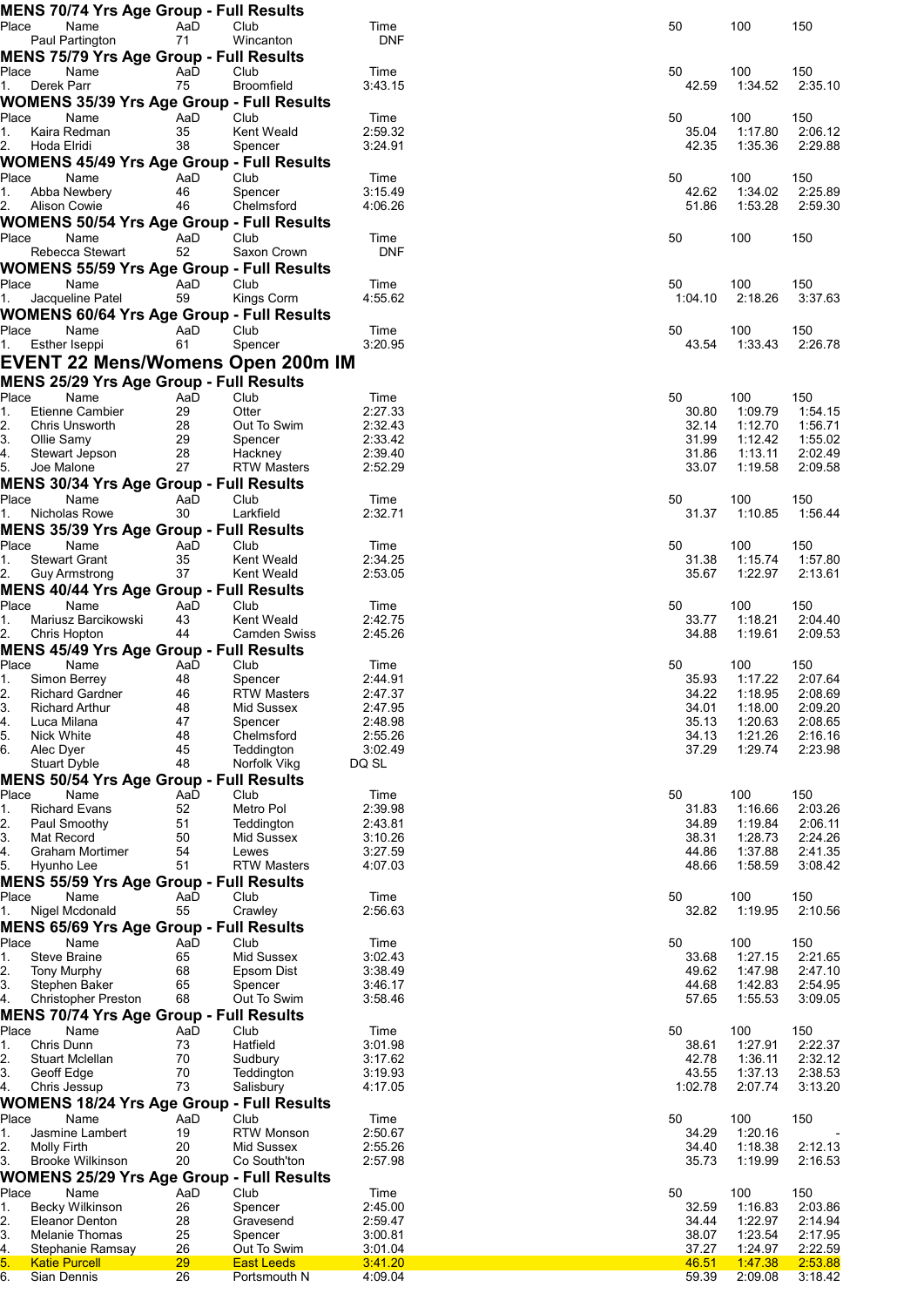|             |                |                                           |                        | WOMENS 30/34 Yrs Age Group - Full Results        |                         |              |              |                |                    |                    |
|-------------|----------------|-------------------------------------------|------------------------|--------------------------------------------------|-------------------------|--------------|--------------|----------------|--------------------|--------------------|
| Place       |                | Name                                      | AaD                    | Club                                             | Time                    |              |              | 50             | 100                | 150                |
| 1.<br>2.    | Amy Vaal       | <b>Rosalind Cornford</b>                  | 30<br>30               | Bracknell                                        | 2:43.95<br>2:53.13      |              |              | 34.51          | 1:15.96            | 2:06.55            |
| 3.          |                | Sophie Castle                             | 31                     | Spencer<br>Chelmsford                            | 2:54.32                 |              |              | 35.33<br>38.36 | 1:23.48<br>1:23.88 | 2:13.51<br>2:14.98 |
| 4.          |                | Elizabeth Grierson                        | 31                     | Guernsey                                         | 2:57.52                 |              |              | 37.92          | 1:25.77            | 2:17.06            |
| 5.          |                | Jenny Owens                               | 34                     | South Beds                                       | 3:10.72                 |              |              | 39.80          | 1:36.25            | 2:28.58            |
| 6.          |                | Danielle Ryan                             | 34                     | Kent Weald                                       | 3:19.57                 |              |              | 42.15          | 1:36.48            | 2:37.47            |
|             |                |                                           |                        | <b>WOMENS 35/39 Yrs Age Group - Full Results</b> |                         |              |              |                |                    |                    |
| Place       |                | Name                                      | AaD                    | Club                                             | Time                    |              |              | 50             | 100                | 150                |
| 1.          |                | Kirsty Johnson                            | 38                     | <b>Bracknell</b>                                 | 2:43.60                 |              |              | 35.20          | 1:16.20            | 2:03.69            |
| 2.          | Nadine Horn    |                                           | 36                     | Spencer<br>Out To Swim                           | 3:32.37                 |              |              | 45.53          | 1:45.20            | 2:43.27            |
| 3.          | Lucy Hall      | Sarah Funderburk                          | 37<br>37               | Hackney                                          | 3:40.67<br><b>DNC</b>   |              |              | 43.25          | 1:43.50            | 2:45.26            |
|             |                |                                           |                        | <b>WOMENS 40/44 Yrs Age Group - Full Results</b> |                         |              |              |                |                    |                    |
| Place       |                | Name                                      | AaD                    | Club                                             | Time                    |              |              | 50             | 100                | 150                |
| 1.          |                | Victoria Oliver                           | 42                     | Mid Sussex                                       | 3:02.19                 |              |              | 35.47          | 1:21.17            | 2:18.39            |
| 2.          |                | Angela Lodge                              | 44                     | Guernsey                                         | 3:04.14                 |              |              | 42.46          | 1:31.25            | 2:22.72            |
| 3.          |                | Clarissa Tilley                           | 43                     | Mid Sussex                                       | 3:09.96                 |              |              | 39.11          | 1:31.82            | 2:26.52            |
| 4.          | Helen Oakes    |                                           | 44                     | Hythe                                            | 3:16.12                 |              |              | 45.19          | 1:35.42            | 2:31.95            |
| 5.          |                | Agnes Bonivart                            | 41                     | Debreceni Sz                                     | 3:22.43                 |              |              | 47.84          | 1:35.59            | 2:34.13            |
|             | Titta Laattala |                                           | 42                     | Out To Swim                                      | DQ SA                   |              |              |                |                    |                    |
|             |                |                                           |                        | <b>WOMENS 45/49 Yrs Age Group - Full Results</b> |                         |              |              |                |                    |                    |
| Place       |                | Name                                      | AaD                    | Club                                             | Time                    |              |              | 50             | 100                | 150                |
| 1.          |                | Karen Mackenzie                           | 46                     | Team Luton                                       | 3:05.04                 |              |              | 38.46          | 1:26.57            | 2:22.28            |
| 2.          |                | Dani Harrison                             | 47<br>49               | Potters Bar<br>Mid Sussex                        | 3:06.92                 |              |              | 39.56<br>41.34 | 1:31.44<br>1:32.30 | 2:25.00<br>2:26.29 |
| 3.<br>4.    | Clare Chilton  | Marianne Rooke-Allden                     | 48                     | Croydon Amph                                     | 3:11.61<br>3:19.12      |              |              | 39.36          | 1:31.18            | 2:30.01            |
|             |                |                                           |                        | <b>WOMENS 50/54 Yrs Age Group - Full Results</b> |                         |              |              |                |                    |                    |
| Place       |                | Name                                      | AaD                    | Club                                             | Time                    |              |              | 50             | 100                | 150                |
| 1.          | Claire Tagg    |                                           | 50                     | Fareham N'ds                                     | 3:06.50                 |              |              | 39.44          | 1:29.10            | 2:21.31            |
| 2.          |                | Kirsty Alfredson                          | 53                     | Kent Weald                                       | 3:31.21                 |              |              | 42.88          | 1:38.52            | 2:40.55            |
| 3.          |                | Helen Andrews                             | 53                     | Fareham N'ds                                     | 3:43.73                 |              |              | 52.61          | 1:53.77            | 2:55.75            |
|             |                |                                           |                        | <b>WOMENS 55/59 Yrs Age Group - Full Results</b> |                         |              |              |                |                    |                    |
| Place       |                | Name                                      | AaD                    | Club                                             | Time                    |              |              | 50             | 100                | 150                |
| 1.          | Judy Brown     |                                           | 55                     | Warrington M                                     | 2:48.11                 |              |              | 36.10          | 1:17.18            | 2:08.96            |
| 2.          |                | Anne Raymond                              | 56                     | Kent Weald                                       | 3:34.80                 |              |              | 51.47          | 1:51.35            | 2:47.71            |
| 3.          | Lesley Berry   |                                           | 55                     | Bletchley                                        | 3:47.59                 |              |              | 59.70          | 1:59.23            | 3:00.02            |
| 4.          |                | Jacqueline Patel                          | 59                     | Kings Corm                                       | 4:19.59                 |              |              | 1:05.91        | 2:18.39            | 3:25.71            |
|             |                |                                           |                        | <b>WOMENS 60/64 Yrs Age Group - Full Results</b> |                         |              |              |                |                    |                    |
| Place       |                | Name                                      | AaD                    | Club                                             | Time                    |              |              | 50             | 100                | 150                |
| 1.          |                | Helen Kula-Przezwanski 60                 |                        | Caradon                                          | 2:58.45                 |              |              | 38.07          | 1:22.84            | 2:16.98            |
| 2.          |                | Amanda Heath                              | 62                     | Spencer                                          | 3:06.88                 |              |              | 40.32          | 1:31.18            | 2:23.90            |
| 3.          | Esther Iseppi  |                                           | 61                     | Spencer                                          | 3:07.06                 |              |              | 42.43          | 1:30.80            | 2:24.29            |
| 4.          | Shauna King    |                                           | 60                     | <b>RTW Masters</b>                               | 4:27.39                 |              |              | 1:08.99        | 2:22.39            | 3:28.31            |
|             |                |                                           |                        |                                                  |                         |              |              |                |                    |                    |
|             |                |                                           |                        | <b>WOMENS 65/69 Yrs Age Group - Full Results</b> |                         |              |              |                |                    |                    |
| Place       |                | Name                                      | AaD                    | Club                                             | Time                    |              |              | 50             | 100                | 150                |
| 1.          | Jayne Ball     |                                           | 65                     | Gloucester M                                     | 3:16.46                 |              |              | 43.43          | 1:37.42            | 2:31.31            |
|             | Sally Lelean   |                                           | 68                     | East Anglian                                     | DQ FI                   |              |              |                |                    |                    |
|             |                |                                           |                        | <b>WOMENS 70/74 Yrs Age Group - Full Results</b> |                         |              |              |                |                    |                    |
| Place       |                | Name                                      | AaD                    | Club                                             | Time                    |              |              | 50             | 100                | 150                |
| 1.          |                | Rose Dudeney                              | 72                     | Mid Sussex                                       | 3:58.98                 |              |              | 1:00.98        | 2:02.68            | 3:08.92            |
|             |                |                                           |                        | EVENT 23 Mixed 400m Freestyle Team               |                         |              |              |                |                    |                    |
|             |                | 072+ Yrs Age Group - Full Results         |                        |                                                  |                         |              |              |                |                    |                    |
| Place       |                | Name                                      | A.G                    | Club                                             | Time                    |              |              |                |                    |                    |
| 1.          | Kent Weald     |                                           | $072+$                 | <b>Kent Weald</b>                                | 5:01.66                 |              |              |                |                    |                    |
|             |                | 50m 33.99                                 | 100m 1:10.67           | 150m 1:39.12                                     | 200m 2:10.03            | 250m 2:48.40 | 300m 3:30.81 | 350m 4:12.84   | 400m 5:01.66       |                    |
|             |                | 120+ Yrs Age Group - Full Results         |                        |                                                  |                         |              |              |                |                    |                    |
| Place       |                | Name                                      | A.G                    | Club                                             | Time                    |              |              |                |                    |                    |
| 1.          | Spencer        | 50m 32.16                                 | $120+$<br>100m 1:09.90 | Spencer<br>150m 1:39.33                          | 4:29.63<br>200m 2:11.98 | 250m 2:44.30 | 300m 3:22.06 | 350m 3:53.78   | 400m 4:29.63       |                    |
| 2.          |                | <b>RTW Masters</b>                        | $120+$                 | <b>RTW Masters</b>                               | 4:31.37                 |              |              |                |                    |                    |
|             |                | 50m 33.87                                 | 100m 1:15.18           | 150m 1:44.19                                     | 200m 2:15.74            | 250m 2:46.87 | 300m 3:20.67 | 350m 3:53.75   | 400m 4:31.37       |                    |
|             |                | 160+ Yrs Age Group - Full Results         |                        |                                                  |                         |              |              |                |                    |                    |
| Place       |                | Name                                      | A.G                    | Club                                             | Time                    |              |              |                |                    |                    |
| 1.          | Kent Weald     |                                           | $160+$                 | Kent Weald                                       | 4:25.63                 |              |              |                |                    |                    |
|             |                | 50m 31.83                                 | 100m 1:05.81<br>$160+$ | 150m 1:36.53                                     | 200m 2:09.80<br>4:35.86 | 250m 2:40.78 | 300m 3:17.99 | 350m 3:50.30   | 400m 4:25.63       |                    |
| 2.          | Spencer        | 50m 32.72                                 | 100m 1:06.58           | Spencer<br>150m 1:37.37                          | 200m 2:12.59            | 250m 2:48.88 | 300m 3:26.19 | 350m 3:59.55   | 400m 4:35.86       |                    |
| 3.          |                | <b>RTW Masters</b>                        | 160+                   | RTW Masters                                      | 4:36.53                 |              |              |                |                    |                    |
|             |                | 50m 32.77                                 | 100m 1:10.55           | 150m 1:42.31                                     | 200m 2:19.16            | 250m 2:53.81 | 300m 3:33.98 | 350m 4:04.00   | 400m 4:36.53       |                    |
|             |                | 200+ Yrs Age Group - Full Results         |                        |                                                  |                         |              |              |                |                    |                    |
| Place       |                | Name                                      | A.G                    | Club                                             | Time                    |              |              |                |                    |                    |
| 1.          |                | RTW Masters<br>50m 38.76                  | $200+$<br>100m 1:23.69 | <b>RTW Masters</b><br>150m 1:58.03               | 5:06.25<br>200m 2:38.67 | 250m 3:14.47 | 300m 3:56.37 | 350m 4:28.58   | 400m 5:06.25       |                    |
|             |                |                                           |                        |                                                  |                         |              |              |                |                    |                    |
| Place       |                | 240+ Yrs Age Group - Full Results<br>Name | A.G                    | Club                                             | Time                    |              |              |                |                    |                    |
| 1.          | Kent Weald     |                                           | $240+$                 | Kent Weald                                       | 5:35.72                 |              |              |                |                    |                    |
|             |                | 50m 36.22                                 | 100m 1:18.23           | 150m 1:57.00                                     | 200m 2:39.80            | 250m 3:18.97 | 300m 4:05.75 | 350m 4:48.05   | 400m 5:35.72       |                    |
|             |                | EVENT 24 Mixed 400m Medley Team           |                        |                                                  |                         |              |              |                |                    |                    |
|             |                |                                           |                        |                                                  |                         |              |              |                |                    |                    |
|             |                | 072+ Yrs Age Group - Full Results         |                        |                                                  |                         |              |              |                |                    |                    |
| Place<br>1. |                | Name                                      | A.G                    | Club                                             | Time<br>5:13.73         |              |              |                |                    |                    |
|             | East Anglian   | 50m 41.33                                 | $072+$<br>100m 1:23.82 | East Anglian<br>150m 2:06.38                     | 200m 2:56.18            | 250m 3:30.98 | 300m 4:11.91 | 350m 4:39.72   | 400m 5:13.73       |                    |
| 2.          | Kent Weald     | 50m 41.03                                 | $072+$<br>100m 1:25.45 | Kent Weald<br>150m 2:00.43                       | 5:34.42<br>200m 2:41.67 | 250m 3:23.37 | 300m 4:12.81 | 350m 4:50.49   | 400m 5:34.42       |                    |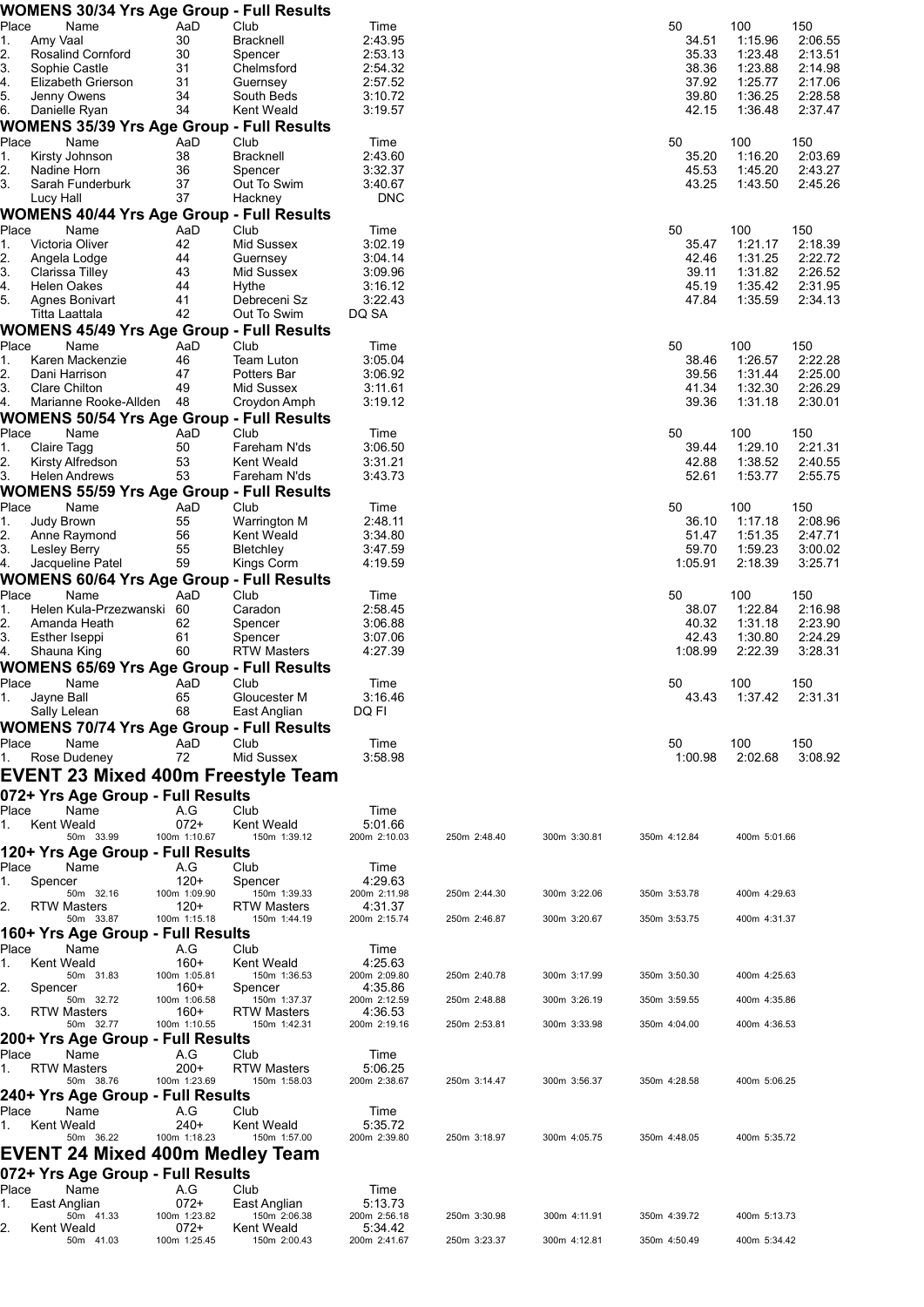| 160+ Yrs Age Group - Full Results                                         |                      |                            |                         |              |              |                          |                    |                    |
|---------------------------------------------------------------------------|----------------------|----------------------------|-------------------------|--------------|--------------|--------------------------|--------------------|--------------------|
| Place<br>Name<br>1.<br>Fareham N'ds                                       | A.G<br>160+          | Club<br>Fareham N'ds       | Time<br>4:22.69         |              |              |                          |                    |                    |
| 50m 33.66                                                                 | 100m 1:08.50         | 150m 1:39.50               | 200m 2:18.42            | 250m 2:48.94 | 300m 3:25.76 | 350m 3:52.69             | 400m 4:22.69       |                    |
| 2.<br>Kent Weald<br>50m 40.21                                             | 160+<br>100m 1:26.37 | Kent Weald<br>150m 2:04.55 | 5:12.71<br>200m 2:49.21 | 250m 3:25.19 | 300m 4:09.49 | 350m 4:39.13             | 400m 5:12.71       |                    |
| 3.<br><b>RTW Masters</b>                                                  | 160+                 | <b>RTW Masters</b>         | 5:26.62                 |              |              |                          |                    |                    |
| 50m 43.67<br>200+ Yrs Age Group - Full Results                            | 100m 1:30.40         | 150m 2:14.25               | 200m 3:06.09            | 250m 3:41.65 | 300m 4:21.92 | 350m 4:53.50             | 400m 5:26.62       |                    |
| Place<br>Name                                                             | A.G                  | Club                       | Time                    |              |              |                          |                    |                    |
| <b>RTW Masters</b><br>1.                                                  | $200+$               | <b>RTW Masters</b>         | 5:28.29                 |              |              |                          |                    |                    |
| 50m 40.31<br>240+ Yrs Age Group - Full Results                            | 100m 1:22.82         | 150m 2:03.83               | 200m 2:50.45            | 250m 3:28.33 | 300m 4:14.14 | 350m 4:48.67             | 400m 5:28.29       |                    |
| Place<br>Name                                                             | A.G                  | Club                       | Time                    |              |              |                          |                    |                    |
| 1.<br>Spencer<br>50m 36.46                                                | 240+<br>100m 1:17.49 | Spencer<br>150m 2:06.22    | 5:26.28<br>200m 3:02.85 |              |              | 350m 4:46.46             | 400m 5:26.28       |                    |
| Kent Weald                                                                | 240+                 | Kent Weald                 | <b>DNC</b>              | 250m 3:33.67 | 300m 4:11.13 |                          |                    |                    |
| EVENT 25 Mens/Womens Open 200m Breaststroke                               |                      |                            |                         |              |              |                          |                    |                    |
| <b>MENS 25/29 Yrs Age Group - Full Results</b>                            |                      |                            |                         |              |              |                          |                    |                    |
| Name<br>Place                                                             | AaD                  | Club                       | Time                    |              |              | 50                       | 100                | 150                |
| Chris Unsworth<br>1.<br>2.<br>Christopher May                             | 28<br>27             | Out To Swim<br>Ealing      | 2:44.99<br>3:12.19      |              |              | 36.81                    | 1:19.60<br>1:31.80 | 2:03.35            |
| <b>MENS 30/34 Yrs Age Group - Full Results</b>                            |                      |                            |                         |              |              |                          |                    |                    |
| Place<br>Name                                                             | AaD                  | Club                       | Time                    |              |              | 50                       | 100                | 150                |
| Graeme Wilkinson<br>1.                                                    | 30                   | Metro Pol                  | 3:12.46                 |              |              | 41.88                    | 1:29.56            | 2:20.34            |
| <b>MENS 35/39 Yrs Age Group - Full Results</b>                            |                      |                            |                         |              |              |                          |                    |                    |
| Place<br>Name<br><b>Stewart Grant</b><br>1.                               | AaD<br>35            | Club<br>Kent Weald         | Time<br>2:47.05         |              |              | 50<br>37.13              | 100<br>1:20.59     | 150<br>2:05.18     |
| 2.<br>James Mactavish                                                     | 37                   | Co South'ton               | 3:05.20                 |              |              | 41.68                    | 1:29.25            | 2:17.36            |
| 3.<br><b>Guy Armstrong</b>                                                | 37                   | Kent Weald                 | 3:18.45                 |              |              | 44.79                    | 26.02              |                    |
| <b>MENS 40/44 Yrs Age Group - Full Results</b><br>Place<br>Name           | AaD                  | Club                       | Time                    |              |              | 50                       | 100                | 150                |
| Darren Prior<br>1.                                                        | 44                   | Littleh'pton               | 3:13.16                 |              |              | 42.64                    | 1:31.98            | 2:22.36            |
| <b>MENS 45/49 Yrs Age Group - Full Results</b>                            |                      |                            |                         |              |              |                          |                    |                    |
| Place<br>Name                                                             | AaD                  | Club                       | Time                    |              |              | 50                       | 100                | 150                |
| 1.<br><b>Stuart Ray</b><br><b>MENS 50/54 Yrs Age Group - Full Results</b> | 45                   | Gravesend                  | 3:11.60                 |              |              |                          | 1:31.96            |                    |
| Place<br>Name                                                             | AaD                  | Club                       | Time                    |              |              | 50                       | 100                | 150                |
| 1.<br>Paul Smoothy                                                        | 51                   | Teddington                 | 2:56.16                 |              |              | 40.99                    | 1:26.13            | 2:11.62            |
| 2.<br>Anthony Cannon<br>3.<br>Steven Quinn                                | 54<br>53             | Kent Weald<br>Wycombe Dist | 3:39.14<br>3:54.17      |              |              | 49.96<br>52.69           | 1:45.88<br>1:52.62 | 2:42.81<br>2:54.98 |
| <b>MENS 55/59 Yrs Age Group - Full Results</b>                            |                      |                            |                         |              |              |                          |                    |                    |
| Place<br>Name                                                             | AaD                  | Club                       | Time                    |              |              | 50                       | 100                | 150                |
| Mark Partridge<br>1.                                                      | 56                   | <b>Stroud Mast</b>         | 3:31.18                 |              |              | 46.66                    | 1:41.02            | 2:36.75            |
| <b>MENS 60/64 Yrs Age Group - Full Results</b>                            |                      |                            |                         |              |              |                          |                    |                    |
| Place<br>Name<br>Nicholas Hunt<br>1.                                      | AaD<br>63            | Club<br>Chelmsford         | Time<br>3:17.86         |              |              | 50<br>44.70              | 100<br>1:36.63     | 150<br>2:28.64     |
| <b>MENS 65/69 Yrs Age Group - Full Results</b>                            |                      |                            |                         |              |              |                          |                    |                    |
| Place<br>Name                                                             | AaD                  | Club                       | Time                    |              |              | 50                       | 100                | 150                |
| 1.<br><b>Tony Murphy</b>                                                  | 68                   | Epsom Dist                 | 3:44.35                 |              |              | 51.24                    | 1:48.92            | 2:48.46            |
| <b>MENS 70/74 Yrs Age Group - Full Results</b><br>Place<br>Name           | AaD                  | Club                       | Time                    |              |              | 50                       | 100                | 150                |
| <b>Fred Parker</b><br>1.                                                  | 71                   | Kent Weald                 | 3:34.95                 |              |              | 50.01                    | 1:46.43            | 2:43.21            |
| 2.<br>Stuart Mclellan                                                     | 70                   | Sudbury                    | 3:41.18                 |              |              | 50.36                    | 1:46.93            | 2:45.17            |
| 3.<br>Chris Jessup<br><b>WOMENS 18/24 Yrs Age Group - Full Results</b>    | 73                   | Salisbury                  | 4:11.66                 |              |              | $\overline{\phantom{a}}$ | 2:04.92            |                    |
| Place<br>Name                                                             | AaD                  | Club                       | Time                    |              |              | 50                       | 100                | 150                |
| Rose Stride<br>1.                                                         | 19                   | Crawley                    | 3:02.74                 |              |              | 41.48                    | 1:27.44            | 2:15.69            |
| <b>WOMENS 30/34 Yrs Age Group - Full Results</b>                          |                      |                            |                         |              |              |                          |                    |                    |
| Place<br>Name<br>Catrina Borrell<br>1.                                    | AaD<br>32            | Club<br>Gravesend          | Time<br>3:44.92         |              |              | 50<br>51.46              | 100<br>1:48.63     | 150<br>2:47.68     |
| <b>WOMENS 35/39 Yrs Age Group - Full Results</b>                          |                      |                            |                         |              |              |                          |                    |                    |
| Place<br>Name                                                             | AaD                  | Club                       | Time                    |              |              | 50                       | 100                | 150                |
| Lisa Mills<br>1.                                                          | 39                   | Mid Sussex                 | 3:51.65                 |              |              |                          | 1:53.59            |                    |
| <b>WOMENS 40/44 Yrs Age Group - Full Results</b><br>Place<br>Name         | AaD                  | Club                       | Time                    |              |              | 50                       | 100                | 150                |
| Barbara Halls<br>1.                                                       | 40                   | Spencer                    | 3:12.66                 |              |              | 41.28                    | 1:30.34            | 2:20.96            |
| 2.<br>Angela Lodge                                                        | 44                   | Guernsey                   | 3:30.32                 |              |              |                          | 1:42.06            |                    |
| <b>WOMENS 45/49 Yrs Age Group - Full Results</b>                          |                      |                            |                         |              |              |                          |                    |                    |
| Place<br>Name<br>Sue Price<br>1.                                          | AaD<br>48            | Club<br>Rushmoor Ryl       | Time<br>3:21.93         |              |              | 50<br>47.53              | 100<br>1:37.65     | 150<br>2:29.87     |
| 2.<br>Gillian Hodgson                                                     | 45                   | Redhill & R                | 3:36.10                 |              |              | 50.15                    | 1:44.24            | 2:40.73            |
| 3.<br><b>Kerrin Cross</b>                                                 | 46                   | Kent Weald                 | 4:15.84                 |              |              | 58.78                    | 2:04.24            | 3:11.82            |
| <b>WOMENS 50/54 Yrs Age Group - Full Results</b>                          |                      |                            |                         |              |              |                          |                    |                    |
| Name<br>Place<br>Julia Dawe<br>1.                                         | AaD<br>54            | Club<br>Redhill & R        | Time<br>3:53.41         |              |              | 50<br>54.40              | 100<br>1:54.77     | 150<br>2:55.87     |
| 2.<br>Amber Hunt                                                          | 52                   | <b>Brighton Dol</b>        | 4:26.13                 |              |              | 1:04.50                  | 2:13.47            | 3:20.81            |
| <b>WOMENS 55/59 Yrs Age Group - Full Results</b>                          |                      |                            |                         |              |              |                          |                    |                    |
| Place<br>Name<br>Hannah Ueckermann<br>1.                                  | AaD<br>56            | Club<br>Witham Dolph       | Time<br>3:17.68         |              |              | 50<br>46.30              | 100<br>1:37.73     | 150<br>2:26.81     |
| 2.<br>Linda Hooker                                                        | 59                   | Crawley                    | 3:31.17                 |              |              | 48.63                    | 1:41.40            | 2:36.48            |
| 3.<br>Anne Raymond                                                        | 56                   | Kent Weald                 | 3:41.76                 |              |              | 49.75                    | 1:47.75            | 2:45.08            |
| 4.<br>Jacqueline Patel                                                    | 59                   | Kings Corm                 | 4:18.24                 |              |              | 59.84                    | 2:05.74            | 3:11.56            |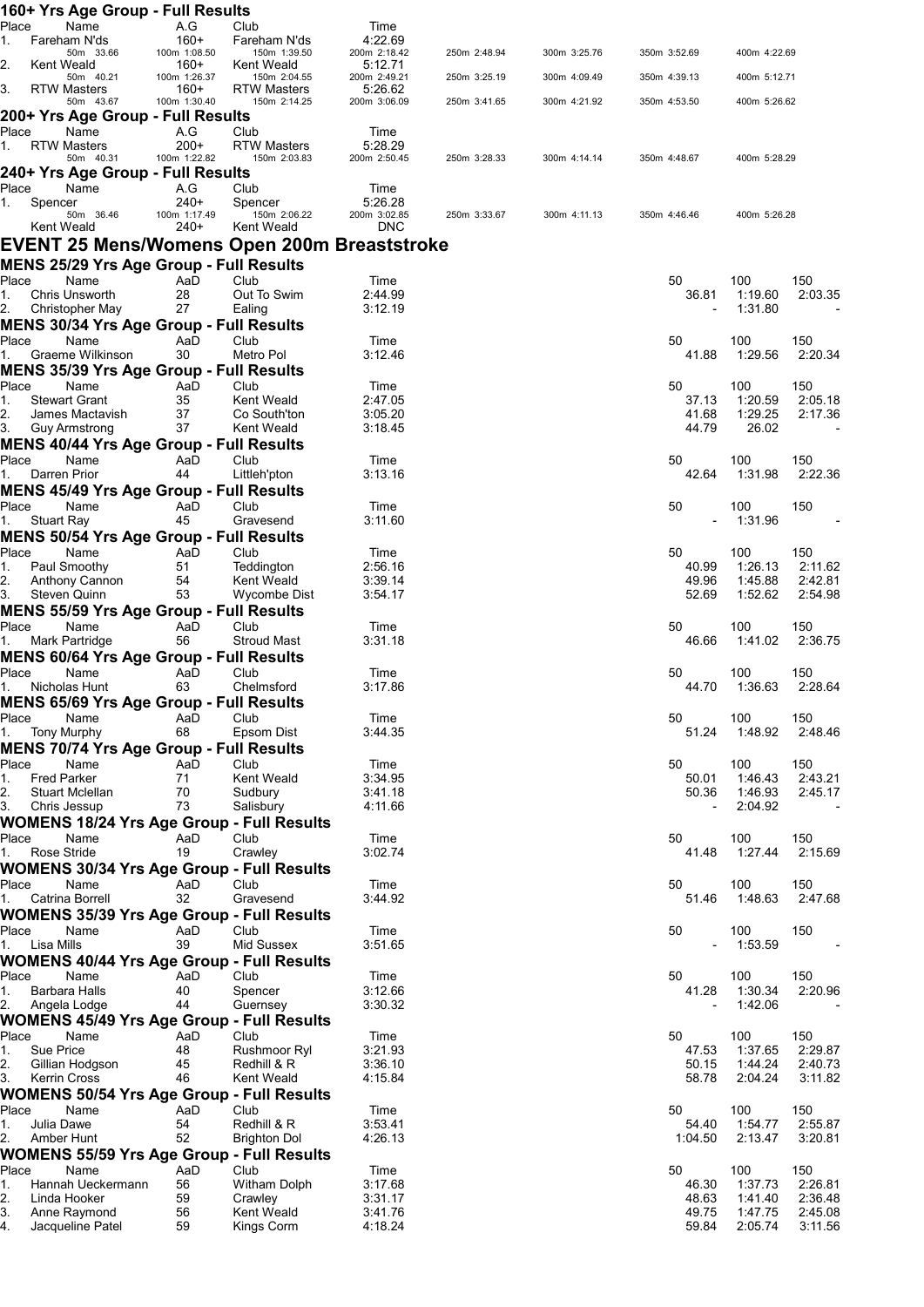| Place<br>Name                                       |                                    | AaD       | WOMENS 60/64 Yrs Age Group - Full Results<br>Club |                    |    |                |                | 150            |
|-----------------------------------------------------|------------------------------------|-----------|---------------------------------------------------|--------------------|----|----------------|----------------|----------------|
| 1.<br>Amanda Heath                                  |                                    | 62        | Spencer                                           | Time<br>3:19.24    | 50 | 46.04          | 100<br>1:37.26 | 2:29.29        |
| 2.<br>Esther Iseppi                                 |                                    | 61        | Spencer                                           | 3:19.71            |    | 47.86          | 1:38.65        | 2:29.59        |
| 3.<br>Sara Perry                                    |                                    | 62        | Cally Mast                                        | 3:39.38            |    | 50.75          | 1:46.73        | 2:42.98        |
|                                                     |                                    |           | <b>WOMENS 65/69 Yrs Age Group - Full Results</b>  |                    |    |                |                |                |
| Place<br>Name<br>1.<br><b>Christine Ayers</b>       |                                    | AaD<br>66 | Club<br>South Beds                                | Time<br>3:49.55    | 50 | 50.92          | 100<br>1:50.51 | 150<br>2:51.07 |
| 2.<br>Teresa Stringer                               |                                    | 66        | Mid Sussex                                        | 4:00.67            |    | 53.85          | 1:55.66        | 2:58.79        |
| 3.<br>Sally Lelean                                  |                                    | 68        | East Anglian                                      | 4:16.99            |    | 1:00.92        | 2:06.40        | 3:13.37        |
|                                                     |                                    |           | <b>WOMENS 70/74 Yrs Age Group - Full Results</b>  |                    |    |                |                |                |
| Name<br>Place                                       |                                    | AaD       | Club                                              | Time               | 50 |                | 100            | 150            |
| 1.<br>Andrea Minor                                  |                                    | 71        | South Beds                                        | 4:20.29            |    | 59.31          | 2:05.49        | 3:13.37        |
|                                                     |                                    |           | <b>EVENT 26 Mens Open 100m Butterfly</b>          |                    |    |                |                |                |
|                                                     | 18/24 Yrs Age Group - Full Results |           |                                                   |                    |    |                |                |                |
| Place<br>Name                                       |                                    | AaD       | Club                                              | Time               | 50 |                |                |                |
| Phil Davis<br>1.                                    |                                    | 21        | East Anglian                                      | 1:06.44            |    |                |                |                |
| Place<br>Name                                       | 25/29 Yrs Age Group - Full Results | AaD       | Club                                              | Time               | 50 |                |                |                |
| 1.<br>Christopher May                               |                                    | 27        | Ealing                                            | 1:22.52            |    |                |                |                |
|                                                     | 30/34 Yrs Age Group - Full Results |           |                                                   |                    |    |                |                |                |
| Place<br>Name                                       |                                    | AaD       | Club                                              | Time               | 50 |                |                |                |
| Nicholas Rowe<br>1.                                 |                                    | 30        | Larkfield                                         | 1:06.75            |    | 30.98          |                |                |
|                                                     | 35/39 Yrs Age Group - Full Results |           |                                                   |                    |    |                |                |                |
| Name<br>Place                                       |                                    | AaD       | Club                                              | Time               | 50 |                |                |                |
| 1.<br><b>Guy Armstrong</b>                          |                                    | 37        | Kent Weald                                        | 1:18.20            |    | 35.86          |                |                |
| 40/44 Yrs Age Group - Full Results<br>Place<br>Name |                                    | AaD       | Club                                              | Time               | 50 |                |                |                |
| 1.<br>Martin Bennell                                |                                    | 42        | Fareham N'ds                                      | 1:03.11            |    | 29.14          |                |                |
| 2.<br><b>Kevin Wills</b>                            |                                    | 43        | Wycombe Dist                                      | 1:11.89            |    | 32.00          |                |                |
| 3.<br>Simon Horler                                  |                                    | 40        | RTW Masters                                       | 1:15.17            |    | 34.71          |                |                |
| Simon King                                          |                                    | 41        | Mid Sussex                                        | <b>DNC</b>         |    |                |                |                |
| 45/49 Yrs Age Group - Full Results                  |                                    |           |                                                   |                    |    |                |                |                |
| Place<br>Name<br><b>Stuart Dyble</b><br>1.          |                                    | AaD<br>48 | Club<br>Norfolk Vikg                              | Time<br>1:06.20    | 50 | 31.42          |                |                |
| 2.<br>Fabian Bull                                   |                                    | 47        | <b>Brighton Dol</b>                               | 1:15.94            |    | 34.60          |                |                |
|                                                     | 50/54 Yrs Age Group - Full Results |           |                                                   |                    |    |                |                |                |
| Name<br>Place                                       |                                    | AaD       | Club                                              | Time               | 50 |                |                |                |
| 1.<br>Stephen Atherley                              |                                    | 53        | TigersJersey                                      | 1:07.94            |    | 32.28          |                |                |
| Dale Millar<br>2.                                   |                                    | 52        | Redhill & R                                       | 1:31.76            |    | 35.94          |                |                |
|                                                     | 55/59 Yrs Age Group - Full Results |           |                                                   |                    |    |                |                |                |
| Name<br>Place<br>Clive Benson<br>1.                 |                                    | AaD<br>56 | Club<br>Spencer                                   | Time<br>1:09.15    | 50 | 32.08          |                |                |
| 2.<br>Peter Conway                                  |                                    | 56        | Aer Lingus M                                      | 1:18.83            |    | 35.51          |                |                |
| Antony Corben<br>З.                                 |                                    | 57        | Fareham N'ds                                      | 1:32.49            |    | 43.21          |                |                |
|                                                     | 65/69 Yrs Age Group - Full Results |           |                                                   |                    |    |                |                |                |
| Place<br>Name                                       |                                    | AaD       | Club                                              | Time               | 50 |                |                |                |
| 1.<br>Steve Braine                                  |                                    | 65        | Mid Sussex                                        | 1:16.10            |    | 35.12          |                |                |
|                                                     | 70/74 Yrs Age Group - Full Results |           |                                                   |                    |    |                |                |                |
| Place<br>Name<br>Paul Partington                    |                                    | AaD<br>71 | Club<br>Wincanton                                 | Time<br>DQ SA      | 50 |                |                |                |
|                                                     | 75/79 Yrs Age Group - Full Results |           |                                                   |                    |    |                |                |                |
| Place<br>Name                                       |                                    | AaD       | Club                                              | Time               | 50 |                |                |                |
| Derek Parr<br>1.                                    |                                    | 75        | <b>Broomfield</b>                                 | 1:28.14            |    | 41.65          |                |                |
|                                                     |                                    |           | <b>EVENT 27 Womens Open 100m Butterfly</b>        |                    |    |                |                |                |
|                                                     | 18/24 Yrs Age Group - Full Results |           |                                                   |                    |    |                |                |                |
| Place<br>Name                                       |                                    | AaD       | Club                                              | Time               | 50 |                |                |                |
| Katie Maloney<br>1.                                 |                                    | 22        | East Anglian                                      | 1:13.39            |    | 34.24          |                |                |
| 2.<br>Ami Pantridge                                 |                                    | 24        | Wycombe Dist                                      | 1:21.55            |    | 37.36          |                |                |
| 3.<br>Katie Lee                                     |                                    | 22        | Alton & Dist                                      | 1:33.73            |    | 41.85          |                |                |
|                                                     | 25/29 Yrs Age Group - Full Results |           |                                                   |                    |    |                |                |                |
| Place<br>Name<br>Stephanie Ramsay<br>1.             |                                    | AaD<br>26 | Club<br>Out To Swim                               | Time<br>1:22.01    | 50 | 36.54          |                |                |
| 2.<br>Gabi Kennedy-Hill                             |                                    | 27        | Metro Pol                                         | 1:23.39            |    | 36.96          |                |                |
|                                                     | 30/34 Yrs Age Group - Full Results |           |                                                   |                    |    |                |                |                |
| Place<br>Name                                       |                                    | AaD       | Club                                              | Time               | 50 |                |                |                |
| 1.<br>Noemie Plumridge                              |                                    | 33        | Fareham N'ds                                      | 1:08.42            |    | 32.72          |                |                |
| 2.<br>Elizabeth Grierson                            |                                    | 31        | Guernsey                                          | 1:21.40            |    | 37.47          |                |                |
|                                                     | 35/39 Yrs Age Group - Full Results |           |                                                   |                    |    |                |                |                |
| Place<br>Name<br>1.<br>Kaira Redman                 |                                    | AaD<br>35 | Club<br>Kent Weald                                | Time<br>1:16.77    | 50 | 35.06          |                |                |
| $\mathbf{2}$ .<br>Catherine Markwell                |                                    | 38        | East Anglian                                      | 1:17.82            |    | 33.99          |                |                |
| 3.<br>Rebecca Adam                                  |                                    | 38        | Cally Mast                                        | 1:24.97            |    | 37.91          |                |                |
| 4.<br>Sarah Funderburk                              |                                    | 37        | Out To Swim                                       | 1:39.16            |    | 43.39          |                |                |
|                                                     | 40/44 Yrs Age Group - Full Results |           |                                                   |                    |    |                |                |                |
| Place<br>Name                                       |                                    | AaD       | Club                                              | Time               | 50 |                |                |                |
| 1.<br>Clarissa Tilley<br>2.<br>Agnes Bonivart       |                                    | 43<br>41  | Mid Sussex<br>Debreceni Sz                        | 1:38.13<br>1:44.55 |    | 42.30<br>50.12 |                |                |
|                                                     |                                    |           |                                                   |                    |    |                |                |                |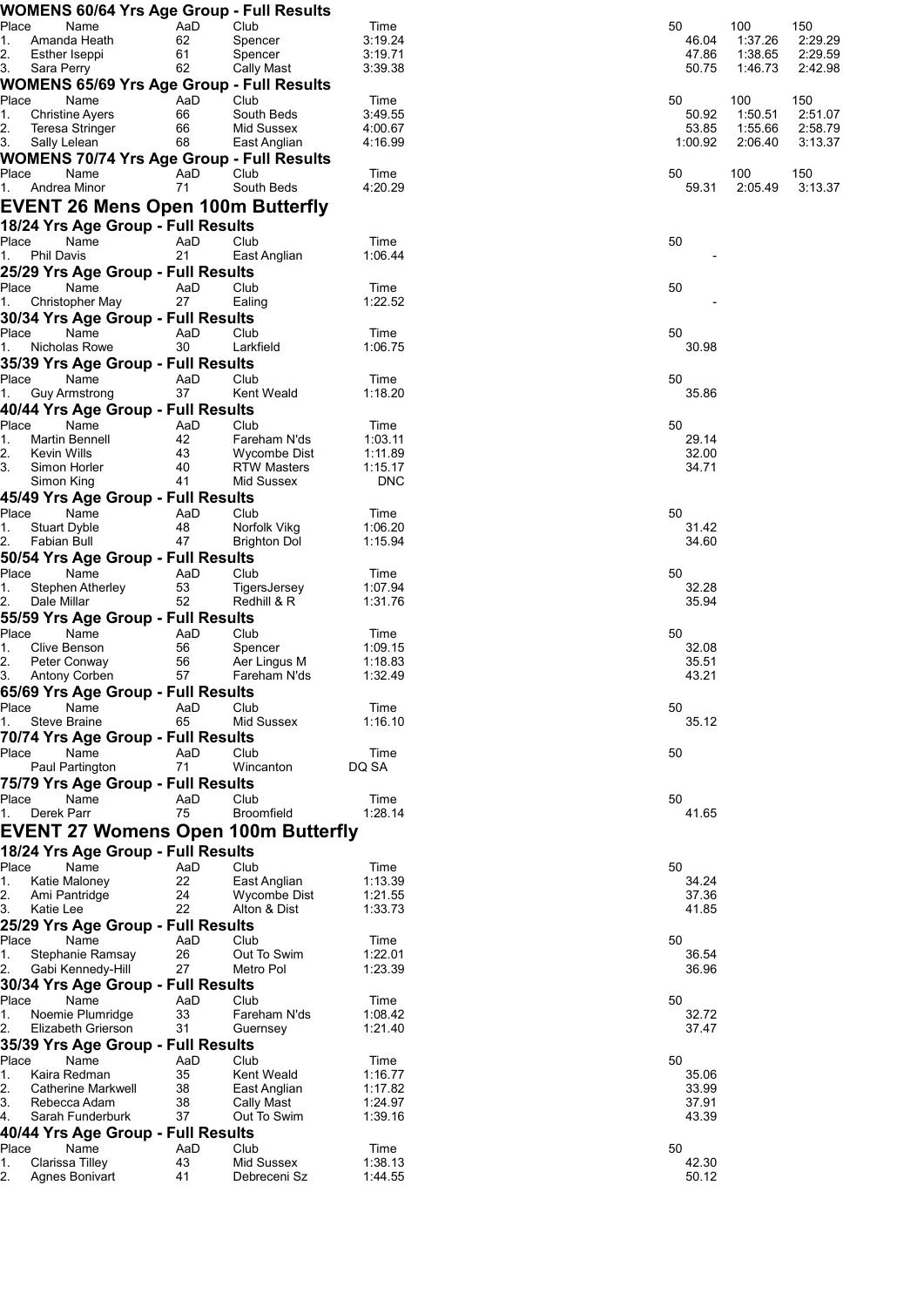|          | 45/49 Yrs Age Group - Full Results         |           |                                  |                    |
|----------|--------------------------------------------|-----------|----------------------------------|--------------------|
| Place    | Name                                       | AaD       | Club                             | Time               |
| 1.       | Abba Newbery                               | 46        | Spencer                          | 1:26.39            |
|          | 50/54 Yrs Age Group - Full Results         |           |                                  |                    |
| Place    | Name                                       | AaD       | Club                             | Time               |
| 1.       | <b>Tracy Stonehouse</b>                    | 52        | <b>RTW Masters</b>               | 1:24.12            |
|          | 55/59 Yrs Age Group - Full Results         |           |                                  |                    |
| Place    | Name                                       | AaD       | Club                             | Time               |
| 1.       | Jennifer Vick                              | 56        | Erith & Dist                     | 1:33.42            |
|          | 60/64 Yrs Age Group - Full Results         |           |                                  |                    |
| Place    | Name<br>Sally Mills                        | AaD<br>64 | Club                             | Time               |
| 1.<br>2. | Shauna King                                | 60        | Mid Sussex<br><b>RTW Masters</b> | 1:26.74<br>2:26.86 |
|          |                                            |           |                                  |                    |
|          | <b>EVENT 28 Mens Open 50m Backstroke</b>   |           |                                  |                    |
|          | 18/24 Yrs Age Group - Full Results         |           |                                  |                    |
| Place    | Name                                       | AaD       | Club                             | Time               |
| 1.       | Michael Andrews                            | 24        | Fareham N'ds                     | 29.87              |
|          | 25/29 Yrs Age Group - Full Results         |           |                                  |                    |
| Place    | Name                                       | AaD       | Club                             | Time               |
|          | Chris Unsworth                             | 28        | Out To Swim                      | DQ FI              |
|          | 30/34 Yrs Age Group - Full Results         |           |                                  |                    |
| Place    | Name                                       | AaD       | Club                             | Time               |
| 1.       | Graeme Wilkinson                           | 30        | Metro Pol                        | 35.80              |
|          | 35/39 Yrs Age Group - Full Results         |           |                                  |                    |
| Place    | Name                                       | AaD       | Club                             | Time               |
| 1.       | James Barwick                              | 37        | <b>East Leeds</b>                | 32.49              |
| 2.       | James Mactavish                            | 37        | Co South'ton                     | 35.81              |
| 3.       | <b>Guy Armstrong</b>                       | 37        | Kent Weald                       | 38.79              |
|          | 40/44 Yrs Age Group - Full Results         |           |                                  |                    |
| Place    | Name                                       | AaD       | Club                             | Time               |
| 1.       | Simon Horler                               | 40        | <b>RTW Masters</b>               | 36.34              |
| 2.       | Neil Morgan                                | 42        | Epsom Dist                       | 38.18              |
|          | 45/49 Yrs Age Group - Full Results         |           |                                  |                    |
| Place    | Name                                       | AaD       | Club                             | Time               |
| 1.       | Daniel Cotton                              | 45        | Spencer                          | 30.20              |
| 2.       | Simon Berrey                               | 48        | Spencer                          | 35.04              |
| 3.       | Nick White                                 | 48        | Chelmsford                       | 37.57              |
|          | 50/54 Yrs Age Group - Full Results         |           |                                  |                    |
| Place    | Name                                       | AaD       | Club                             | Time               |
| 1.       | Simon Griffiths                            | 53        | Teddington                       | 35.76              |
| 2.       | Dale Millar                                | 52        | Redhill & R                      | 36.72              |
| 3.       | Phil Attwood                               | 54        | Godalming                        | 37.32              |
| 4.       | Graham Mortimer                            | 54        | Lewes                            | 46.18              |
| 5.       | Steven Quinn                               | 53        | Wycombe Dist                     | 48.42              |
|          | 55/59 Yrs Age Group - Full Results         |           |                                  |                    |
| Place    | Name                                       | AaD       | Club                             | Time               |
| 1.       | Guy Emerson                                | 56        | Spencer                          | 34.07              |
|          |                                            |           |                                  |                    |
|          | 65/69 Yrs Age Group - Full Results         |           |                                  |                    |
| Place    | Name                                       | AaD       | Club                             | Time<br>39.27      |
| 1.<br>2. | Godfrey Admans<br>Steve Braine             | 65<br>65  | Spencer<br>Mid Sussex            | 39.42              |
| 3.       | <b>Christopher Preston</b>                 | 68        | Out To Swim                      | 45.33              |
| 4.       | <b>Tony Murphy</b>                         | 68        |                                  | 48.39              |
|          |                                            |           | Epsom Dist                       |                    |
|          | 70/74 Yrs Age Group - Full Results         |           |                                  |                    |
| Place    | Name                                       | AaD       | Club                             | Time               |
| 1.       | <b>Brian Hunt</b>                          | 70        | <b>RTW Masters</b>               | 38.44              |
| 2.       | Chris Dunn                                 | 73        | Hatfield                         | 40.53              |
| 3.       | Paul Simms                                 | 74        | <b>Barnes SC</b>                 | 43.41              |
| 4.       | Paul Partington                            | 71        | Wincanton                        | 48.27              |
| 5.       | Chris Jessup                               | 73        | Salisbury                        | 52.36              |
|          | 75/79 Yrs Age Group - Full Results         |           |                                  |                    |
| Place    | Name                                       | AaD       | Club                             | Time               |
| 1.       | Roger Billing                              | 76        | Guildford Ct                     | 40.83              |
| 2.       | Nigel Salsbury                             | 79        | Spencer                          | 48.06              |
| 3.       | Graham Ling                                | 75        | Hythe                            | 53.13              |
|          | <b>EVENT 29 Womens Open 50m Backstroke</b> |           |                                  |                    |
|          | 18/24 Yrs Age Group - Full Results         |           |                                  |                    |
|          |                                            |           |                                  |                    |
| Place    | Name                                       | AaD       | Club                             | Time               |
| 1.       | Katie Maloney                              | 22        | East Anglian                     | 36.96              |
| 2.       | Katie Lee                                  | 22        | Alton & Dist                     | 40.39              |
|          | 25/29 Yrs Age Group - Full Results         |           |                                  |                    |
|          | Name                                       | AaD       | Club                             | Time               |
| Place    |                                            |           | Metro Pol                        | 34.38              |
| 1.       | Helen Cumber                               | 27        |                                  |                    |
| 2.       | Gabi Kennedy-Hill                          | 27        | Metro Pol                        | 35.94              |
| 3.       | <b>Melanie Thomas</b>                      | 25        | Spencer                          | 37.82              |
| 4.       | Sophie Liddament                           | 27        | East Anglian                     | 38.15              |
| 5.<br>6. | Kayleigh Knocker<br>Sian Dennis            | 27<br>26  | Orpington OJ<br>Portsmouth N     | 43.51<br>58.05     |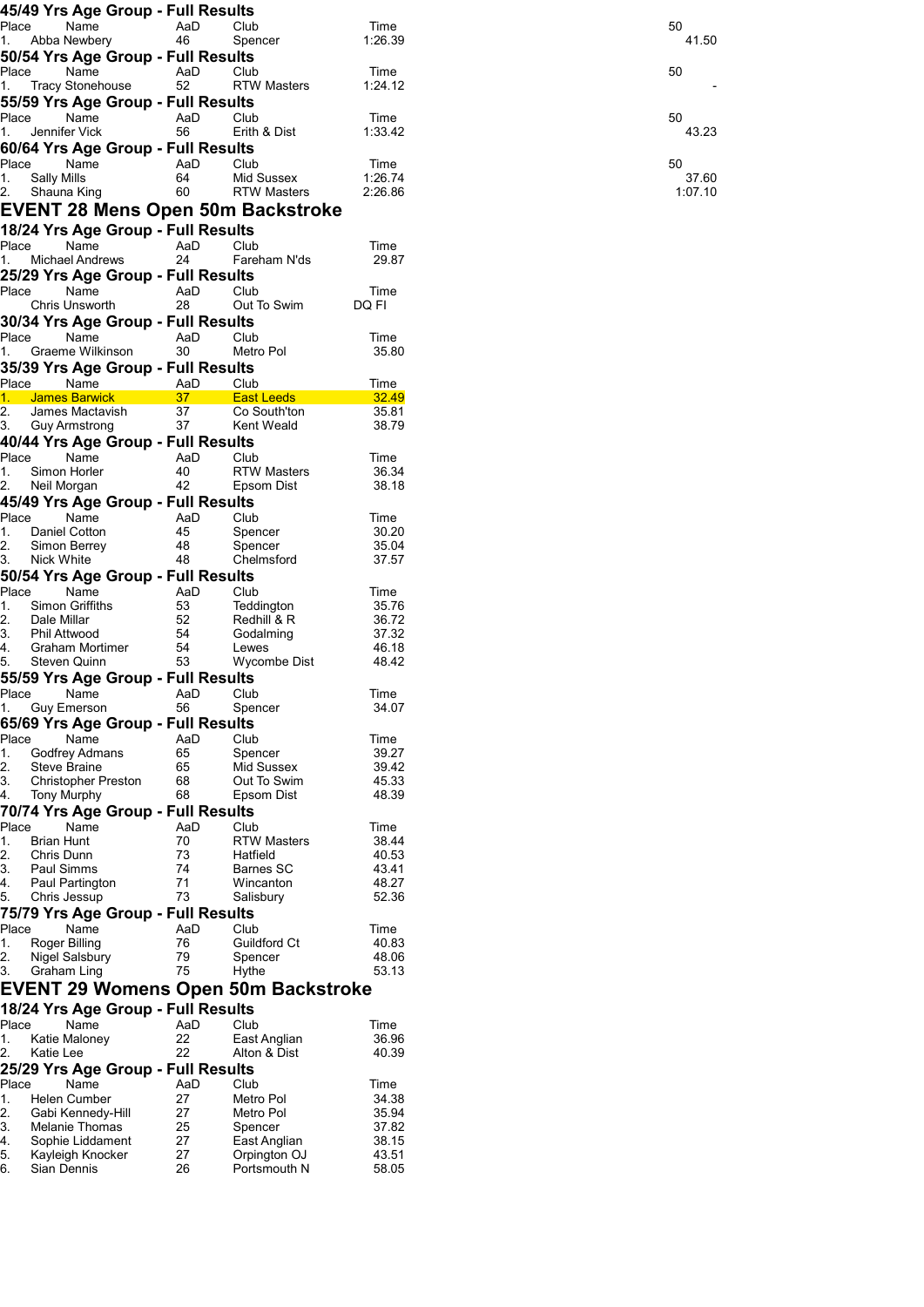|             |                       |                             | 30/34 Yrs Age Group - Full Results        |                                                                |                         |              |              |              |              |
|-------------|-----------------------|-----------------------------|-------------------------------------------|----------------------------------------------------------------|-------------------------|--------------|--------------|--------------|--------------|
| Place       |                       | Name                        | AaD                                       | Club                                                           | Time                    |              |              |              |              |
| 1.          |                       | Sophie Castle               | 31                                        | Chelmsford                                                     | 36.68                   |              |              |              |              |
| 2.          |                       | Elizabeth Grierson          | 31                                        | Guernsey                                                       | 40.12                   |              |              |              |              |
|             |                       |                             | 35/39 Yrs Age Group - Full Results        |                                                                |                         |              |              |              |              |
| Place       |                       | Name                        | AaD                                       | Club                                                           | Time                    |              |              |              |              |
| 1.          |                       | Kirsty Johnson              | 38                                        | <b>Bracknell</b>                                               | 32.83                   |              |              |              |              |
| 2.          | <b>Tahlia Hallitt</b> |                             | 37                                        | Havant & Wat                                                   | 1:00.53                 |              |              |              |              |
|             |                       |                             | 40/44 Yrs Age Group - Full Results        |                                                                |                         |              |              |              |              |
| Place       |                       | Name                        | AaD                                       | Club                                                           | Time                    |              |              |              |              |
| 1.<br>2.    |                       | <b>Charlotte Reid</b>       | 40                                        | Aer Lingus M<br>Debreceni Sz                                   | 34.80<br>42.14          |              |              |              |              |
|             |                       | Agnes Bonivart              | 41                                        |                                                                |                         |              |              |              |              |
| Place       |                       | Name                        | 45/49 Yrs Age Group - Full Results<br>AaD | Club                                                           | Time                    |              |              |              |              |
| 1.          | Katrina Farrall       |                             | 49                                        | Basildon Ph                                                    | 36.88                   |              |              |              |              |
| 2.          | Sue Price             |                             | 48                                        | Rushmoor Ryl                                                   | 38.72                   |              |              |              |              |
| 3.          |                       | Sarah Davison               | 46                                        | Mid Sussex                                                     | 40.86                   |              |              |              |              |
| 4.          |                       | Suzanne Van Leeuwen         | 47                                        | Co South'ton                                                   | 42.49                   |              |              |              |              |
| 5.          | Alison Cowie          |                             | 46                                        | Chelmsford                                                     | 49.83                   |              |              |              |              |
| 6.          | Kerrin Cross          |                             | 46                                        | Kent Weald                                                     | 52.55                   |              |              |              |              |
| Place       |                       | Name                        | 50/54 Yrs Age Group - Full Results<br>AaD | Club                                                           | Time                    |              |              |              |              |
| 1.          | Kate King             |                             | 51                                        | Aylesbury                                                      | 45.03                   |              |              |              |              |
| 2.          | Sam Petter            |                             | 53                                        | Kent Weald                                                     | 49.06                   |              |              |              |              |
|             |                       |                             | 55/59 Yrs Age Group - Full Results        |                                                                |                         |              |              |              |              |
| Place       |                       | Name                        | AaD                                       | Club                                                           | Time                    |              |              |              |              |
| 1.          |                       | Philippa Williams           | 57                                        | Wycombe Dist                                                   | 39.20                   |              |              |              |              |
| 2.          |                       | Beverlee Mckenna            | 56                                        | Hemel Hemp                                                     | 51.04                   |              |              |              |              |
| 3.          | Lesley Berry          |                             | 55                                        | <b>Bletchley</b>                                               | 53.27                   |              |              |              |              |
|             |                       |                             | 60/64 Yrs Age Group - Full Results        |                                                                |                         |              |              |              |              |
| Place<br>1. | Liz Cosgrave          | Name                        | AaD<br>61                                 | Club<br>Trojan SC                                              | Time<br>36.79           |              |              |              |              |
| 2.          |                       | Helen Kula-Przezwanski 60   |                                           | Caradon                                                        | 38.34                   |              |              |              |              |
| 3.          | Pauline Hogg          |                             | 62                                        | Guernsey                                                       | 42.34                   |              |              |              |              |
| 4.          | Ann Gale              |                             | 63                                        | Mid Sussex                                                     | 44.18                   |              |              |              |              |
| 5.          | Shauna King           |                             | 60                                        | <b>RTW Masters</b>                                             | 1:00.67                 |              |              |              |              |
|             |                       |                             | 65/69 Yrs Age Group - Full Results        |                                                                |                         |              |              |              |              |
| Place       |                       | Name                        | AaD                                       | Club                                                           | Time                    |              |              |              |              |
| 1.<br>2.    | <b>Anne Daniels</b>   | Marianne Davey              | 66                                        | Crawley                                                        | 52.79<br>53.46          |              |              |              |              |
| 3.          |                       | Mary Fitzpatrick            | 66<br>67                                  | Crawley<br>Aer Lingus M                                        | 56.05                   |              |              |              |              |
|             |                       |                             | 70/74 Yrs Age Group - Full Results        |                                                                |                         |              |              |              |              |
| Place       |                       | Name                        | AaD                                       | Club                                                           | Time                    |              |              |              |              |
| 1.          | Elaine Blower         |                             | 74                                        | <b>Barnet Copt</b>                                             | 47.83                   |              |              |              |              |
| 2.          | Susan Dewar           |                             | 73                                        | Havant & Wat                                                   | 51.28                   |              |              |              |              |
|             |                       |                             |                                           | EVENT 30 Mens/Womens Open 400m Freestyle                       |                         |              |              |              |              |
|             |                       |                             |                                           | MENS 25/29 Yrs Age Group - Full Results                        |                         |              |              |              |              |
| Place       |                       | Name                        | AaD                                       | Club                                                           | Time                    |              |              |              |              |
| 1.          |                       | Etienne Cambier             | 29                                        | Otter                                                          | 4:37.74                 |              |              |              |              |
|             |                       | 50m 31.22                   | 100m 1:05.94                              | 150m 1:41.02                                                   | 200m 2:16.37            | 250m 2:51.79 | 300m 3:27.48 | 350m 4:03.00 | 400m 4:37.74 |
|             |                       |                             |                                           | <b>MENS 30/34 Yrs Age Group - Full Results</b>                 |                         |              |              |              |              |
| Place<br>1. | Sam Watts             | Name                        | AaD<br>33                                 | Club<br>East Anglian                                           | Time<br>4:51.48         |              |              |              |              |
|             |                       | 50m 33.19                   | 100m 1:10.27                              | 150m 1:47.88                                                   | 200m 2:24.94            | 250m 3:01.83 | 300m 3:39.29 | 350m 4:16.65 | 400m 4:51.48 |
| 2.          | <b>Toby Banfield</b>  |                             | 33                                        | Spencer                                                        | 4:52.12                 |              |              |              |              |
| 3.          | Jack Staples          | 50m 31.54                   | 100m 1:06.94<br>34                        | 150m 1:42.61<br>Basingstoke                                    | 200m 2:20.72<br>5:02.97 | 250m 2:58.48 | 300m 3:37.00 | 350m 4:14.52 | 400m 4:52.12 |
|             |                       | 50m 34.07                   | 100m 1:12.70                              | 150m 1:51.10                                                   | 200m 2:30.62            | 250m 3:09.05 | 300m 3:48.82 | 350m 4:27.00 | 400m 5:02.97 |
| 4.          |                       | Graeme Wilkinson            | 30                                        | Metro Pol                                                      | 5:56.92                 |              |              |              |              |
|             |                       | 50m 34.67                   | 100m 1:16.12                              | 150m 2:00.66<br><b>MENS 35/39 Yrs Age Group - Full Results</b> | 200m-                   | 250m 5:12.49 | 300m 5:56.92 | 350m -       | 400m 5:56.92 |
| Place       |                       | Name                        | AaD                                       | Club                                                           | Time                    |              |              |              |              |
| 1.          |                       | James Mactavish             | 37                                        | Co South'ton                                                   | 4:55.28                 |              |              |              |              |
|             |                       | 50m 32.83                   | 100m 1:09.73                              | 150m 1:47.68                                                   | 200m 2:26.79            | 250m 3:04.72 | 300m 3:42.84 | 350m 4:20.26 | 400m 4:55.28 |
| 2.          | <b>William Ellis</b>  |                             | 39                                        | Otter                                                          | 4:56.88                 |              |              |              |              |
| 3.          |                       | 50m 32.59<br>Guy Armstrong  | 100m 1:07.82<br>37                        | 150m 1:44.64<br>Kent Weald                                     | 200m 2:22.58<br>5:22.84 | 250m 3:01.38 | 300m 3:40.10 | 350m 4:19.31 | 400m 4:56.88 |
|             |                       | 50m 35.19                   | 100m 1:15.21                              | 150m 1:56.30                                                   | 200m 2:39.12            | 250m 3:21.12 | 300m 4:04.13 | 350m 4:44.70 | 400m 5:22.84 |
|             |                       |                             |                                           | MENS 40/44 Yrs Age Group - Full Results                        |                         |              |              |              |              |
| Place       |                       | Name                        | AaD                                       | Club                                                           | Time                    |              |              |              |              |
| 1.          | Richard Hope          | 50m 31.91                   | 43<br>100m 1:05.99                        | Guildford Ct<br>150m 1:41.14                                   | 4:35.66<br>200m 2:15.70 | 250m 2:51.08 | 300m 3:25.93 | 350m 4:01.41 | 400m 4:35.66 |
| 2.          | Kevin Wills           |                             | 43                                        | Wycombe Dist                                                   | 5:21.00                 |              |              |              |              |
|             |                       | 50m 35.16                   | 100m 1:12.76                              | 150m 1:52.85                                                   | 200m 2:33.49            | 250m 3:15.08 | 300m 3:57.13 | 350m 4:39.83 | 400m 5:21.00 |
| 3.          | <b>Tim Price</b>      |                             | 43                                        | <b>RTW Masters</b><br>150m 2:03.27                             | 5:46.79<br>200m 2:48.82 | 250m 3:33.72 | 300m 4:19.27 | 350m 5:04.12 | 400m 5:46.79 |
|             |                       | 50m 37.56                   | 100m 1:19.11                              | <b>MENS 45/49 Yrs Age Group - Full Results</b>                 |                         |              |              |              |              |
| Place       |                       | Name                        | AaD                                       | Club                                                           | Time                    |              |              |              |              |
| 1.          | Daniel Cotton         |                             | 45                                        | Spencer                                                        | 4:49.26                 |              |              |              |              |
|             |                       | 50m 31.29                   | 100m 1:06.16                              | 150m 1:41.62                                                   | 200m 2:17.89            | 250m 2:54.69 | 300m 3:33.01 | 350m 4:11.29 | 400m 4:49.26 |
| 2.          |                       | Andrew Collins<br>50m 34.12 | 49<br>100m 1:12.76                        | Metro Pol<br>150m 1:51.85                                      | 5:08.05<br>200m 2:30.95 | 250m 3:10.20 | 300m 3:50.10 | 350m 4:29.35 | 400m 5:08.05 |
|             |                       |                             |                                           |                                                                |                         |              |              |              |              |
| 3.          | Adam Harper           |                             | 48                                        | <b>Brighton</b>                                                | 5:15.13                 |              |              |              |              |
|             |                       | 50m 32.79                   | 100m 1:12.25                              | 150m 1:53.83                                                   | 200m 2:34.86            | 250m 3:16.73 | 300m 3:57.37 | 350m 4:37.99 | 400m 5:15.13 |
| 4.          | Simon Berrey          | 50m 35.95                   | 48<br>100m 1:15.74                        | Spencer<br>150m 1:56.58                                        | 5:19.09<br>200m 2:38.11 | 250m 3:18.88 | 300m 3:59.85 | 350m 4:40.08 | 400m 5:19.09 |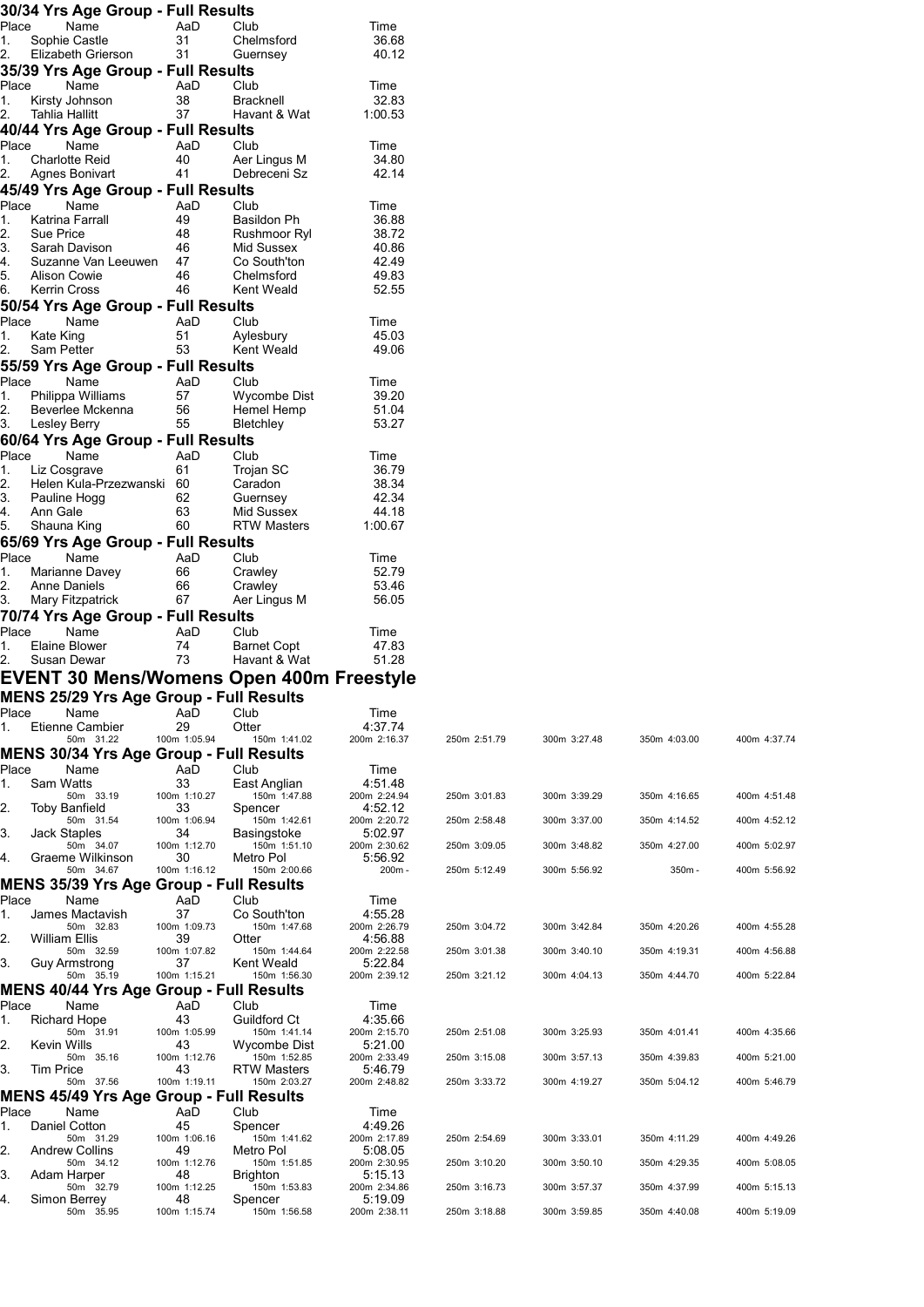|             | MENS 50/54 Yrs Age Group - Full Results                  |                    |                              |                         |              |              |              |              |
|-------------|----------------------------------------------------------|--------------------|------------------------------|-------------------------|--------------|--------------|--------------|--------------|
| Place<br>1. | Name<br><b>Richard Evans</b>                             | AaD<br>52          | Club<br>Metro Pol            | Time<br>4:55.76         |              |              |              |              |
|             | 50m 31.89                                                | 100m 1:09.15       | 150m 1:46.79                 | 200m 2:25.07            | 250m 3:03.33 | 300m 3:42.16 | 350m 4:20.15 | 400m 4:55.76 |
| 2.          | Simon Griffiths<br>50m 34.41                             | 53<br>100m 1:12.88 | Teddington<br>150m 1:50.17   | 4:59.53<br>200m 2:29.20 | 250m 3:06.80 | 300m 3:45.42 | 350m 4:22.66 | 400m 4:59.53 |
| 3.          | Paul Smoothy                                             | 51                 | Teddington                   | 5:09.07                 |              |              |              |              |
| 4.          | 50m 35.39<br>Dale Millar                                 | 100m 1:14.10<br>52 | 150m 1:53.53<br>Redhill & R  | 200m 2:32.75<br>5:28.94 | 250m 3:12.44 | 300m 3:52.34 | 350m 4:31.57 | 400m 5:09.07 |
| 5.          | 50m 37.12<br>Graham Mortimer                             | 100m 1:17.71<br>54 | 150m 1:59.70<br>Lewes        | 200m 2:41.88<br>6:29.10 | 250m 3:24.07 | 300m 4:06.78 | 350m 4:48.88 | 400m 5:28.94 |
|             | 50m 43.03                                                | 100m 1:30.45       | 150m 2:19.42                 | 200m 3:10.93            | 250m 4:01.38 | 300m 4:52.09 | 350m 5:41.74 | 400m 6:29.10 |
| 6.          | Steven Quinn<br>50m 43.95                                | 53<br>100m 1:33.79 | Wycombe Dist<br>150m 2:27.83 | 6:58.88<br>200m 3:21.85 | 250m 4:16.98 | 300m 5:12.60 | 350m 6:08.90 | 400m 6:58.88 |
|             | MENS 55/59 Yrs Age Group - Full Results                  |                    |                              |                         |              |              |              |              |
| Place       | Name                                                     | AaD                | Club                         | Time                    |              |              |              |              |
| 1.          | Anthony Ball<br>50m 37.03                                | 59<br>100m 1:18.90 | Erith & Dist<br>150m 2:00.76 | 5:27.29<br>200m 2:43.30 | 250m 3:25.06 | 300m 4:06.98 | 350m 4:48.00 | 400m 5:27.29 |
| 2.          | Adam Lelean                                              | 57<br>100m 1:22.54 | East Anglian                 | 5:49.14<br>200m 2:52.06 |              |              |              |              |
| 3.          | 50m 39.01<br>Jonathan Greene                             | 55                 | 150m 2:06.47<br>East Anglian | 6:17.34                 | 250m 3:36.19 | 300m 4:22.06 | 350m 5:05.95 | 400m 5:49.14 |
| 4.          | 50m 42.42<br>Michael Barnett                             | 100m 1:28.70<br>56 | 150m 2:17.22<br>Spencer      | 200m 3:06.68<br>6:21.40 | 250m 3:55.28 | 300m 4:44.95 | 350m 5:33.48 | 400m 6:17.34 |
|             | 50m 43.66                                                | 100m 1:31.58       | 150m 2:21.35                 | 200m 3:11.84            | 250m 4:02.59 | 300m 4:51.90 | 350m 5:41.39 | 400m 6:21.40 |
|             | MENS 60/64 Yrs Age Group - Full Results                  |                    |                              |                         |              |              |              |              |
| Place<br>1. | Name<br>Andrew Huckle                                    | AaD<br>63          | Club<br>Havant & Wat         | Time<br>5:25.75         |              |              |              |              |
|             | 50m 38.35                                                | 100m 1:19.38       | 150m 2:01.08                 | 200m 2:42.66            | 250m 3:23.78 | 300m 4:05.51 | 350m 4:46.27 | 400m 5:25.75 |
| 2.          | Nicholas Hunt<br>50m 40.81                               | 63<br>100m 1:27.19 | Chelmsford<br>150m 2:14.76   | 6:08.65<br>200m 3:02.46 | 250m 3:50.84 | 300m 4:38.44 | 350m 5:25.60 | 400m 6:08.65 |
|             | <b>MENS 70/74 Yrs Age Group - Full Results</b>           |                    |                              |                         |              |              |              |              |
| Place<br>1. | Name<br>Chris Dunn                                       | AaD<br>73          | Club<br>Hatfield             | Time<br>5:22.89         |              |              |              |              |
|             | 50m 37.32                                                | 100m 1:18.09       | 150m 1:58.74                 | 200m 2:40.24            | 250m 3:21.80 | 300m 4:03.66 | 350m 4:44.00 | 400m 5:22.89 |
| 2.          | Stuart Mclellan<br>50m 41.29                             | 70<br>100m 1:26.75 | Sudbury<br>150m 2:13.61      | 6:00.99<br>200m 3:00.75 | 250m 3:46.84 | 300m 4:33.35 | 350m 5:18.93 | 400m 6:00.99 |
| 3.          | James Pearson                                            | 71                 | Kent Weald                   | 6:08.56                 |              |              |              |              |
| 4.          | 50m 40.60<br>Dennis Vick                                 | 100m 1:26.18<br>74 | 150m 2:14.29<br>Erith & Dist | 200m 3:02.77<br>7:39.67 | 250m 3:51.28 | 300m 4:39.05 | 350m 5:27.15 | 400m 6:08.56 |
| 5.          | 50m 51.60<br>Paul Partington                             | 100m 1:48.67<br>71 | 150m 2:47.01<br>Wincanton    | 200m-<br>8:47.99        | 250m 4:46.08 | 300m 5:46.49 | 350m 6:46.24 | 400m 7:39.67 |
|             | 50m 55.11                                                | 100m 2:04.30       | 150m 3:13.70                 | 200m 4:23.94            | 250m 5:34.45 | 300m 6:43.10 | 350m 7:51.05 | 400m 8:47.99 |
|             | <b>MENS 75/79 Yrs Age Group - Full Results</b>           |                    |                              |                         |              |              |              |              |
| Place<br>1. | Name<br>Garfield Thomas                                  | AaD<br>79          | Club<br>Bridgend Cty         | Time<br>7:08.11         |              |              |              |              |
|             | 50m 45.77                                                | 100m 1:39.10       | 150m 2:35.26                 | 200m 3:31.53            | 250m 4:27.87 | 300m 5:23.60 | 350m 6:17.68 | 400m 7:08.11 |
| Place       | WOMENS 18/24 Yrs Age Group - Full Results<br>Name        | AaD                | Club                         | Time                    |              |              |              |              |
| 1.          | Sarah Collin                                             | 22                 | Wycombe Dist                 | 4:50.22                 |              |              |              |              |
| 2.          | 50m 33.19<br>Laura Fenwick                               | 100m 1:10.05<br>24 | 150m 1:47.29<br>Fareham N'ds | 200m 2:24.40<br>5:07.99 | 250m 3:01.40 | 300m 3:38.43 | 350m 4:14.89 | 400m 4:50.22 |
|             | 50m 35.02                                                | 100m 1:12.62       | 150m 1:52.46                 | 200m 2:32.07            | 250m 3:11.86 | 300m 3:51.07 | 350m 4:30.91 | 400m 5:07.99 |
| 3.          | Rose Stride<br>50m 34.58                                 | 19<br>100m 1:13.08 | Crawley<br>150m 1:52.98      | 5:12.39<br>200m 2:32.62 | 250m 3:12.75 | 300m 3:52.97 | 350m 4:33.04 | 400m 5:12.39 |
| 4.          | Ami Pantridge<br>50m 36.61                               | 24<br>100m 1:17.64 | Wycombe Dist<br>150m 1:59.34 | 5:23.97<br>200m 2:41.78 |              | 300m 4:05.60 |              | 400m 5:23.97 |
|             | WOMENS 25/29 Yrs Age Group - Full Results                |                    |                              |                         | 250m 3:23.63 |              | 350m 4:45.35 |              |
| Place       | Name                                                     | AaD                | Club                         | Time                    |              |              |              |              |
| 1.          | Sabina Heywood<br>50m 33.53                              | 28<br>100m 1:11.24 | Ealing<br>150m 1:49.80       | 5:02.86<br>200m 2:29.19 | 250m 3:08.50 | 300m 3:48.01 | 350m 4:27.28 | 400m 5:02.86 |
| 2.          | Georgina Quayle                                          | 25                 | Spencer                      | 5:17.55                 |              |              |              |              |
| 3.          | 50m 35.27<br>Helen Cumber                                | 100m 1:15.15<br>27 | 150m 1:55.24<br>Metro Pol    | 200m 2:36.92<br>5:51.39 | 250m 3:17.92 | 300m 3:59.86 | 350m 4:39.48 | 400m 5:17.55 |
|             | 50m 34.37                                                | 100m 1:13.41       | 150m 1:56.61                 | 200m 2:42.28            | 250m 3:29.69 | 300m 4:17.31 | 350m 5:05.35 | 400m 5:51.39 |
| Place       | <b>WOMENS 30/34 Yrs Age Group - Full Results</b><br>Name | AaD                | Club                         | Time                    |              |              |              |              |
| 1.          | Amy Vaal                                                 | 30                 | <b>Bracknell</b>             | 5:06.64                 |              |              |              |              |
| 2.          | 50m 33.31<br>Sophie Castle                               | 100m 1:10.50<br>31 | 150m 1:48.85<br>Chelmsford   | 200m 2:28.21<br>5:26.82 | 250m 3:07.91 | 300m 3:47.96 | 350m 4:27.92 | 400m 5:06.64 |
|             | 50m 35.96                                                | 100m 1:15.43       | 150m 1:57.20                 | 200m 2:39.34            | 250m 3:22.38 | 300m 4:04.66 | 350m 4:47.61 | 400m 5:26.82 |
| 3.          | Elizabeth Grierson<br>50m 35.71                          | 31<br>100m 1:16.73 | Guernsey<br>150m 1:58.04     | 5:28.25<br>200m 2:41.08 | 250m 3:22.94 | 300m 4:06.04 | 350m 4:48.20 | 400m 5:28.25 |
| 4.          | Laura Kerrigan<br>50m 38.36                              | 34<br>100m 1:21.39 | Spencer<br>150m 2:05.48      | 5:42.06<br>200m 2:50.14 | 250m 3:34.15 | 300m 4:17.52 | 350m 5:01.08 | 400m 5:42.06 |
| 5.          | Teresa Szul                                              | 33                 | Rushmoor Ryl                 | 6:07.26                 |              |              |              |              |
|             | 50m 39.72<br>WOMENS 35/39 Yrs Age Group - Full Results   | 100m 1:24.87       | 150m 2:11.70                 | 200m 2:59.39            | 250m 3:47.18 | 300m 4:35.56 | 350m 5:23.29 | 400m 6:07.26 |
| Place       | Name                                                     | AaD                | Club                         | Time                    |              |              |              |              |
| 1.          | Lucy Gruner                                              | 37                 | Fareham N'ds                 | 5:25.64                 |              |              |              |              |
| 2.          | 50m 36.99<br>Gina Charleton                              | 100m 1:16.85<br>37 | 150m 1:58.32<br>Orpington OJ | 200m 2:40.56<br>6:07.83 | 250m 3:23.04 | 300m 4:04.87 | 350m 4:46.58 | 400m 5:25.64 |
| 3.          | 50m 40.11<br>Tahlia Hallitt                              | 100m 1:24.20<br>37 | 150m 2:10.53<br>Havant & Wat | 200m 2:57.72<br>7:33.82 | 250m 3:45.32 | 300m 4:33.85 | 350m 5:22.07 | 400m 6:07.83 |
|             | 50m 45.98                                                | 100m 1:38.12       | 150m 2:35.63                 | 200m 3:33.46            | 250m 4:33.10 | 300m 5:33.89 | 350m 6:34.96 | 400m 7:33.82 |
|             | <b>WOMENS 40/44 Yrs Age Group - Full Results</b>         |                    |                              |                         |              |              |              |              |
| Place<br>1. | Name<br>Jessica Wooddisse                                | AaD<br>44          | Club<br><b>Stroud Mast</b>   | Time<br>4:56.82         |              |              |              |              |
|             | 50m 34.57                                                | 100m 1:11.73       | 150m 1:49.26                 | 200m 2:27.00            | 250m 3:04.16 | 300m 3:42.34 | 350m 4:19.99 | 400m 4:56.82 |
| 2.          | Angela Lodge<br>50m 38.76                                | 44<br>100m 1:22.02 | Guernsey<br>150m 2:05.71     | 5:41.95<br>200m 2:50.22 | 250m 3:33.26 | 300m 4:17.42 | 350m 4:59.95 | 400m 5:41.95 |
| 3.          | Clarissa Tilley<br>50m 39.82                             | 43<br>100m 1:27.42 | Mid Sussex<br>150m 2:15.38   | 6:22.39<br>200m 3:06.47 | 250m 3:55.35 | 300m 4:46.44 | 350m 5:34.47 | 400m 6:22.39 |
| 4.          | Titta Laattala                                           | 42                 | Out To Swim                  | 7:03.01                 |              |              |              |              |
|             | 50m 46.06                                                | 100m 1:38.86       | 150m 2:32.42                 | 200m 3:27.84            | 250m 4:21.32 | 300m 5:17.48 | 350m 6:10.70 | 400m 7:03.01 |